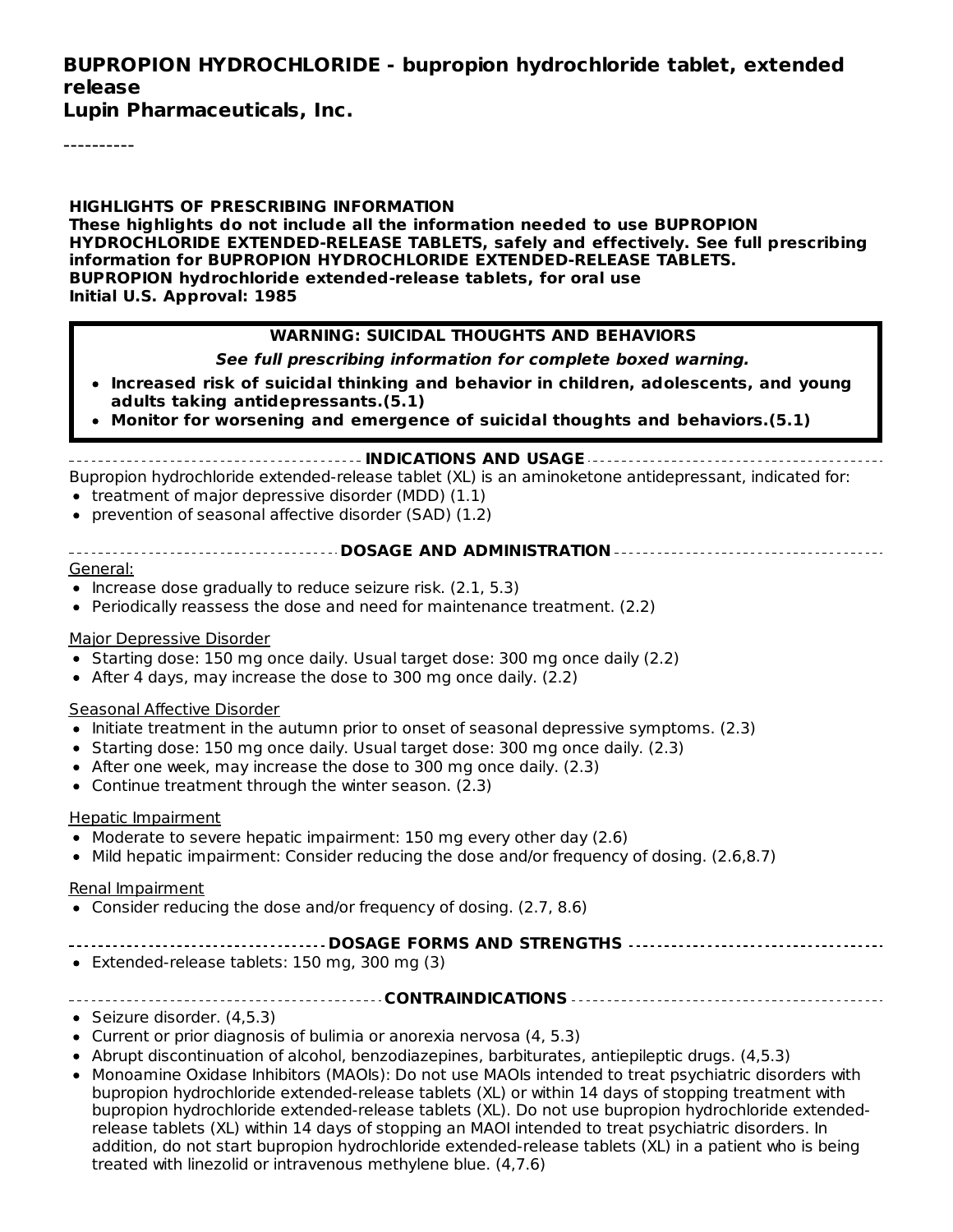- Known hypersensitivity to bupropion or other ingredients of bupropion hydrochloride extended-release tablets (XL) (4,5.8)
- **WARNINGS AND PRECAUTIONS**
- Neuropsychiatric Adverse Events During Smoking Cessation:

Postmarketing reports of serious or clinically significant neuropsychiatric adverse events have included changes in mood (including depression and mania), psychosis, hallucinations, paranoia, delusions, homicidal ideation, aggression, hostility, agitation, anxiety, and panic, as well as suicidal ideation, suicide attempt, and completed suicide. Observe patients attempting to quit smoking with bupropion hydrochloride extended-release tablets (XL) for the occurrence of such symptoms and instruct them to discontinue bupropion hydrochloride extended-release tablets (XL) and contact a healthcare provider if they experience such adverse events. (5.2)

- Seizure Risk: The risk is dose-related. Can minimize risk by limiting daily dose to 450 mg and gradually increasing the dose. Discontinue if seizure occurs. (4,5.3, 7.3)
- Hypertension: Bupropion hydrochloride extended-release tablets (XL) can increase blood pressure. Monitor blood pressure before initiating treatment and periodically during treatment. (5.4)
- Activation of Mania/Hypomania: Screen patients for bipolar disorder and monitor for these symptoms. (5.5)
- Psychosis and Other Neuropsychiatric Reactions: Instruct patients to contact a healthcare professional if such reactions occur. (5.6)
- Angle-Closure Glaucoma: Angle-closure glaucoma has occurred in patients with untreated anatomically narrow angles treated with antidepressants. (5.7)

**ADVERSE REACTIONS** Most common adverse reactions are (incidence ≥5%; ≥2× placebo rate): dry mouth, nausea, insomnia, dizziness, pharyngitis, abdominal pain, agitation, anxiety, tremor, palpitation, sweating, tinnitus, myalgia, anorexia, urinary frequency, rash. (6.1)

#### **To report SUSPECTED ADVERSE REACTIONS, contact Lupin Pharmaceuticals, Inc. at 1-800- 399-2561 or FDA at 1-800-FDA-1088 or www.fda.gov/medwatch.**

**DRUG INTERACTIONS** CYP2B6 inducers: Dose increase may be necessary if coadministered with CYP2B6 inducers (e.g.,

- ritonavir, lopinavir, efavirenz, carbamazepine, phenobarbital, and phenytoin) based on clinical exposure, but should not exceed the maximum recommended dose. (7.1)
- Drugs metabolized by CYP2D6: Bupropion inhibits CYP2D6 and can increase concentrations of: antidepressants (e.g., venlafaxine, nortriptyline, imipramine, desipramine, paroxetine, fluoxetine, sertraline), antipsychotics (e.g., haloperidol, risperidone, thioridazine), beta-blockers (e.g., metoprolol), and Type 1C antiarrhythmics (e.g., propafenone, flecainide). Consider dose reduction when using with bupropion. (7.2)
- Drugs that lower seizure threshold: Dose bupropion hydrochloride extended-release tablets (XL) with caution. (5.3, 7.3)
- Dopaminergic Drugs (levodopa and amantadine): CNS toxicity can occur when used concomitantly with bupropion hydrochloride extended-release tablets (XL). (7.4)
- MAOIs: Increased risk of hypertensive reactions can occur when used concomitantly with bupropion hydrochloride extended-release tablets (XL). (7.6)
- Drug-laboratory test interactions: Bupropion hydrochloride extended-release tablets (XL) can cause false-positive urine test results for amphetamines. (7.7)

#### **See 17 for PATIENT COUNSELING INFORMATION and Medication Guide.**

**Revised: 4/2022**

#### **FULL PRESCRIBING INFORMATION: CONTENTS\* WARNING: SUICIDAL THOUGHTS AND BEHAVIORS 1 INDICATIONS AND USAGE**

- 1.1 Major Depressive Disorder (MDD)
- 1.2 Seasonal Affective Disorder (SAD)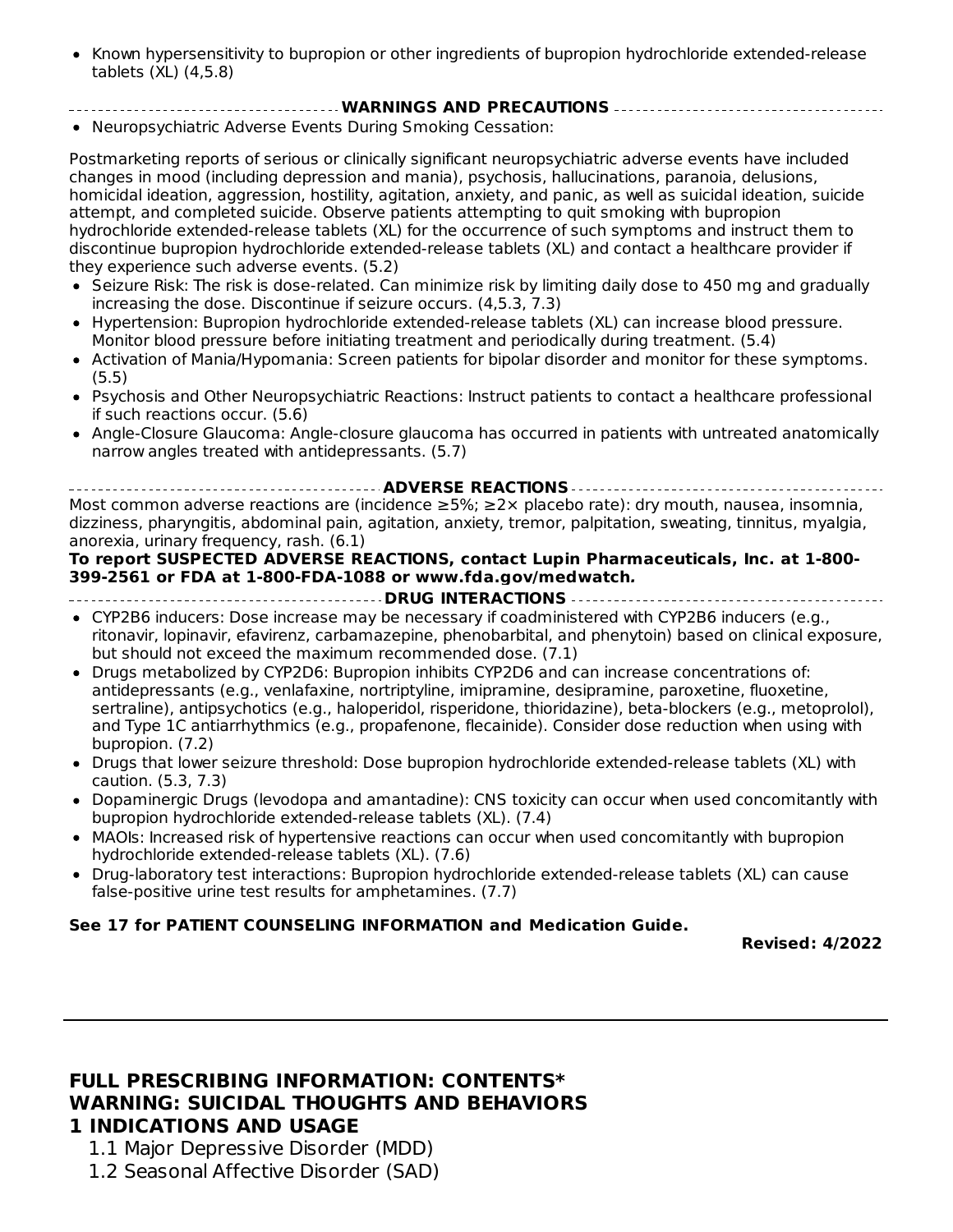#### **2 DOSAGE AND ADMINISTRATION**

2.1 General Instructions for Use

2.2 Dosage for Major Depressive Disorder (MDD)

2.3 Dosage for Seasonal Affective Disorder (SAD)

2.4 Switching Patients from WELLBUTRIN Tablets or from WELLBUTRIN SR Sustained-release Tablets

2.5 To Discontinue Bupropion Hydrochloride Extended-release Tablets (XL), Taper the Dose

2.6 Dosage Adjustment in Patients with Hepatic Impairment

2.7 Dose Adjustment in Patients with Renal Impairment

2.8 Switching a Patient to or from a Monoamine Oxidase Inhibitor (MAOI)

Antidepressant

2.9 Use of Bupropion Hydrochloride Extended-release Tablets (XL) with Reversible MAOIs such as Linezolid or Methylene Blue

# **3 DOSAGE FORMS AND STRENGTHS**

# **4 CONTRAINDICATIONS**

# **5 WARNINGS AND PRECAUTIONS**

5.1 Suicidal Thoughts and Behaviors in Children, Adolescents, and Young Adults 5.2 Neuropsychiatric Adverse Events and Suicide Risk in Smoking Cessation

**Treatment** 

5.3 Seizure

- 5.4 Hypertension
- 5.5 Activation of Mania/Hypomania
- 5.6 Psychosis and Other Neuropsychiatric Reactions
- 5.7 Angle-Closure Glaucoma
- 5.8 Hypersensitivity Reactions

# **6 ADVERSE REACTIONS**

- 6.1 Clinical Trials Experience
- 6.2 Postmarketing Experience

# **7 DRUG INTERACTIONS**

7.1 Potential for Other Drugs to Affect Bupropion Hydrochloride Extended-release Tablets (XL)

7.2 Potential for Bupropion Hydrochloride Extended-release Tablets XL to Affect Other Drugs

- 7.3 Drugs That Lower Seizure Threshold
- 7.4 Dopaminergic Drugs (Levodopa and Amantadine)
- 7.5 Use with Alcohol
- 7.6 MAO Inhibitors

7.7 Drug-Laboratory Test Interactions

## **8 USE IN SPECIFIC POPULATIONS**

- 8.1 Pregnancy
- 8.2 Lactation
- 8.4 Pediatric Use
- 8.5 Geriatric Use
- 8.6 Renal Impairment
- 8.7 Hepatic Impairment

## **9 DRUG ABUSE AND DEPENDENCE**

- 9.1 Controlled Substance
- 9.2 Abuse

## **10 OVERDOSAGE**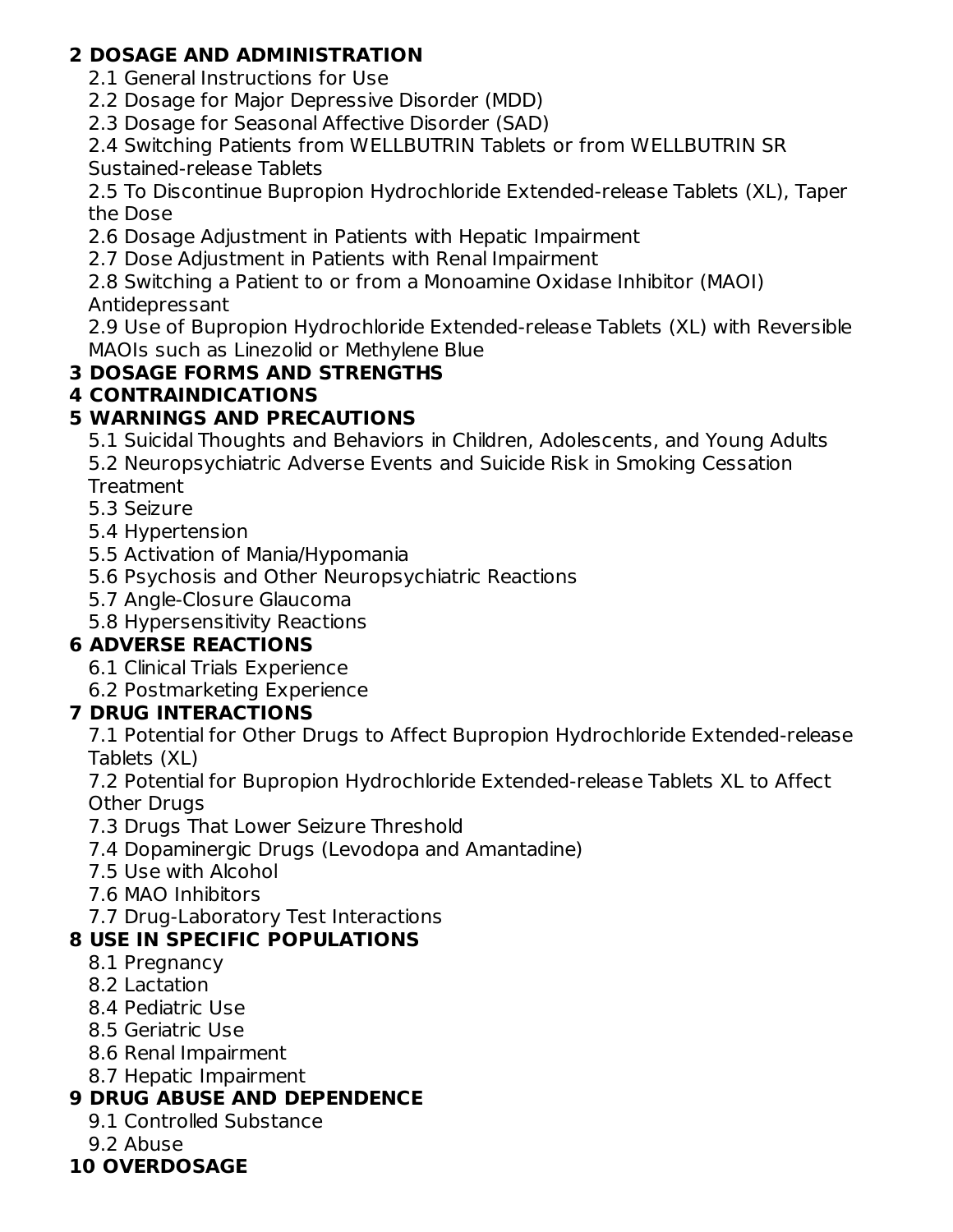10.1 Human Overdose Experience

10.2 Overdosage Management

#### **11 DESCRIPTION**

#### **12 CLINICAL PHARMACOLOGY**

12.1 Mechanism of Action

12.3 Pharmacokinetics

#### **13 NONCLINICAL TOXICOLOGY**

13.1 Carcinogenesis, Mutagenesis, Impairment of Fertility

#### **14 CLINICAL STUDIES**

14.1 Major Depressive Disorder

14.2 Seasonal Affective Disorder

#### **16 HOW SUPPLIED/STORAGE AND HANDLING**

#### **17 PATIENT COUNSELING INFORMATION**

\* Sections or subsections omitted from the full prescribing information are not listed.

#### **FULL PRESCRIBING INFORMATION**

## **WARNING: SUICIDAL THOUGHTS AND BEHAVIORS**

## **SUICIDALITY AND ANTIDEPRESSANT DRUGS**

**Antidepressants increased the risk of suicidal thoughts and behavior in children, adolescents, and young adults in short-term trials. These trials did not show an increase in the risk of suicidal thoughts and behavior with antidepressant use in subjects aged 65 and older [see WARNINGS AND PRECAUTIONS (5.1)].**

**In patients of all ages who are started on antidepressant therapy, monitor closely for worsening, and for emergence of suicidal thoughts and behaviors. Advise families and caregivers of the need for close observation and communication with the prescriber [see WARNINGS AND PRECAUTIONS (5.1)].**

#### **1 INDICATIONS AND USAGE**

#### **1.1 Major Depressive Disorder (MDD)**

Bupropion hydrochloride extended-release tablets (XL) are indicated for the treatment of major depressive disorder (MDD), as defined by the Diagnostic and Statistical Manual (DSM).

The efficacy of the immediate-release formulation of bupropion was established in two 4 week controlled inpatient trials and one 6-week controlled outpatient trial of adult patients with MDD. The efficacy of the sustained-release formulation of bupropion in the maintenance treatment of MDD was established in a long-term (up to 44 weeks), placebo-controlled trial in patients who had responded to bupropion in an 8-week study of acute treatment [see CLINICAL STUDIES (14.1)].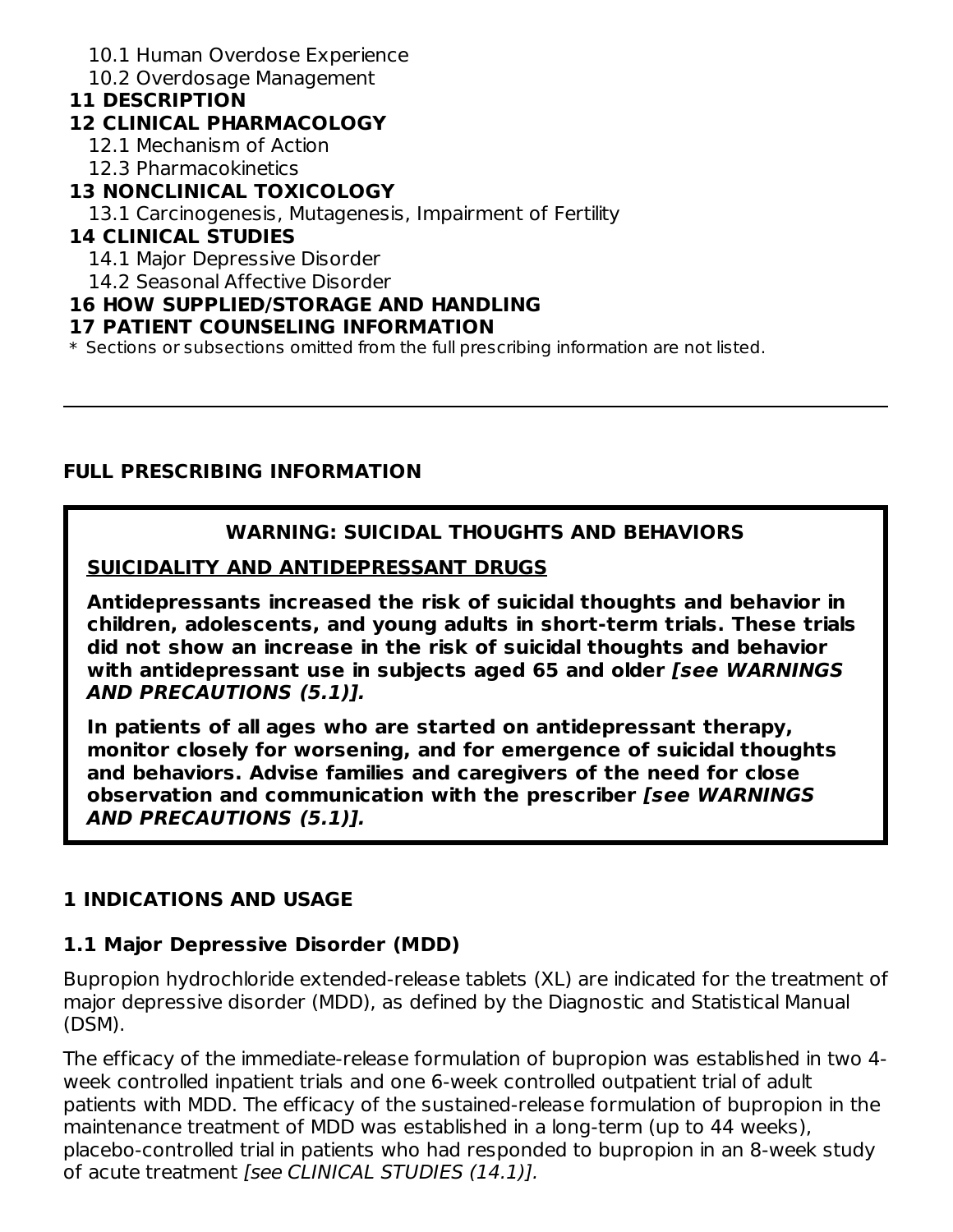#### **1.2 Seasonal Affective Disorder (SAD)**

Bupropion hydrochloride extended-release tablets (XL) are indicated for the prevention of seasonal major depressive episodes in patients with a diagnosis of seasonal affective disorder (SAD).

The efficacy of bupropion hydrochloride extended-release tablets (XL) in the prevention of seasonal major depressive episodes was established in 3 placebo-controlled trials in adult outpatients with a history of MDD with an autumn-winter seasonal pattern as defined in the DSM [see CLINICAL STUDIES (14.2)].

# **2 DOSAGE AND ADMINISTRATION**

#### **2.1 General Instructions for Use**

To minimize the risk of seizure, increase the dose gradually *[see WARNINGS AND* PRECAUTIONS (5.3)].

Bupropion hydrochloride extended-release tablets (XL) should be swallowed whole and not crushed, divided, or chewed.

Bupropion hydrochloride extended-release tablets (XL) should be administered in the morning and may be taken with or without food.

## **2.2 Dosage for Major Depressive Disorder (MDD)**

The recommended starting dose for MDD is 150 mg once daily in the morning. After 4 days of dosing, the dose may be increased to the target dose of 300 mg once daily in the morning.

It is generally agreed that acute episodes of depression require several months or longer of antidepressant treatment beyond the response in the acute episode. It is unknown whether the bupropion hydrochloride extended-release tablets (XL) dose needed for maintenance treatment is identical to the dose that provided an initial response. Periodically reassess the need for maintenance treatment and the appropriate dose for such treatment.

## **2.3 Dosage for Seasonal Affective Disorder (SAD)**

The recommended starting dose for SAD is 150 mg once daily. After 7 days of dosing, the dose may be increased to the target dose of 300 mg once daily in the morning. Doses above 300 mg of bupropion hydrochloride extended-release were not assessed in the SAD trials.

For the prevention of seasonal MDD episodes associated with SAD, initiate bupropion hydrochloride extended-release tablets (XL) in the autumn, prior to the onset of depressive symptoms. Continue treatment through the winter season. Taper and discontinue bupropion hydrochloride extended-release tablets (XL) in early spring. For patients treated with 300 mg per day, decrease the dose to 150 mg once daily before discontinuing bupropion hydrochloride extended-release tablets (XL). Individualize the timing of initiation, and duration of treatment should be individualized, based on the patient's historical pattern of seasonal MDD episodes.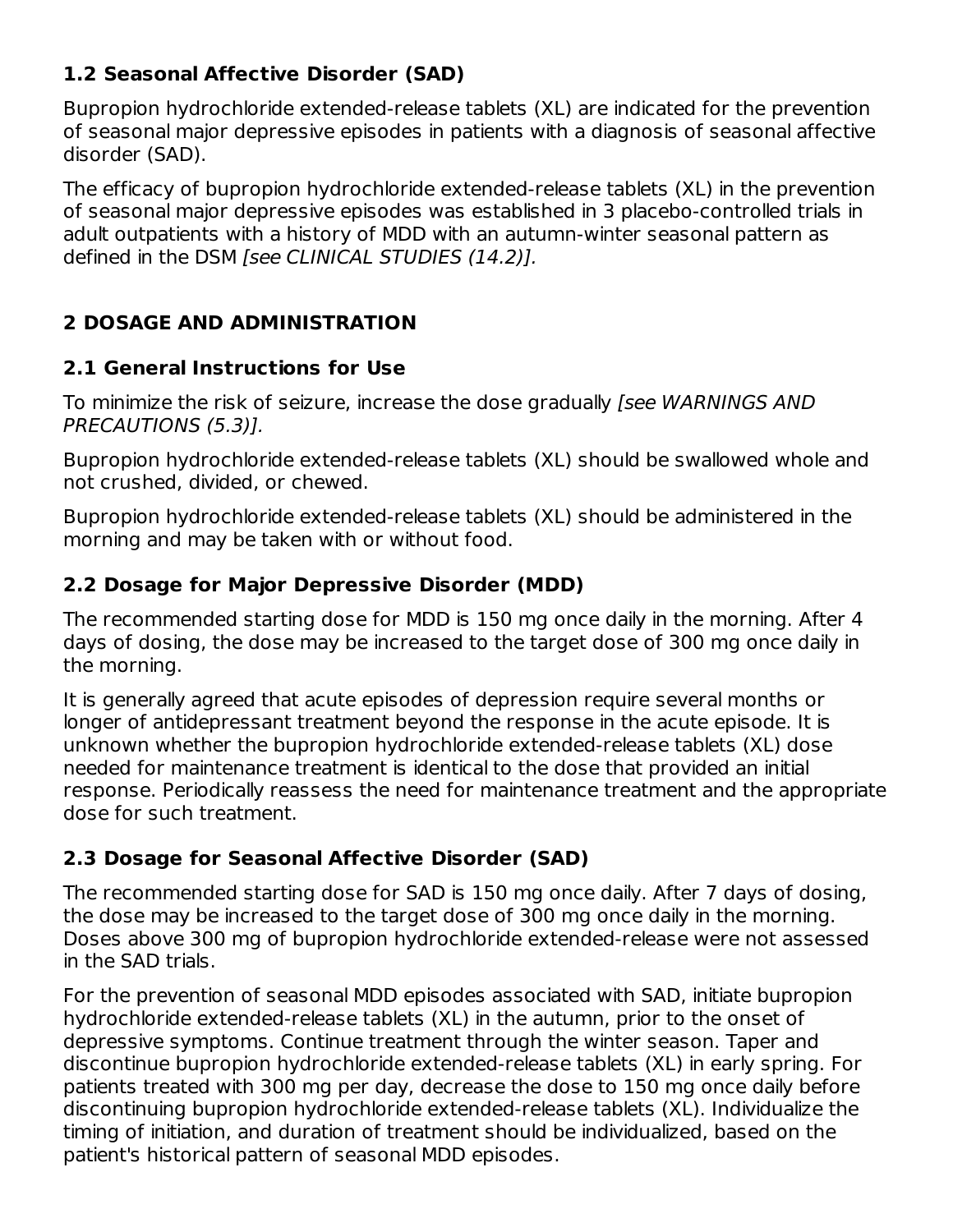#### **2.4 Switching Patients from WELLBUTRIN Tablets or from WELLBUTRIN SR Sustained-release Tablets**

When switching patients from WELLBUTRIN Tablets to bupropion hydrochloride extended-release tablets (XL) or from WELLBUTRIN SR Sustained-release Tablets to bupropion hydrochloride extended-release tablets (XL), give the same total daily dose when possible.

#### **2.5 To Discontinue Bupropion Hydrochloride Extended-release Tablets (XL), Taper the Dose**

When discontinuing treatment in patients treated with bupropion hydrochloride extended-release tablets (XL), 300 mg once daily, decrease the dose to 150 mg once daily prior to discontinuation.

#### **2.6 Dosage Adjustment in Patients with Hepatic Impairment**

In patients with moderate to severe hepatic impairment (Child-Pugh score: 7 to 15), the maximum dose is **150 mg every other day.** In patients with mild hepatic impairment (Child-Pugh score: 5 to 6), consider reducing the dose and/or frequency of dosing *[see*] USE IN SPECIFIC POPULATIONS (8.7) and CLINICAL PHARMACOLOGY (12.3)].

#### **2.7 Dose Adjustment in Patients with Renal Impairment**

Consider reducing the dose and/or frequency of bupropion hydrochloride extendedrelease tablets (XL) in patients with renal impairment (glomerular filtration rate less than 90 mL/min) [see USE IN SPECIFIC POPULATIONS (8.6) and CLINICAL PHARMACOLOGY (12.3)].

#### **2.8 Switching a Patient to or from a Monoamine Oxidase Inhibitor (MAOI) Antidepressant**

At least 14 days should elapse between discontinuation of an MAOI intended to treat depression and initiation of therapy with bupropion hydrochloride extended-release tablets (XL). Conversely, at least 14 days should be allowed after stopping bupropion hydrochloride extended-release tablets (XL) before starting an MAOI antidepressant [see CONTRAINDICATIONS (4) and DRUG INTERACTIONS (7.6)].

#### **2.9 Use of Bupropion Hydrochloride Extended-release Tablets (XL) with Reversible MAOIs such as Linezolid or Methylene Blue**

Do not start bupropion hydrochloride extended-release tablets (XL) in a patient who is being treated with a reversible MAOI such as linezolid or intravenous methylene blue. Drug interactions can increase risk of hypertensive reactions. In a patient who requires more urgent treatment of a psychiatric condition, non- pharmacological interventions, including hospitalization, should be considered [see CONTRAINDICATIONS (4)].

In some cases, a patient already receiving therapy with bupropion hydrochloride extended-release tablets (XL) may require urgent treatment with linezolid or intravenous methylene blue. If acceptable alternatives to linezolid or intravenous methylene blue treatment are not available and the potential benefits of linezolid or intravenous methylene blue treatment are judged to outweigh the risks of hypertensive reactions in a particular patient, bupropion hydrochloride extended-release tablets (XL) should be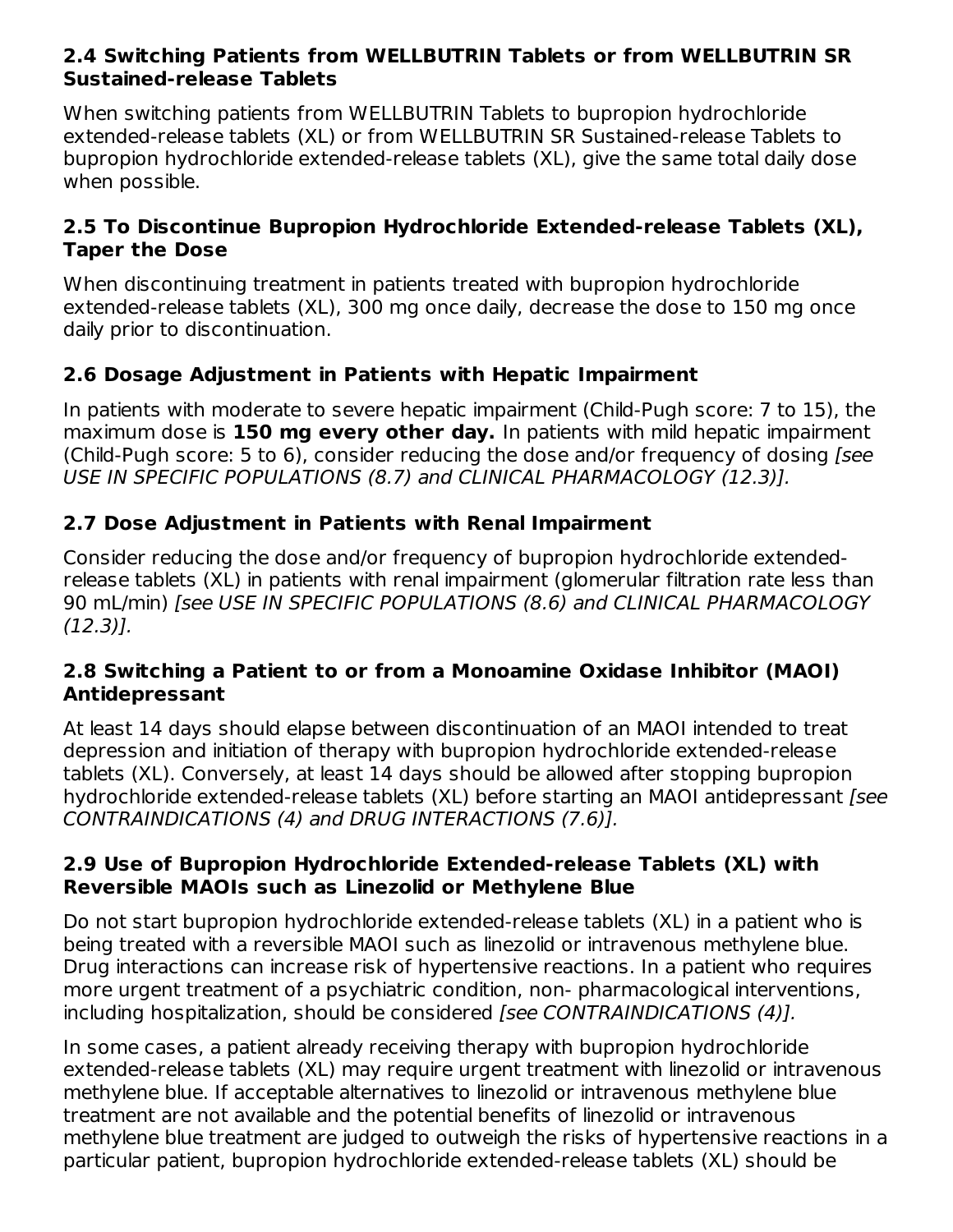stopped promptly, and linezolid or intravenous methylene blue can be administered. The patient should be monitored for 2 weeks or until 24 hours after the last dose of linezolid or intravenous methylene blue, whichever comes first. Therapy with bupropion hydrochloride extended-release tablets (XL) may be resumed 24 hours after the last dose of linezolid or intravenous methylene blue.

The risk of administering methylene blue by non-intravenous routes (such as oral tablets or by local injection) or in intravenous doses much lower than 1 mg per kg with bupropion hydrochloride extended-release tablets (XL) is unclear. The clinician should, nevertheless, be aware of the possibility of a drug interaction with such use [see CONTRAINDICATIONS (4) and DRUG INTERACTIONS (7.6)].

## **3 DOSAGE FORMS AND STRENGTHS**

Bupropion Hydrochloride Extended-release Tablets USP (XL), 150 mg of bupropion hydrochloride, are off-white to pale yellow, round, biconvex, coated tablets imprinted with "L015" in black ink on one side and plain on the other side.

Bupropion Hydrochloride Extended-release Tablets USP (XL), 300 mg of bupropion hydrochloride, are off-white to pale yellow, round, biconvex, coated tablets imprinted with "L016" in black ink on one side and plain on the other side.

# **4 CONTRAINDICATIONS**

Bupropion hydrochloride extended-release tablets (XL) are contraindicated in patients with seizure disorder.

- Bupropion hydrochloride extended-release tablets (XL) are contraindicated in patients with seizure disorder.
- Bupropion hydrochloride extended-release tablets (XL) are contraindicated in patients with a current or prior diagnosis of bulimia or anorexia nervosa as a higher incidence of seizures was observed in such patients treated with bupropion hydrochloride extended-release tablets (XL) [see WARNINGS AND PRECAUTIONS (5.3)].
- Bupropion hydrochloride extended-release tablets (XL) are contraindicated in patients undergoing abrupt discontinuation of alcohol, benzodiazepines, barbiturates, and antiepileptic drugs [see WARNINGS AND PRECAUTIONS (5.3) and DRUG INTERACTIONS (7.3)].
- The use of MAOIs (intended to treat psychiatric disorders) concomitantly with bupropion hydrochloride extended-release tablets (XL) or within 14 days of discontinuing treatment with bupropion hydrochloride extended-release tablets (XL) are contraindicated. There is an increased risk of hypertensive reactions when bupropion hydrochloride extended-release tablets (XL) are used concomitantly with MAOIs. The use of bupropion hydrochloride extended-release tablets (XL) within 14 days of discontinuing treatment with an MAOI is also contraindicated. Starting bupropion hydrochloride extended-release tablets (XL) in a patient treated with reversible MAOIs such as linezolid or intravenous methylene blue is contraindicated [see DOSAGE AND ADMINISTRATION (2.9), WARNINGS AND PRECAUTIONS (5.4) and DRUG INTERACTIONS (7.6)].
- Bupropion hydrochloride extended-release tablets (XL) are contraindicated in patients with known hypersensitivity to bupropion or other ingredients of bupropion hydrochloride extended-release tablets (XL). Anaphylactoid/anaphylactic reactions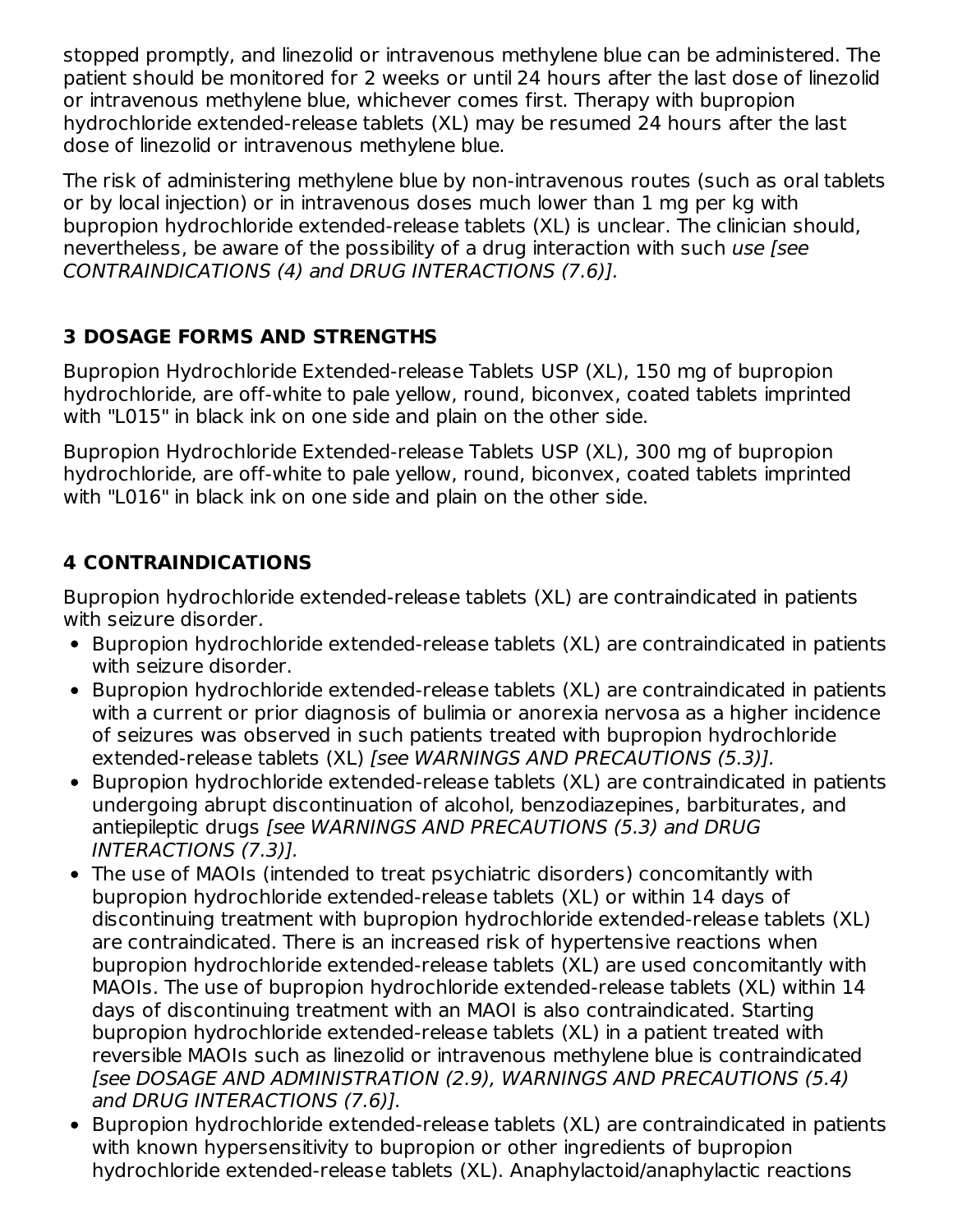#### **5 WARNINGS AND PRECAUTIONS**

#### **5.1 Suicidal Thoughts and Behaviors in Children, Adolescents, and Young Adults**

Patients with major depressive disorder (MDD), both adult and pediatric, may experience worsening of their depression and/or the emergence of suicidal ideation and behavior (suicidality) or unusual changes in behavior, whether or not they are taking antidepressant medications, and this risk may persist until significant remission occurs. Suicide is a known risk of depression and certain other psychiatric disorders, and these disorders themselves are the strongest predictors of suicide. There has been a longstanding concern that antidepressants may have a role in inducing worsening of depression and the emergence of suicidality in certain patients during the early phases of treatment.

Pooled analyses of short-term placebo-controlled trials of antidepressant drugs (Selective Serotonin Reuptake Inhibitors [SSRIs] and others) show that these drugs increase the risk of suicidal thinking and behavior (suicidality) in children, adolescents, and young adults (ages 18 to 24) with major depressive disorder (MDD) and other psychiatric disorders. Short-term studies did not show an increase in the risk of suicidality with antidepressants compared to placebo in adults beyond age 24; there was a reduction with antidepressants compared to placebo in adults aged 65 and older.

The pooled analyses of placebo-controlled trials in children and adolescents with MDD, obsessive compulsive disorder (OCD), or other psychiatric disorders included a total of 24 short-term trials of 9 antidepressant drugs in over 4400 patients. The pooled analyses of placebo-controlled trials in adults with MDD or other psychiatric disorders included a total of 295 short-term trials (median duration of 2 months) of 11 antidepressant drugs in over 77,000 patients. There was considerable variation in risk of suicidality among drugs, but a tendency toward an increase in the younger patients for almost all drugs studied. There were differences in absolute risk of suicidality across the different indications, with the highest incidence in MDD. The risk differences (drug vs. placebo), however, were relatively stable within age strata and across indications. These risk differences (drug-placebo difference in the number of cases of suicidality per 1000 patients treated) are provided in Table 1.

#### **Table 1: Risk Differences in the Number of Suicidality Cases by Age Group in the Pooled Placebo-Controlled Trials of Antidepressants in Pediatric and Adult Patients**

| A ge Range                    | D rug-Placebo Difference in Number<br>of Cases of Suicidality per 1000<br><b>Patients Treated</b> |  |
|-------------------------------|---------------------------------------------------------------------------------------------------|--|
| Increases Compared to Placebo |                                                                                                   |  |
| $ $ <18 years                 | 14 additional cases                                                                               |  |
| 18 to 24                      | 5 additional cases                                                                                |  |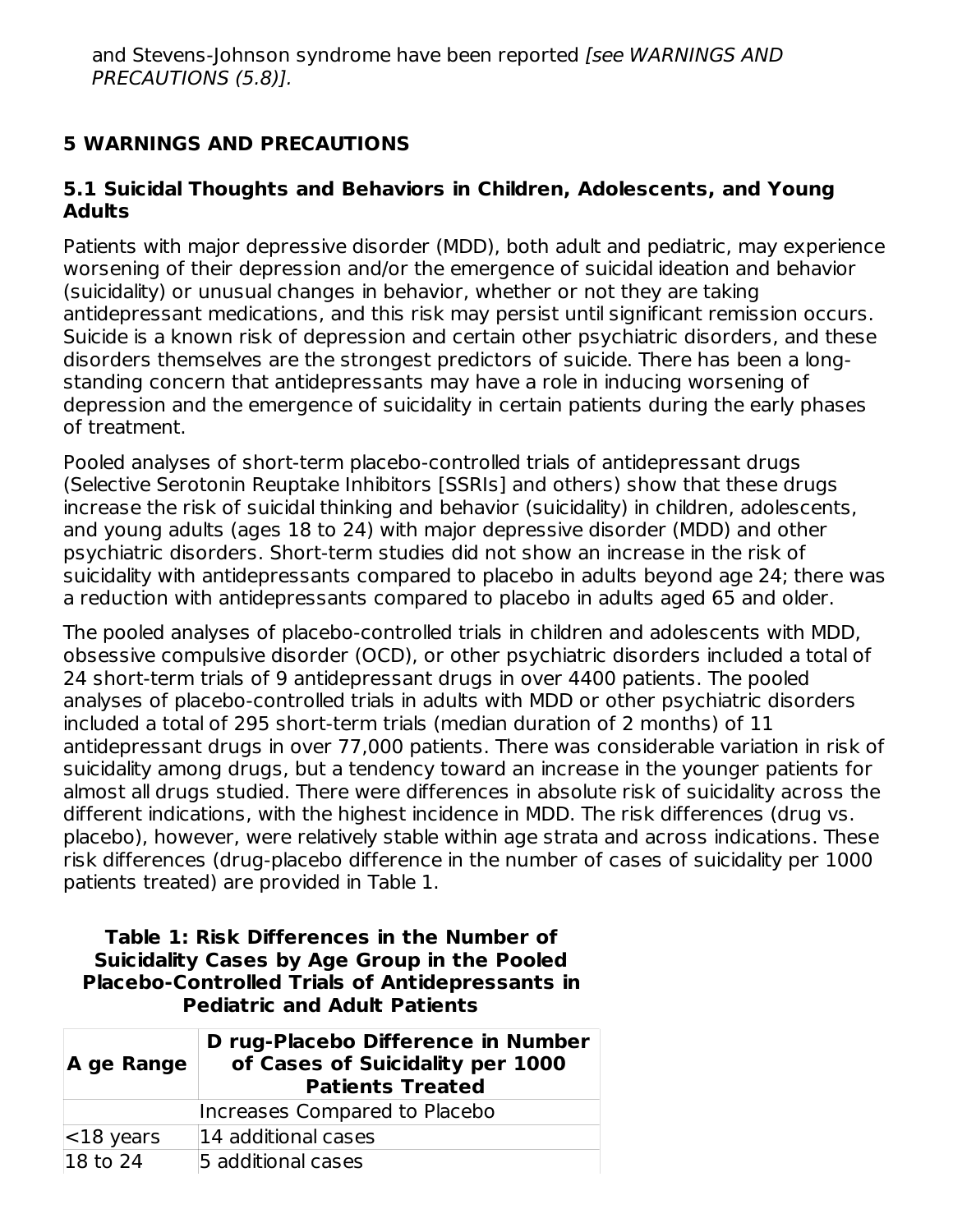| Decreases Compared to Placebo |
|-------------------------------|
| 1 fewer case                  |
|                               |
| 6 fewer cases                 |
|                               |

No suicides occurred in any of the pediatric trials. There were suicides in the adult trials, but the number was not sufficient to reach any conclusion about drug effect on suicide.

It is unknown whether the suicidality risk extends to longer-term use, i.e., beyond several months. However, there is substantial evidence from placebo-controlled maintenance trials in adults with depression that the use of antidepressants can delay the recurrence of depression.

#### **All patients being treated with antidepressants for any indication should be monitored appropriately and observed closely for clinical worsening, suicidality, and unusual changes in behavior, especially during the initial few months of a course of drug therapy, or at times of dose changes, either increases or decreases [see BOXED WARNING and USE IN SPECIFIC POPULATIONS (8.4)].**

The following symptoms, anxiety, agitation, panic attacks, insomnia, irritability, hostility, aggressiveness, impulsivity, akathisia (psychomotor restlessness), hypomania, and mania, have been reported in adult and pediatric patients being treated with antidepressants for major depressive disorder as well as for other indications, both psychiatric and nonpsychiatric. Although a causal link between the emergence of such symptoms and either the worsening of depression and/or the emergence of suicidal impulses has not been established, there is concern that such symptoms may represent precursors to emerging suicidality.

Consideration should be given to changing the therapeutic regimen, including possibly discontinuing the medication, in patients whose depression is persistently worse, or who are experiencing emergent suicidality or symptoms that might be precursors to worsening depression or suicidality, especially if these symptoms are severe, abrupt in onset, or were not part of the patient's presenting symptoms.

**Families and caregivers of patients being treated with antidepressants for major depressive disorder or other indications, both psychiatric and nonpsychiatric, should be alerted about the need to monitor patients for the emergence of agitation, irritability, unusual changes in behavior, and the other symptoms described above, as well as the emergence of suicidality, and to report such symptoms immediately to healthcare providers. Such monitoring should include daily observation by families and caregivers. Prescriptions for bupropion hydrochloride extended-release tablets (XL) should be written for the smallest quantity of tablets consistent with good patient management, in order to reduce the risk of overdose.**

#### **5.2 Neuropsychiatric Adverse Events and Suicide Risk in Smoking Cessation Treatment**

Bupropion hydrochloride extended-release tablets (XL) are not approved for smoking cessation treatment; however, bupropion HCl sustained-release is approved for this use.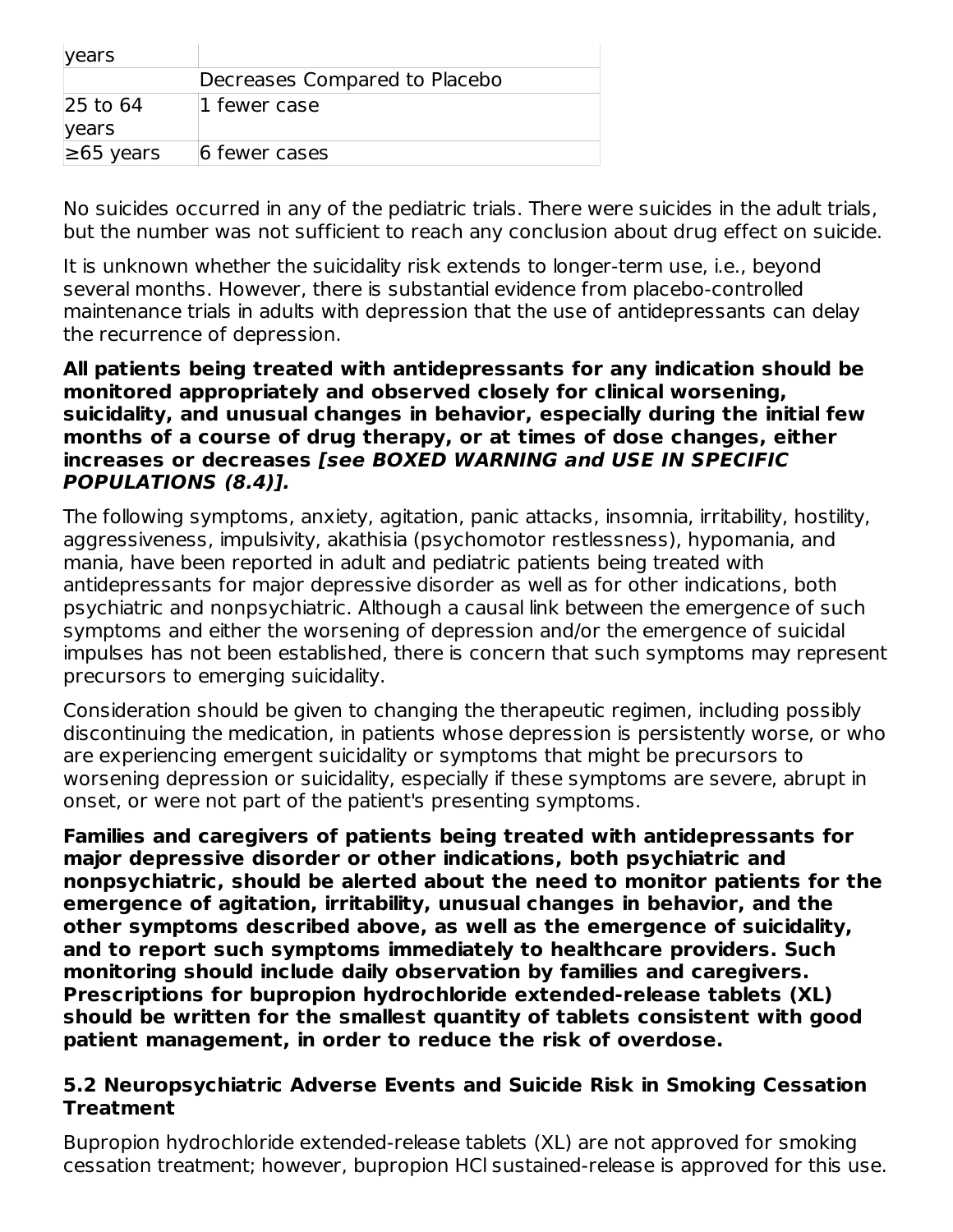Serious neuropsychiatric adverse events have been reported in patients taking bupropion for smoking cessation. These postmarketing reports have included changes in mood (including depression and mania), psychosis, hallucinations, paranoia, delusions, homicidal ideation, aggression, hostility, agitation, anxiety, and panic, as well as suicidal ideation, suicide attempt, and completed suicide [see ADVERSE REACTIONS (6.2)]. Some patients who stopped smoking may have been experiencing symptoms of nicotine withdrawal, including depressed mood. Depression, rarely including suicidal ideation, has been reported in smokers undergoing a smoking cessation attempt without medication. However, some of these adverse events occurred in patients taking bupropion who continued to smoke.

Neuropsychiatric adverse events occurred in patients without and with pre-existing psychiatric disease; some patients experienced worsening of their psychiatric illnesses. Observe patients for the occurrence of neuropsychiatric adverse events. Advise patients and caregivers that the patient should stop taking bupropion hydrochloride extended-release tablets (XL) and contact a healthcare provider immediately if agitation, depressed mood, or changes in behavior or thinking that are not typical for the patient are observed, or if the patient develops suicidal ideation or suicidal behavior. The healthcare provider should evaluate the severity of the adverse events and the extent to which the patient is benefiting from treatment, and consider options including continued treatment under closer monitoring, or discontinuing treatment. In many postmarketing cases, resolution of symptoms after discontinuation of bupropion was reported. However, the symptoms persisted in some cases; therefore, ongoing monitoring and supportive care should be provided until symptoms resolve.

# **5.3 Seizure**

Bupropion hydrochloride extended-release tablets (XL) can cause seizure. The risk of seizure is dose-related. The dose should not exceed 300 mg once daily. Increase the dose gradually. Discontinue bupropion hydrochloride extended-release tablets (XL) and do not restart treatment if the patient experiences a seizure.

The risk of seizures is also related to patient factors, clinical situations, and concomitant medications that lower the seizure threshold. Consider these risks before initiating treatment with bupropion hydrochloride extended-release tablets (XL). bupropion hydrochloride extended-release tablets (XL) are contraindicated in patients with a seizure disorder or conditions that increase the risk of seizure (e.g., severe head injury, arteriovenous malformation, CNS tumor or CNS infection, severe stroke, anorexia nervosa or bulimia, or abrupt discontinuation of alcohol, benzodiazepines, barbiturates, and antiepileptic drugs [see CONTRAINDICATIONS (4)]. The following conditions can also increase the risk of seizure: concomitant use of other medications that lower the seizure threshold (e.g., other bupropion products, antipsychotics, tricyclic antidepressants, theophylline, and systemic corticosteroids), metabolic disorders (e.g., hypoglycemia, hyponatremia, severe hepatic impairment, and hypoxia), or use of illicit drugs (e.g., cocaine) or abuse or misuse of prescription drugs such as CNS stimulants. Additional predisposing conditions include diabetes mellitus treated with oral hypoglycemic drugs or insulin, use of anorectic drugs, excessive use of alcohol, benzodiazepines, sedative/hypnotics, or opiates.

## **Incidence of Seizure with Bupropion Use**

The incidence of seizure with bupropion hydrochloride extended-release tablets (XL)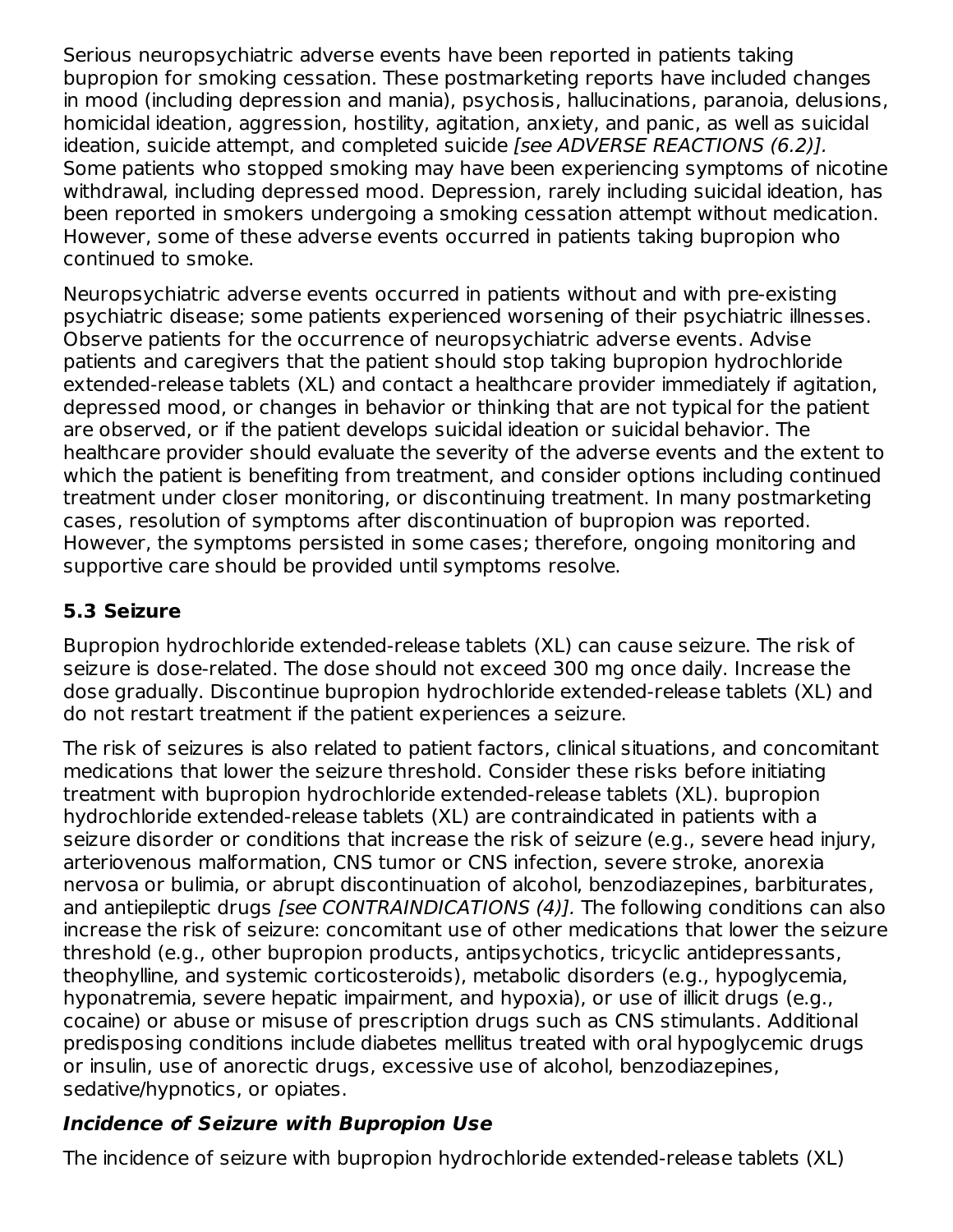have not been formally evaluated in clinical trials. In studies using bupropion HCl sustained-release up to 300 mg per day the incidence of seizure was approximately 0.1% (1/1000 patients). In a large prospective, follow-up study, the seizure incidence was approximately 0.4% (13/3200) with bupropion HCl immediate-release in the range of 300 mg to 450 mg per day.

Additional data accumulated for bupropion immediate-release suggests that the estimated seizure incidence increases almost tenfold between 450 and 600 mg/day. The risk of seizure can be reduced if the bupropion hydrochloride extended-release tablets (XL) dose does not exceed 450 mg once daily and the titration rate is gradual.

#### **5.4 Hypertension**

Treatment with bupropion hydrochloride extended-release tablets (XL) can result in elevated blood pressure and hypertension. Assess blood pressure before initiating treatment with bupropion hydrochloride extended-release tablets (XL), and monitor periodically during treatment. The risk of hypertension is increased if bupropion hydrochloride extended-release tablets (XL) are used concomitantly with MAOIs or other drugs that increase dopaminergic or noradrenergic activity [see CONTRAINDICATIONS  $(4)$ ].

Data from a comparative trial of the sustained-release formulation of bupropion HCl, nicotine transdermal system (NTS), the combination of sustained-release bupropion plus NTS, and placebo as an aid to smoking cessation suggest a higher incidence of treatment-emergent hypertension in patients treated with the combination of sustainedrelease bupropion and NTS. In this trial, 6.1% of subjects treated with the combination of sustained-release bupropion and NTS had treatment-emergent hypertension compared to 2.5%, 1.6%, and 3.1% of subjects treated with sustained-release bupropion, NTS, and placebo, respectively. The majority of these subjects had evidence of pre-existing hypertension. Three subjects (1.2%) treated with the combination of sustained-release bupropion and NTS and 1 subject (0.4%) treated with NTS had study medication discontinued due to hypertension compared with none of the subjects treated with sustained-release bupropion or placebo. Monitoring of blood pressure is recommended in patients who receive the combination of bupropion and nicotine replacement.

In the 3 trials of bupropion HCl extended-release in seasonal affective disorder, there were significant elevations in blood pressure. Hypertension was reported as an adverse reaction for 2% of the bupropion group (11/537) and none in the placebo group (0/511). In the SAD trials, 2 patients treated with bupropion discontinued from the study because they developed hypertension. None of the placebo group discontinued because of hypertension. The mean increase in systolic blood pressure was 1.3 mmHg in the bupropion group and 0.1 mmHg in the placebo group. The difference was statistically significant (p=0.013). The mean increase in diastolic blood pressure was 0.8 mmHg in the bupropion group and 0.1 mmHg in the placebo group. The difference was not statistically significant (p=0.075). In the SAD trials, 82% of patients were treated with 300 mg per day, and 18% were treated with 150 mg per day. The mean daily dose was 270 mg per day. The mean duration of bupropion exposure was 126 days.

In a clinical trial of bupropion immediate-release in MDD subjects with stable congestive heart failure (CHF) (N=36), bupropion was associated with an exacerbation of preexisting hypertension in 2 subjects, leading to discontinuation of bupropion treatment. There are no controlled studies assessing the safety of bupropion in patients with a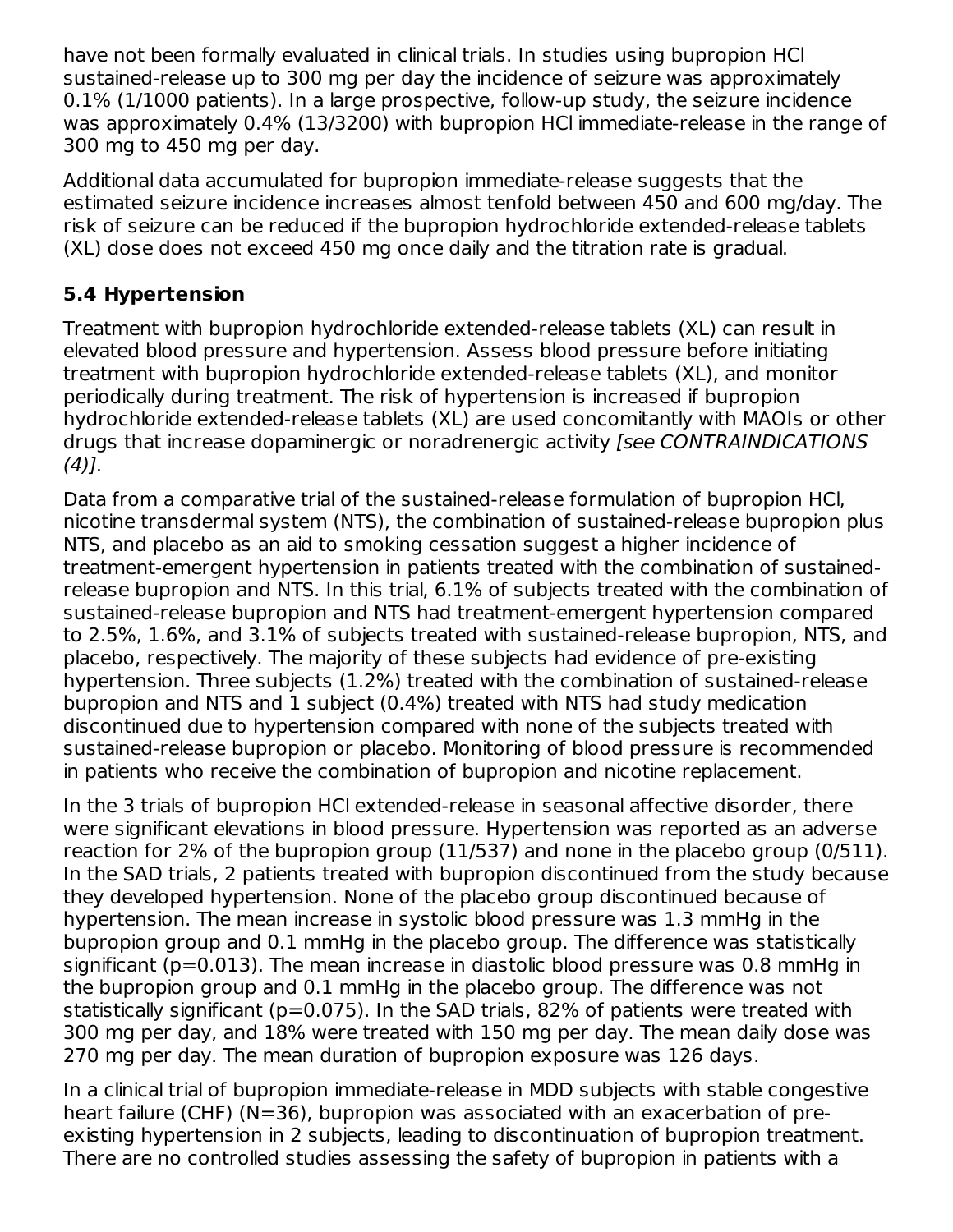recent history of myocardial infarction or unstable cardiac disease.

## **5.5 Activation of Mania/Hypomania**

Antidepressant treatment can precipitate a manic, mixed, or hypomanic manic episode. The risk appears to be increased in patients with bipolar disorder or who have risk factors for bipolar disorder. Prior to initiating bupropion hydrochloride extended-release tablets (XL), screen patients for a history of bipolar disorder and the presence of risk factors for bipolar disorder (e.g., family history of bipolar disorder, suicide, or depression). Bupropion hydrochloride extended-release tablets (XL) are not approved for the treatment of bipolar depression.

## **5.6 Psychosis and Other Neuropsychiatric Reactions**

Depressed patients treated with bupropion have had a variety of neuropsychiatric signs and symptoms, including delusions, hallucinations, psychosis, concentration disturbance, paranoia, and confusion. Some of these patients had a diagnosis of bipolar disorder. In some cases, these symptoms abated upon dose reduction and/or withdrawal of treatment. Discontinue bupropion hydrochloride extended-release tablets (XL) if these reactions occur.

#### **5.7 Angle-Closure Glaucoma**

Angle-Closure Glaucoma: The pupillary dilation that occurs following use of many antidepressant drugs including bupropion hydrochloride extended-release tablets (XL) may trigger an angle-closure attack in a patient with anatomically narrow angles who does not have a patent iridectomy.

#### **5.8 Hypersensitivity Reactions**

Anaphylactoid/anaphylactic reactions have occurred during clinical trials with bupropion. Reactions have been characterized by pruritus, urticaria, angioedema, and dyspnea, requiring medical treatment. In addition, there have been rare, spontaneous postmarketing reports of erythema multiforme, Stevens-Johnson syndrome, and anaphylactic shock associated with bupropion. Instruct patients to discontinue bupropion hydrochloride extended-release tablets (XL) and consult a healthcare provider if they develop an allergic or anaphylactoid/anaphylactic reaction (e.g., skin rash, pruritus, hives, chest pain, edema, and shortness of breath) during treatment.

There are reports of arthralgia, myalgia, fever with rash and other symptoms of serum sickness suggestive of delayed hypersensitivity.

## **6 ADVERSE REACTIONS**

The following adverse reactions are discussed in greater detail in other sections of the labeling:

- Suicidal thoughts and behaviors in children, adolescents, and young adults [see] WARNINGS AND PRECAUTIONS (5.1)]
- Neuropsychiatric adverse events and suicide risk in smoking cessation treatment [see WARNINGS AND PRECAUTIONS (5.2)]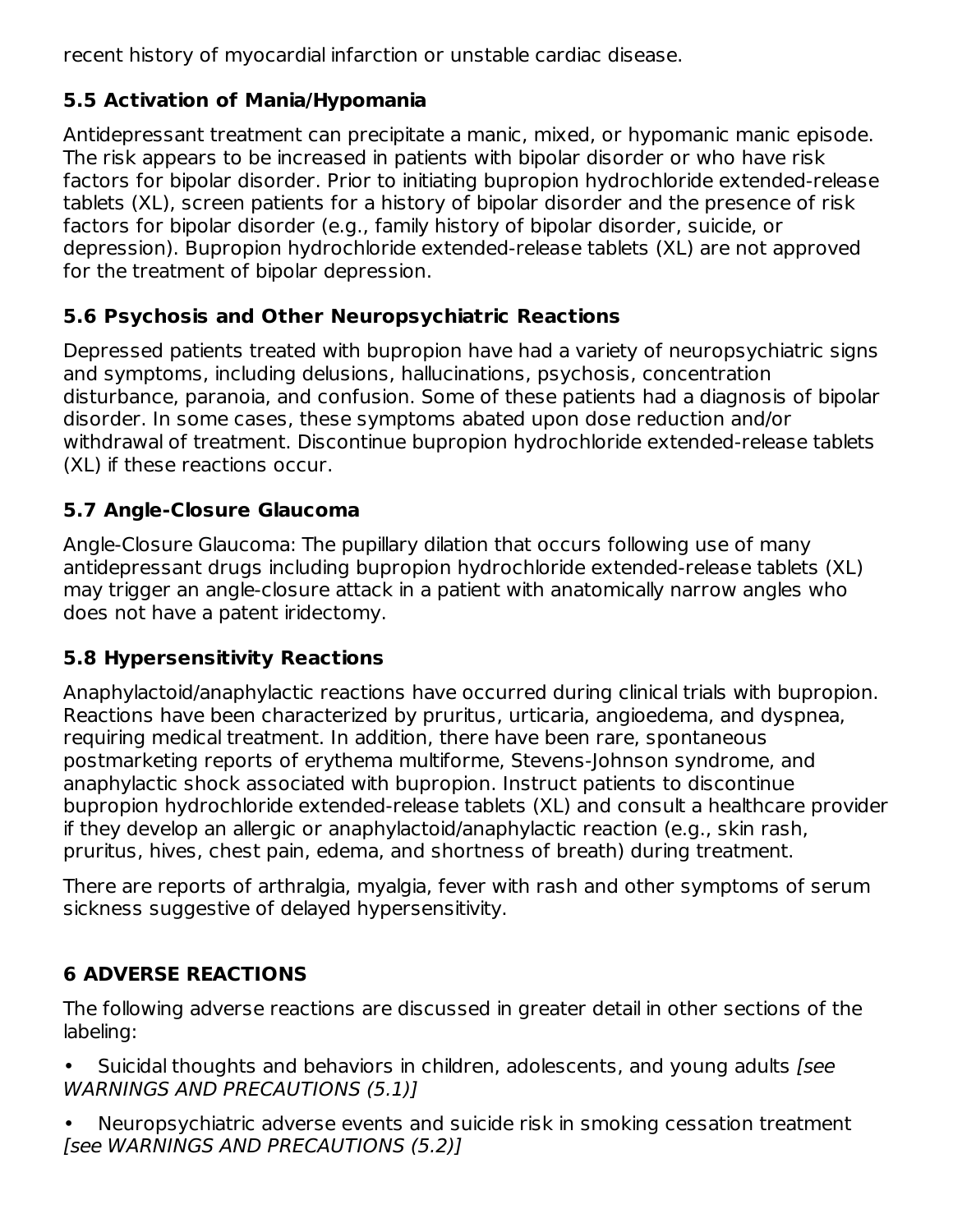- Seizure [see WARNINGS AND PRECAUTIONS (5.3)]
- Hypertension [see WARNINGS AND PRECAUTIONS (5.4)]
- Activation of mania or hypomania [see WARNINGS AND PRECAUTIONS (5.5)]
- Psychosis and other neuropsychiatric events [see WARNINGS AND PRECAUTIONS (5.6)]
- Angle-Closure Glaucoma [see WARNINGS AND PRECAUTIONS (5.7)]
- Hypersensitivity reactions [see WARNINGS AND PRECAUTIONS (5.8)]

# **6.1 Clinical Trials Experience**

Because clinical trials are conducted under widely varying conditions, adverse reaction rates observed in the clinical trials of a drug cannot be directly compared to rates in the clinical trials of another drug and may not reflect the rates observed in practice.

#### **Commonly Observed Adverse Reactions in Controlled Clinical Trials of Sustained-Release Bupropion Hydrochloride**

Adverse reactions that occurred in at least 5% of patients treated with bupropion HCl sustained- release (300 mg and 400 mg per day) and at a rate at least twice the placebo rate are listed below.

**300 mg/day of bupropion HCl sustained-release:** anorexia, dry mouth, rash, sweating, tinnitus, and tremor.

**400 mg/day of bupropion HCl sustained-release:** abdominal pain, agitation, anxiety, dizziness, dry mouth, insomnia, myalgia, nausea, palpitation, pharyngitis, sweating, tinnitus, and urinary frequency.

Bupropion hydrochloride extended-release tablets (XL) have been demonstrated to have similar bioavailability both to the immediate-release and sustained-release formulations of bupropion. The information included under this subsection and under subsection 6.2 is based primarily on data from controlled clinical trials with the sustained-release and extended-release formulations of bupropion hydrochloride.

## **Major Depressive Disorder**

#### **Adverse Reactions Leading to Discontinuation of Treatment with Bupropion HCl Immediate-Release, Bupropion HCl Sustained-Release, and Bupropion HCl Extended-release in Major Depressive Disorder Trials**

In placebo-controlled clinical trials with bupropion HCl sustained-release, 4%, 9%, and 11% of the placebo, 300 mg/day and 400 mg/day groups, respectively, discontinued treatment because of adverse reactions. The specific adverse reactions leading to discontinuation in at least 1% of the 300 mg/day or 400 mg/day groups and at a rate at least twice the placebo rate are listed in **Table 2.**

#### **Table 2: Treatment Discontinuation Due to Adverse Reactions in Placebo-ControlledTrials in MDD**

| <b>A</b> dverse | <b>Dlasaha</b> | Bup r opion HCI Bup r opion<br>Su stained- | HCl<br>$C_{II}$ otained |
|-----------------|----------------|--------------------------------------------|-------------------------|
|                 |                |                                            |                         |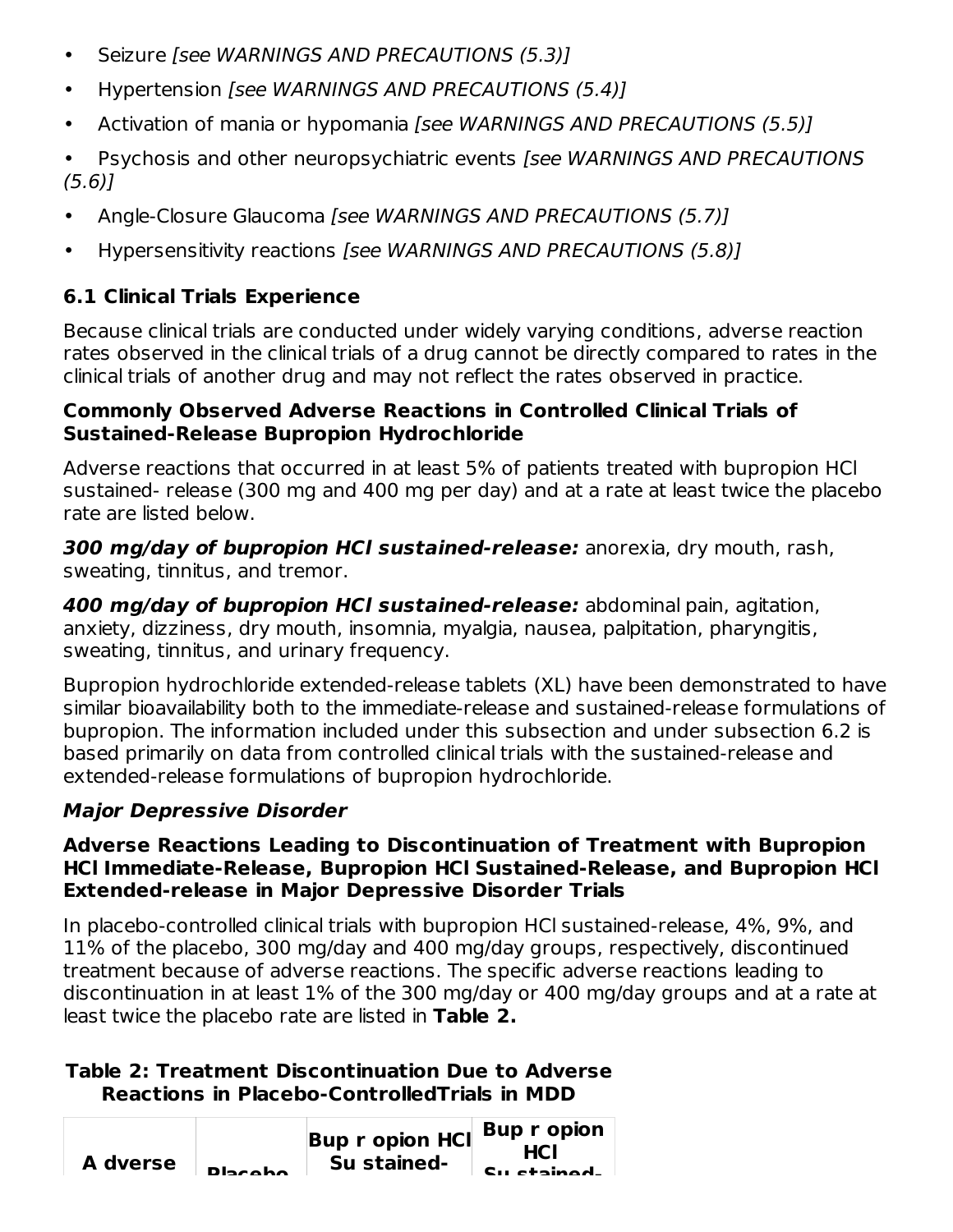| <b>Reaction</b><br><b>Term</b> | <b>FIGLEIJU</b><br>$(n=385)$ | <b>Release</b><br>300 mg/day<br>$(n=376)$ | <b>JU SLAILIEU-</b><br><b>Release</b><br>400 mg/day<br>$(n=114)$ |
|--------------------------------|------------------------------|-------------------------------------------|------------------------------------------------------------------|
| <b>Rash</b>                    | 0.0%                         | 2.4%                                      | 0.9%                                                             |
| Nausea                         | 0.3%                         | 0.8%                                      | 1.8%                                                             |
| Agitation                      | 0.3%                         | 0.3%                                      | 1.8%                                                             |
| Migraine                       | 0.3%                         | 0.0%                                      | 1.8%                                                             |

In clinical trials with bupropion HCl immediate-release, 10% of patients and volunteers discontinued due to an adverse reaction. Reactions resulting in discontinuation (in addition to those listed above for the sustained-release formulation) included vomiting, seizures, and sleep disturbances.

#### **Adverse Reactions Occurring at an Incidence of >1% in Patients Treated with Bupropion HCl Immediate-Release or Bupropion HCl Sustained-Release in MDD**

**Table 3** summarizes the adverse reactions that occurred in placebo-controlled trials in patients treated with bupropion HCl sustained-release 300 mg/day and 400 mg/day. These include reactions that occurred in either the 300 mg or 400 mg group at an incidence of 1% or more and were more frequent than in the placebo group.

| <b>Body System/</b><br><b>Adverse</b><br><b>Reaction</b> | <b>Placebo</b><br>$(n=385)$ | <b>Bupropion</b><br><b>HCI</b><br>Sustained-<br><b>Release</b><br>300 mg/day<br>$(n=376)$ | <b>Bupropion</b><br><b>HCI</b><br><b>Sustained-</b><br><b>Release</b><br>400 mg/day<br>$(n=114)$ |
|----------------------------------------------------------|-----------------------------|-------------------------------------------------------------------------------------------|--------------------------------------------------------------------------------------------------|
| Body (General)<br>Headache                               | 23%                         | 26%                                                                                       | 25%                                                                                              |
| Infection                                                | 6%                          | 8%                                                                                        | 9%                                                                                               |
| Abdominal pain                                           | 2%                          | 3%                                                                                        | 9%                                                                                               |
| Asthenia                                                 | 2%                          | 2%                                                                                        | 4%                                                                                               |
| Chest pain                                               | 1%                          | 3%                                                                                        | 4%                                                                                               |
| Pain                                                     | 2%                          | 2%                                                                                        | 3%                                                                                               |
| Fever                                                    |                             | 1%                                                                                        | 2%                                                                                               |
| Cardiovascular<br>Palpitation                            | 2%                          | 2%                                                                                        | 6%                                                                                               |
| Flushing                                                 |                             | $1\%$                                                                                     | 4%                                                                                               |
| Migraine                                                 | $1\%$                       | $1\%$                                                                                     | 4%                                                                                               |
| <b>Hot flashes</b>                                       | $1\%$                       | $1\%$                                                                                     | 3%                                                                                               |
| <b>Digestive</b><br>Dry mouth                            | 7%                          | 17%                                                                                       | 24%                                                                                              |
| Nausea                                                   | 8%                          | 13%                                                                                       | 18%                                                                                              |
| Constipation                                             | 7%                          | 10%                                                                                       | 5%                                                                                               |

#### **Table 3: Adverse Reactions in Placebo-Controlled Trials in Patients with MDD**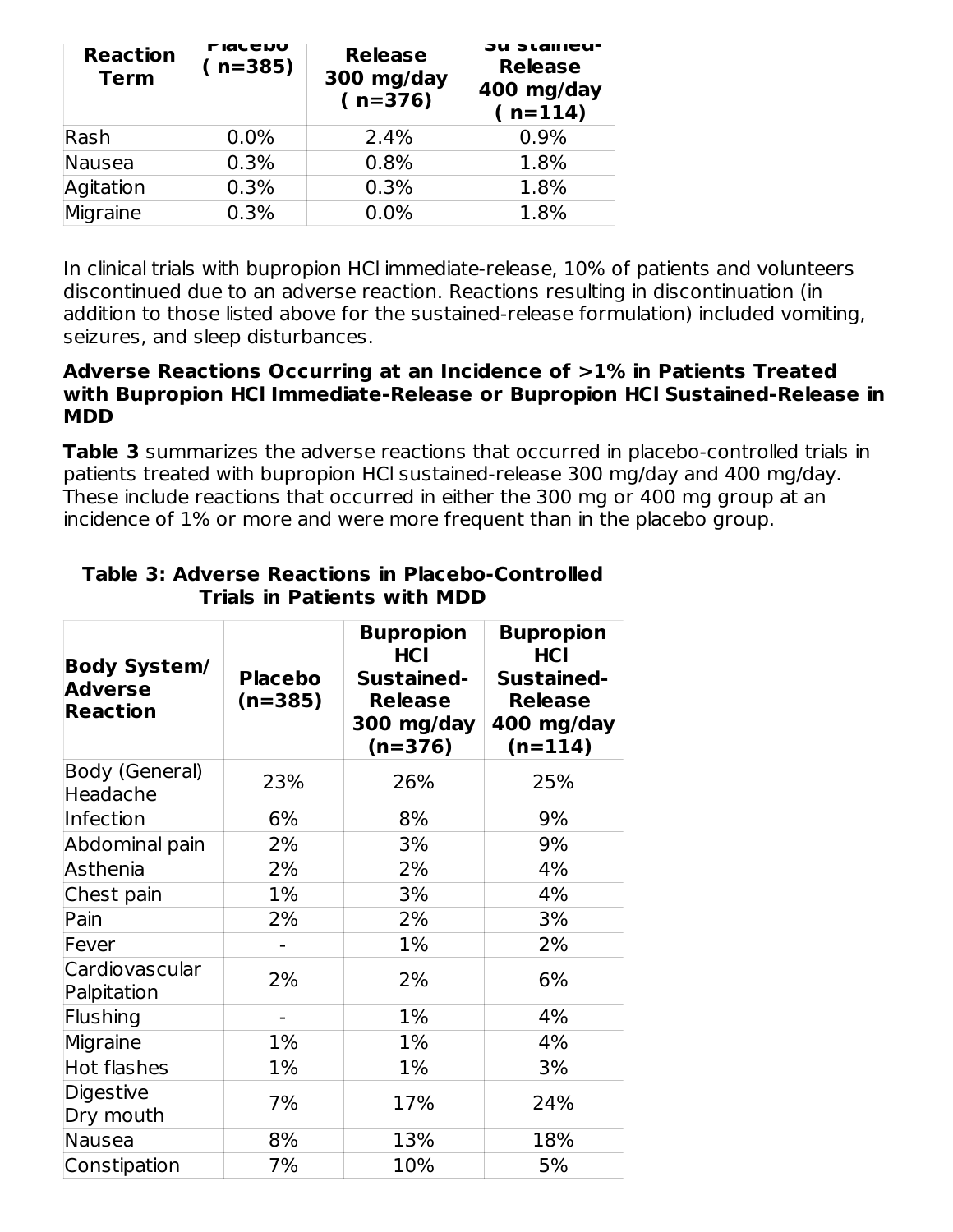| Diarrhea                          | 6%    | 5%  | 7%  |
|-----------------------------------|-------|-----|-----|
| Anorexia                          | 2%    | 5%  | 3%  |
| Vomiting                          | 2%    | 4%  | 2%  |
| Dysphagia                         | 0%    | 0%  | 2%  |
| Musculoskeletal                   |       |     |     |
| Myalgia                           | 3%    | 2%  | 6%  |
| Arthralgia                        | 1%    | 1%  | 4%  |
| <b>Arthritis</b>                  | 0%    | 0%  | 2%  |
| Twitch                            |       | 1%  | 2%  |
| Nervous System                    | 6%    | 11% | 16% |
| Insomnia                          |       |     |     |
| <b>Dizziness</b>                  | 5%    | 7%  | 11% |
| Agitation                         | 2%    | 3%  | 9%  |
| Anxiety                           | 3%    | 5%  | 6%  |
| Tremor                            | 1%    | 6%  | 3%  |
| Nervousness                       | 3%    | 5%  | 3%  |
| Somnolence                        | 2%    | 2%  | 3%  |
| Irritability                      | 2%    | 3%  | 2%  |
| Memory                            | 1%    |     | 3%  |
| decreased                         |       |     |     |
| Paresthesia                       | 1%    | 1%  | 2%  |
| Central nervous                   |       |     |     |
| system                            | 1%    | 2%  | 1%  |
| stimulation                       |       |     |     |
| Respiratory                       | 2%    | 3%  | 11% |
| Pharyngitis                       |       |     |     |
| <b>Sinusitis</b>                  | 2%    | 3%  | 1%  |
| Increased cough                   | 1%    | 1%  | 2%  |
| Skin                              | 2%    | 6%  | 5%  |
| Sweating                          |       |     |     |
| Rash                              | 1%    | 5%  | 4%  |
| Pruritus                          | 2%    | 2%  | 4%  |
| Urticaria                         | 0%    | 2%  | 1%  |
| <b>Special Senses</b><br>Tinnitus | 2%    | 6%  | 6%  |
| Taste perversion                  |       | 2%  | 4%  |
| <b>Blurred vision or</b>          | 2%    |     |     |
| diplopia                          |       | 3%  | 2%  |
| Urogenital                        |       |     |     |
| Urinary                           | 2%    | 2%  | 5%  |
| frequency                         |       |     |     |
| Urinary urgency                   | 0%    |     | 2%  |
| Vaginal                           |       | 0%  | 2%  |
| hemorrhage <sup>*</sup>           |       |     |     |
| Urinary tract                     | $\pm$ | 1%  | 0%  |
| infection                         |       |     |     |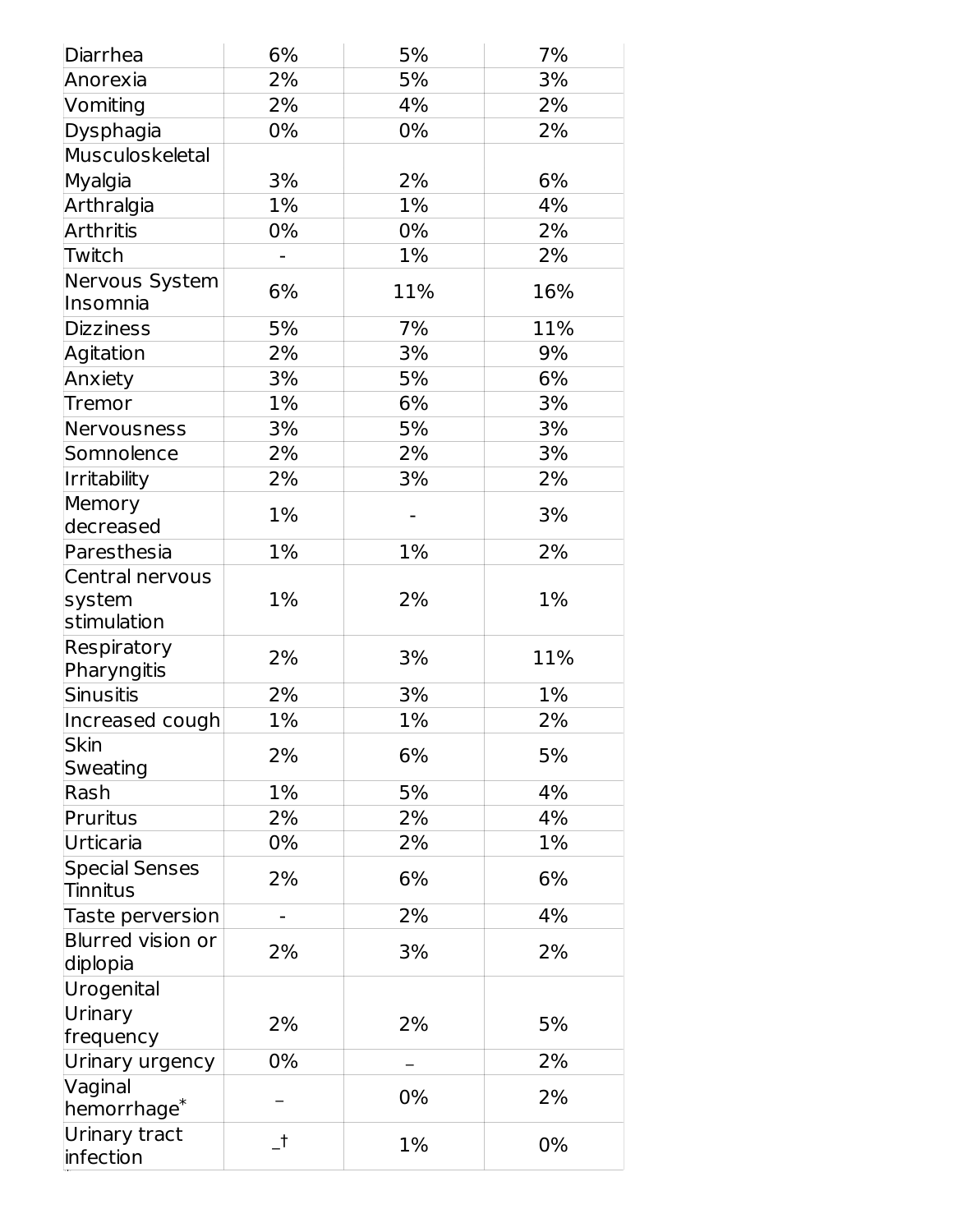$*$  Incidence based on the number of female patients.

 $^\dagger$ Hyphen denotes adverse reactions occurring in greater than 0 but less than 0.5% of patients.

The following additional adverse reactions occurred in controlled trials of bupropion HCl immediate-release (300 to 600 mg per day) at an incidence of at least 1% more frequently than in the placebo group were: cardiac arrhythmia (5% vs. 4%), hypertension (4% vs. 2%), hypotension (3% vs. 2%), menstrual complaints (5% vs. 1%), akathisia (2% vs. 1%), impaired sleep quality (4% vs. 2%), sensory disturbance (4% vs. 3%), confusion (8% vs. 5%), decreased libido (3% vs. 2%), hostility (6% vs. 4%), auditory disturbance (5% vs. 3%), and gustatory disturbance (3% vs. 1%).

#### **Seasonal Affective Disorder**

In placebo-controlled clinical trials in SAD, 9% of patients treated with bupropion hydrochloride extended-release tablets (XL) and 5% of patients treated with placebo discontinued treatment because of adverse reactions. The adverse reactions leading to discontinuation in at least 1% of patients treated with bupropion and at a rate numerically greater than the placebo rate were insomnia (2% vs. <1%) and headache  $(1\% \text{ vs. } <1\%).$ 

**Table 4** summarizes the adverse reactions that occurred in patients treated with bupropion hydrochloride extended-release tablets (XL) for up to approximately 6 months in 3 placebo-controlled trials. These include reactions that occurred at an incidence of 2% or more and were more frequent than in the placebo group.

| S ystem Organ Class/<br><b>Preferred Term</b>  | P lacebo<br>$(n = 511)$ | <b>Bup r opion</b><br><b>HCI</b><br><b>E</b> xtended-<br><b>Release</b><br>( $n = 537$ ) |
|------------------------------------------------|-------------------------|------------------------------------------------------------------------------------------|
| <b>Gastrointestinal Disorder</b><br>Dry mouth  | 15%                     | 26%                                                                                      |
| <b>Nausea</b>                                  | 8%                      | 13%                                                                                      |
| Constipation                                   | 2%                      | 9%                                                                                       |
| <b>Flatulence</b>                              | 3%                      | 6%                                                                                       |
| Abdominal pain                                 | ${<}1\%$                | 2%                                                                                       |
| Nervous System Disorders<br>Headache           | 26%                     | 34%                                                                                      |
| <b>Dizziness</b>                               | 5%                      | 6%                                                                                       |
| Tremor                                         | ${<}1\%$                | 3%                                                                                       |
| Infections and Infestations<br>Nasopharyngitis | 12%                     | 13%                                                                                      |
| Upper respiratory tract<br>infection           | 8%                      | 9%                                                                                       |
| <b>Sinusitis</b>                               | 4%                      | 5%                                                                                       |
| Psychiatric Disorders                          | 13%                     | 20%                                                                                      |

#### **Table 4: Adverse Reactions in Placebo-Controlled Trials in Patients with SAD**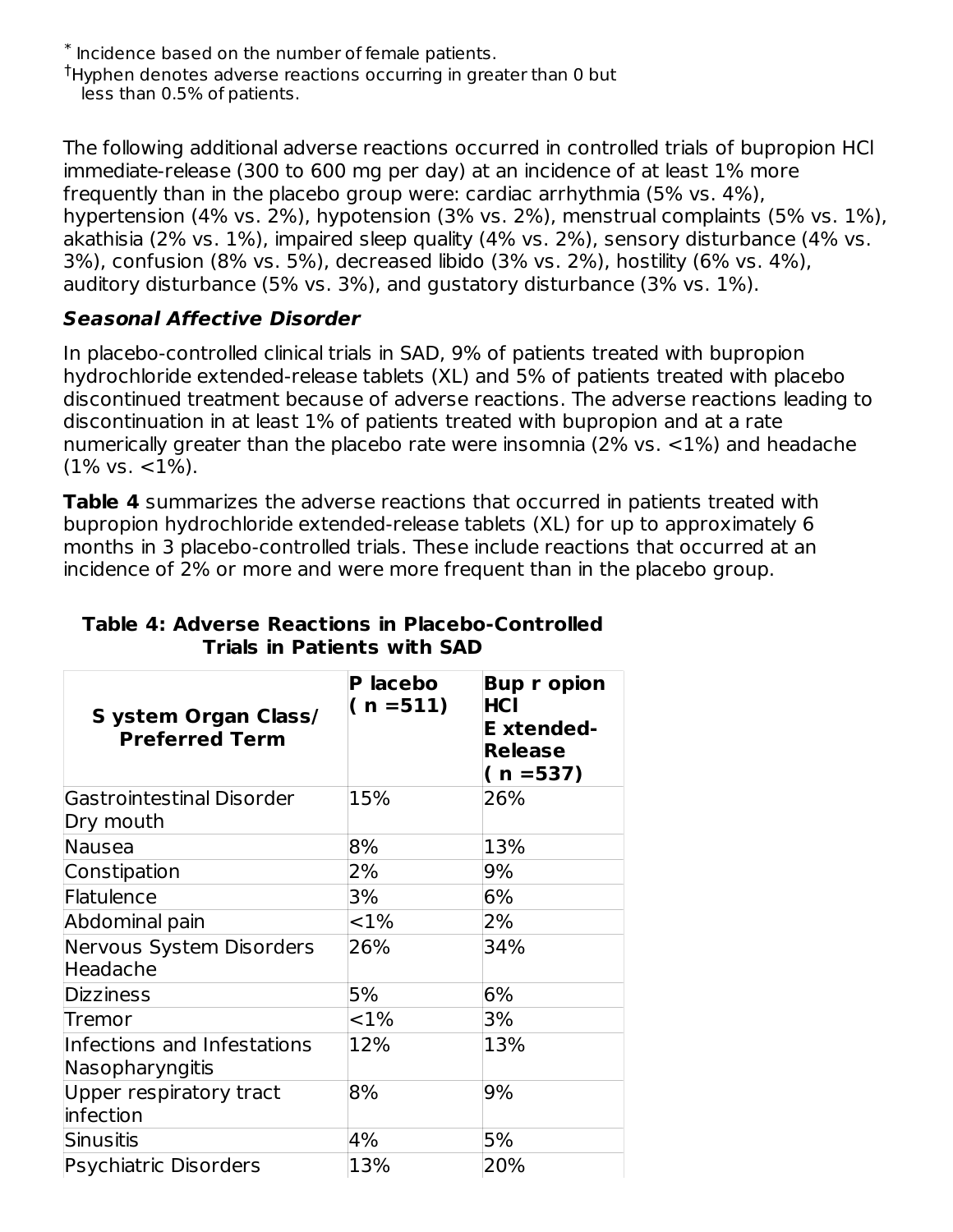| Insomnia                              |          |    |
|---------------------------------------|----------|----|
| Anxiety                               | 5%       | 7% |
| Abnormal dreams                       | 2%       | 3% |
| Agitation                             | ${<}1\%$ | 2% |
| Musculoskeletal and                   | 2%       | 3% |
| Connective                            |          |    |
| Tissue Disorders                      |          |    |
| Myalgia                               |          |    |
| Pain in extremity                     | 2%       | 3% |
| Respiratory, Thoracic, and            | 3%       | 4% |
| <b>Mediastinal Disorders</b>          |          |    |
| Cough                                 |          |    |
| <b>General Disorders and</b>          | 2%       | 3% |
| <b>Administration Site Conditions</b> |          |    |
| Feeling jittery                       |          |    |
| <b>Skin and Subcutaneous</b>          | 2%       | 3% |
| Tissue                                |          |    |
| <b>Disorders</b><br>Rash              |          |    |
| <b>Metabolism and Nutrition</b>       | 1%       | 4% |
| <b>Disorders</b>                      |          |    |
| Decreased appetite                    |          |    |
| Reproductive System and               | ${<}1\%$ | 2% |
| <b>Breast</b>                         |          |    |
| <b>Disorders</b>                      |          |    |
| Dysmenorrhea                          |          |    |
| Ear and Labyrinth Disorders           | $< 1\%$  | 3% |
| Tinnitus                              |          |    |
| <b>Vascular Disorders</b>             | 0%       | 2% |
| <b>Hypertension</b>                   |          |    |

## **Changes in Body Weight**

**Table 5** presents the incidence of body weight changes (≥5 lbs) in the short-term MDD trials using bupropion HCl sustained-release. There was a dose-related decrease in body weight.

#### **Table 5: Incidence of Weight Gain or Weight Loss (≥5 lbs) in MDD Trials Using Bupropion HCl Sustained-Release**

| Weight<br><b>Change</b> | <b>Bup r opion</b><br><b>HCI</b><br>Su stained-<br><b>Release</b><br>300 mg/day<br>$(n = 339)$ | <b>Bup r opion</b><br><b>HCI</b><br>Su stained-<br><b>Release</b><br>400 mg/day<br>$(n = 112)$ | P lacebo<br>$(n = 347)$ |
|-------------------------|------------------------------------------------------------------------------------------------|------------------------------------------------------------------------------------------------|-------------------------|
| Gained $>5$ lbs         | 3%                                                                                             | 2%                                                                                             | 4%                      |
| Lost $>5$ lbs           | 14%                                                                                            | 19%                                                                                            | 6%                      |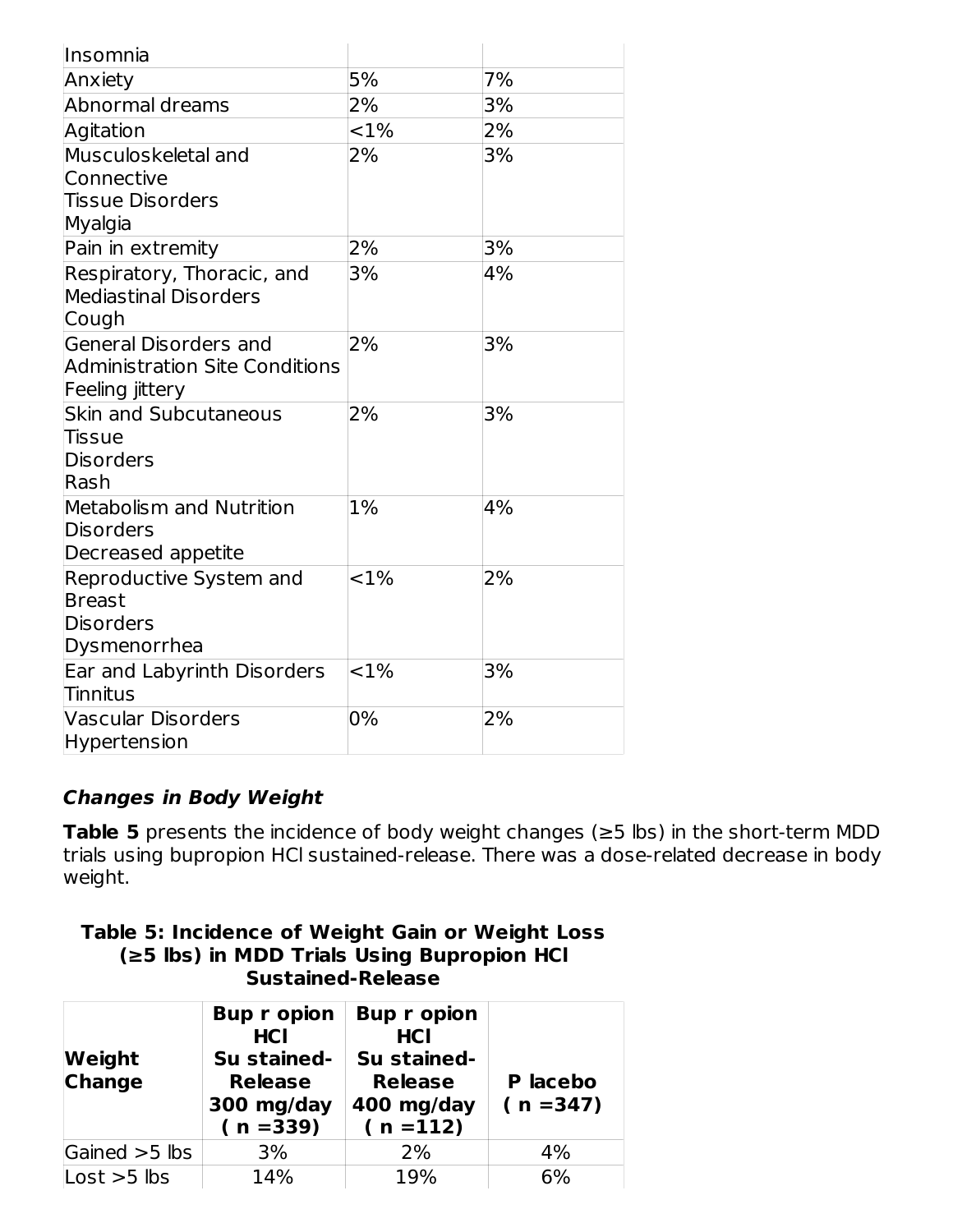**Table 6** presents the incidence of body weight changes (≥5 lbs) in the 3 SAD trials using bupropion HCl extended-release. A higher proportion of subjects in the bupropion group (23%) had a weight loss  $\geq$ 5 lbs, compared to the placebo group (11%). These were relatively long-term trials (up to 6 months).

#### **Table 6: Incidence of Weight Gain or Weight Loss (≥5 lbs) in SAD Trials Using Bupropion HCl Extendedrelease**

| Weight<br>Change        | <b>Bup r opion HCI</b><br><b>Extended-release</b><br>150 to 300 mg/day<br>$(n = 537)$ | P lacebo<br>$(n = 511)$ |
|-------------------------|---------------------------------------------------------------------------------------|-------------------------|
| Gained $>5$ lbs         | $11\%$                                                                                | 21%                     |
| $\textsf{Loss} > 5$ lbs | 23%                                                                                   | 11%                     |

# **6.2 Postmarketing Experience**

The following adverse reactions have been identified during post-approval use of bupropion hydrochloride extended-release tablets (XL). Because these reactions are reported voluntarily from a population of uncertain size, it is not always possible to reliably estimate their frequency or establish a causal relationship to drug exposure.

# **Body (General)**

Chills, facial edema, edema, peripheral edema, musculoskeletal chest pain, photosensitivity, and malaise.

#### **Cardiovascular**

Postural hypotension, hypertension, stroke, vasodilation, syncope, complete atrioventricular block, extrasystoles, myocardial infarction, phlebitis, and pulmonary embolism.

## **Digestive**

Abnormal liver function, bruxism, gastric reflux, gingivitis, glossitis, increased salivation, jaundice, mouth ulcers, stomatitis, thirst, edema of tongue, colitis, esophagitis, gastrointestinal hemorrhage, gum hemorrhage, hepatitis, intestinal perforation, liver damage, pancreatitis, and stomach ulcer.

#### **Endocrine**

Hyperglycemia, hypoglycemia, and syndrome of inappropriate antidiuretic hormone secretion.

## **Hemic and Lymphatic**

Ecchymosis, anemia, leukocytosis, leukopenia, lymphadenopathy, pancytopenia, and thrombocytopenia. Altered PT and/or INR, associated with hemorrhagic or thrombotic complications, were observed when bupropion was coadministered with warfarin.

## **Metabolic and Nutritional**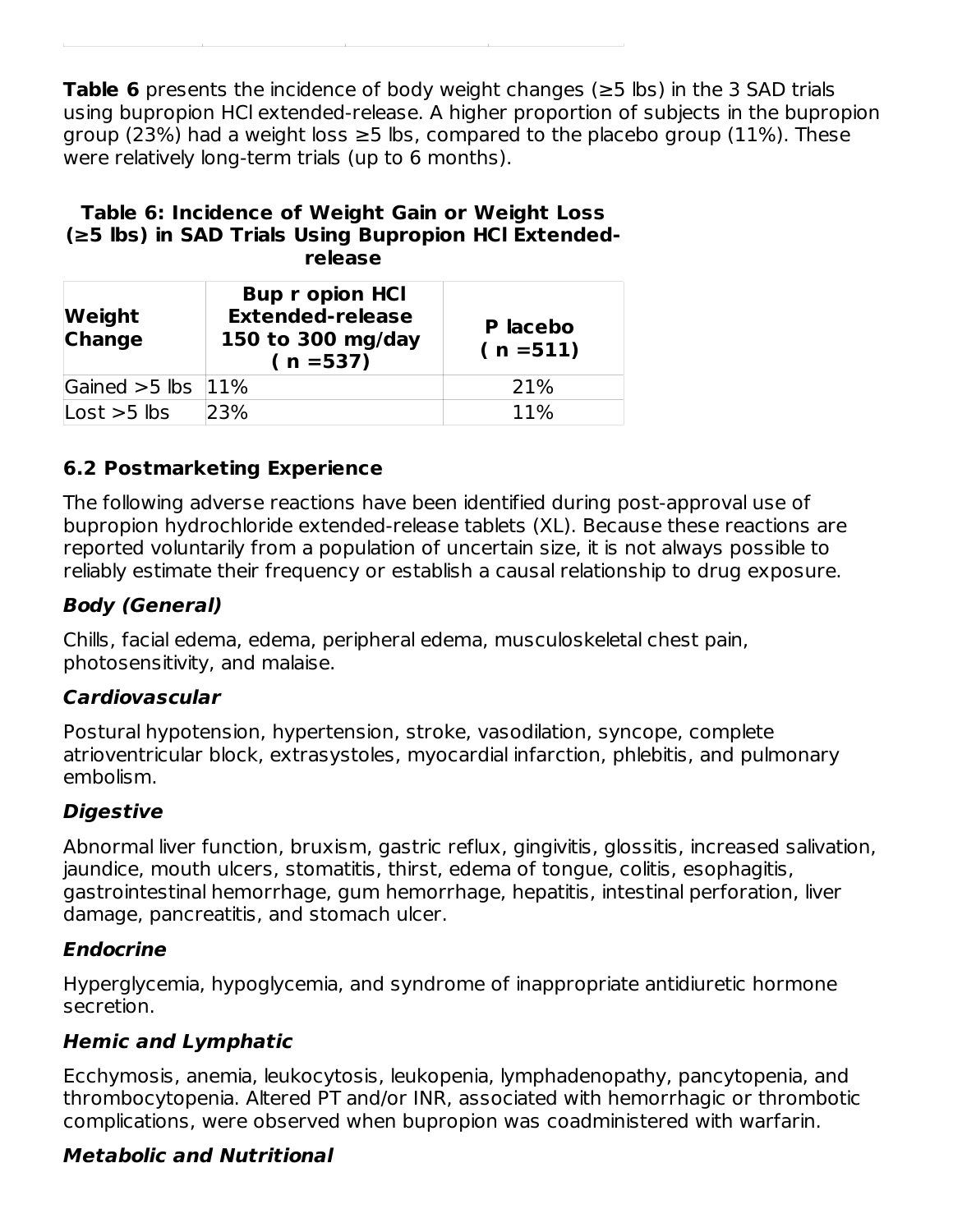Glycosuria.

#### **Musculoskeletal**

Leg cramps, fever/rhabdomyolysis, and muscle weakness.

#### **Nervous System**

Abnormal coordination, depersonalization, emotional lability, hyperkinesia, hypertonia, hypesthesia, vertigo, amnesia, ataxia, derealization, abnormal electroencephalogram (EEG), aggression, akinesia, aphasia, coma, dysarthria, dyskinesia, dystonia, euphoria, extrapyramidal syndrome, hypokinesia, increased libido, neuralgia, neuropathy, paranoid ideation, restlessness, suicide attempt, and unmasking tardive dyskinesia.

## **Respiratory**

Bronchospasm and pneumonia.

# **Skin**

Maculopapular rash, alopecia, angioedema, exfoliative dermatitis, and hirsutism, acute generalized exanthematous pustulosis.

## **Special Senses**

Accommodation abnormality, dry eye, deafness, increased intraocular pressure, angleclosure glaucoma, and mydriasis.

# **Urogenital**

Impotence, polyuria, prostate disorder, abnormal ejaculation, cystitis, dyspareunia, dysuria, gynecomastia, menopause, painful erection, salpingitis, urinary incontinence, urinary retention, and vaginitis.

# **7 DRUG INTERACTIONS**

#### **7.1 Potential for Other Drugs to Affect Bupropion Hydrochloride Extendedrelease Tablets (XL)**

Bupropion is primarily metabolized to hydroxybupropion by CYP2B6. Therefore, the potential exists for drug interactions between bupropion hydrochloride extended-release tablets (XL) and drugs that are inhibitors or inducers of CYP2B6.

## **Inhibitors of CYP2B6**

**Ticlopidine and Clopidogrel:** Concomitant treatment with these drugs can increase bupropion exposures but decrease hydroxybupropion exposure. Based on clinical response, dosage adjustment of bupropion hydrochloride extended-release tablets (XL) may be necessary when coadministered with CYP2B6 inhibitors (e.g., ticlopidine or clopidogrel) [see CLINICAL PHARMACOLOGY (12.3)].

## **Inducers of CYP2B6**

**Ritonavir, Lopinavir, and Efavirenz:** Concomitant treatment with these drugs can decrease bupropion and hydroxybupropion exposure. Dosage increase of bupropion hydrochloride extended-release tablets (XL) may be necessary when coadministered with ritonavir, lopinavir, or efavirenz but should not exceed the maximum recommended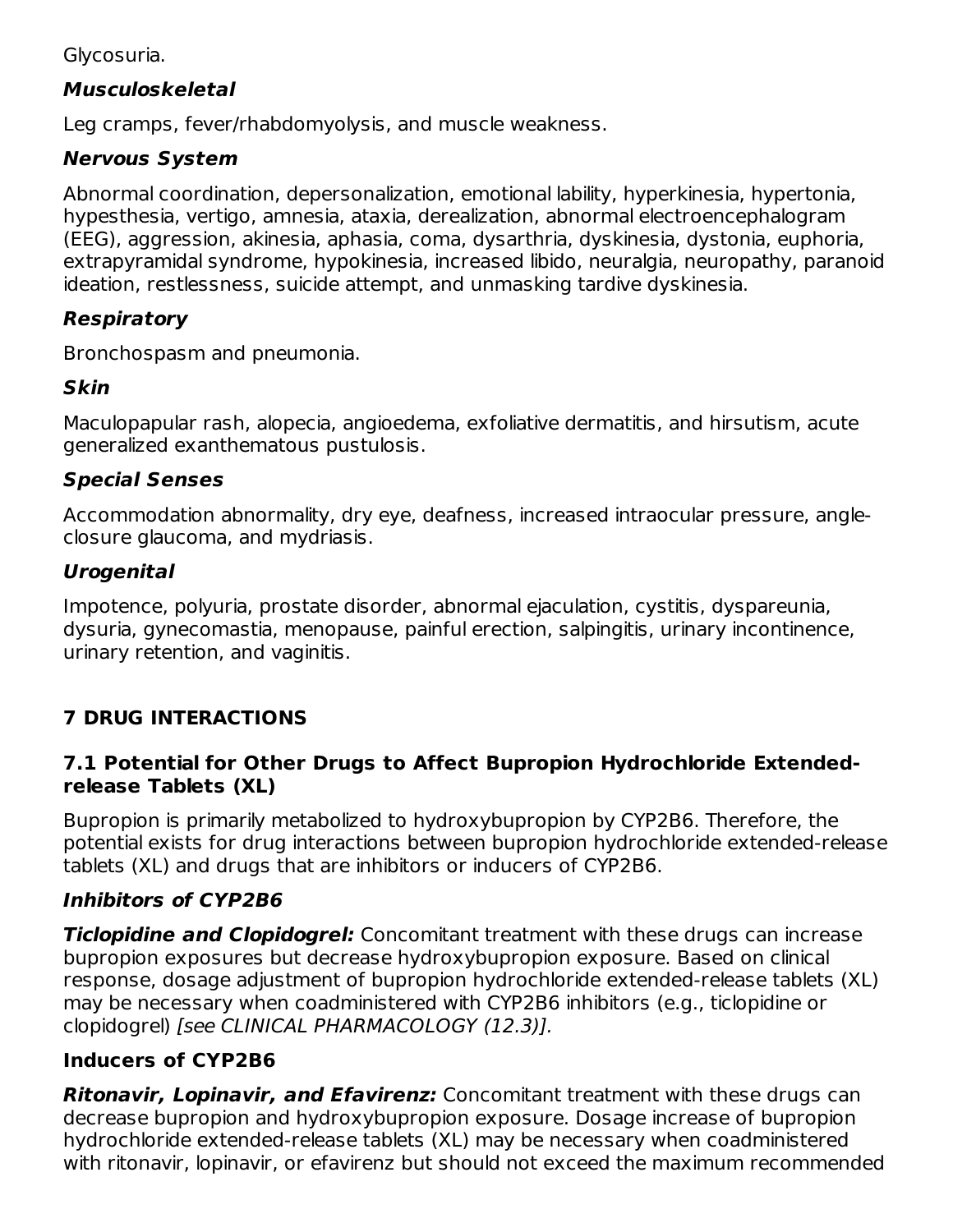#### dose [see CLINICAL PHARMACOLOGY (12.3)].

**Carbamazepine, Phenobarbital, Phenytoin:** While not systemically studied, these drugs may induce metabolism of bupropion and may decrease bupropion exposure [see CLINICAL PHARMACOLOGY (12.3)]. If bupropion is used concomitantly with a CYP inducer, it may be necessary to increase the dose of bupropion, but the maximum recommended dose should not be exceeded.

#### **7.2 Potential for Bupropion Hydrochloride Extended-release Tablets XL to Affect Other Drugs**

#### **Drugs Metabolized by CYP2D6**

Bupropion and its metabolites (erythrohydrobupropion, threohydrobupropion, hydroxybupropion) are CYP2D6 inhibitors. Therefore, coadministration of bupropion hydrochloride extended-release tablets (XL) with drugs that are metabolized by CYP2D6 can increase the exposures of drugs that are substrates of CYP2D6. Such drugs include certain antidepressants (e.g., venlafaxine, nortriptyline, imipramine, desipramine, paroxetine, fluoxetine, and sertraline), antipsychotics (e.g., haloperidol, risperidone, and thioridazine), beta-blockers (e.g., metoprolol), and Type 1C antiarrhythmics (e.g., propafenone, and flecainide). When used concomitantly with bupropion hydrochloride extended-release tablets (XL), it may be necessary to decrease the dose of these CYP2D6 substrates, particularly for drugs with a narrow therapeutic index.

Drugs that require metabolic activation by CYP2D6 to be effective (e.g., tamoxifen), theoretically could have reduced efficacy when administered concomitantly with inhibitors of CYP2D6 such as bupropion. Patients treated concomitantly with bupropion hydrochloride extended-release tablets (XL) and such drugs may require increased doses of the drug [see CLINICAL PHARMACOLOGY (12.3)].

## **7.3 Drugs That Lower Seizure Threshold**

Use extreme caution when coadministering bupropion hydrochloride extended-release tablets (XL) with other drugs that lower the seizure threshold (e.g., other bupropion products, antipsychotics, antidepressants, theophylline, or systemic corticosteroids). Use low initial doses of bupropion hydrochloride extended-release tablets (XL) and increase the dose gradually [see WARNINGS AND PRECAUTIONS (5.3)].

## **7.4 Dopaminergic Drugs (Levodopa and Amantadine)**

Bupropion, levodopa, and amantadine have dopamine agonist effects. CNS toxicity has been reported when bupropion was coadministered with levodopa or amantadine. Adverse reactions have included restlessness, agitation, tremor, ataxia, gait disturbance, vertigo, and dizziness. It is presumed that the toxicity results from cumulative dopamine agonist effects. Use caution when administering bupropion hydrochloride extendedrelease tablets (XL) concomitantly with these drugs.

#### **7.5 Use with Alcohol**

In postmarketing experience, there have been rare reports of adverse neuropsychiatric events or reduced alcohol tolerance in patients who were drinking alcohol during treatment with bupropion hydrochloride extended-release tablets (XL). The consumption of alcohol during treatment with bupropion hydrochloride extended-release tablets (XL)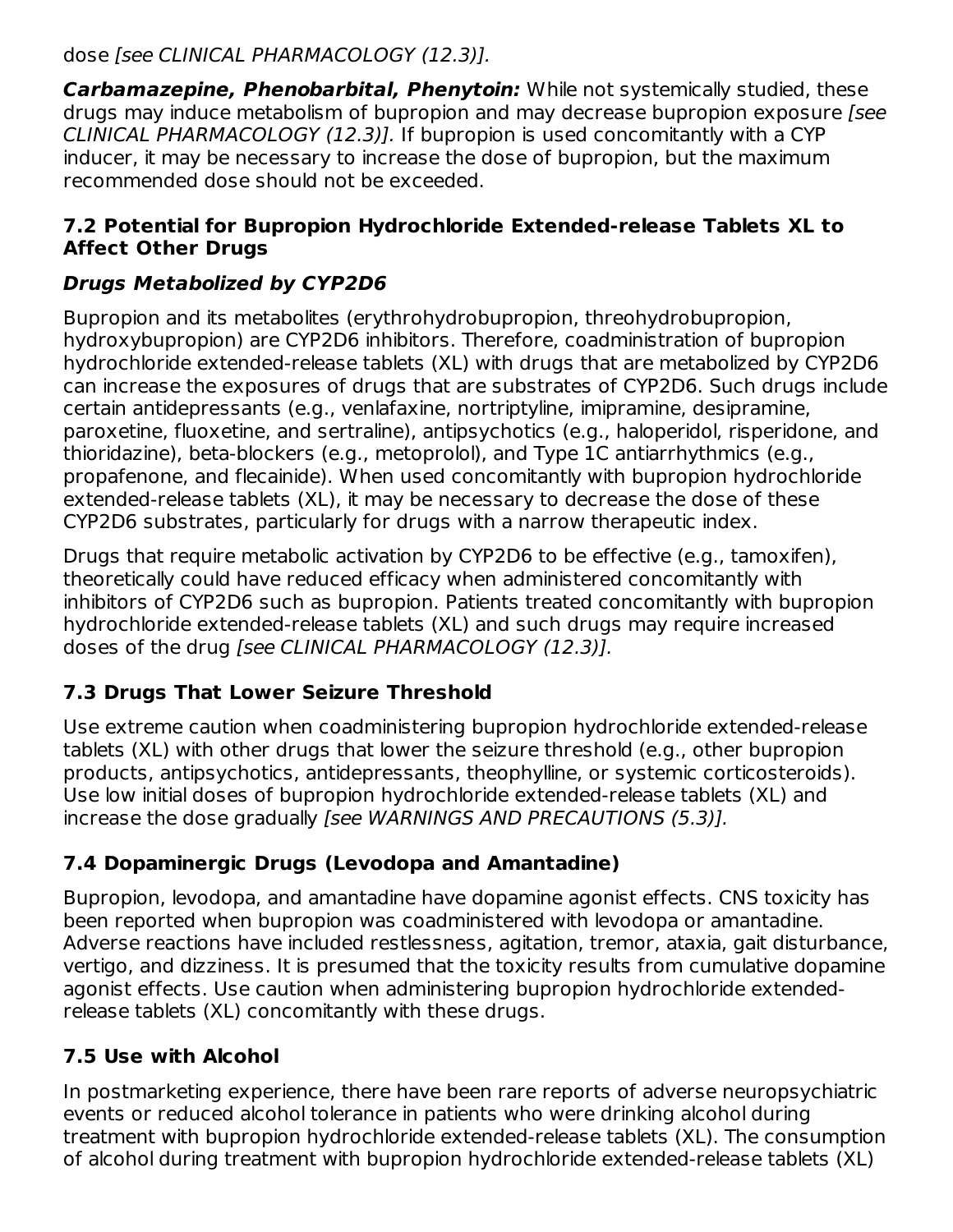should be minimized or avoided.

# **7.6 MAO Inhibitors**

Bupropion inhibits the reuptake of dopamine and norepinephrine. Concomitant use of MAOIs and bupropion is contraindicated because there is an increased risk of hypertensive reactions if bupropion is used concomitantly with MAOIs. Studies in animals demonstrate that the acute toxicity of bupropion is enhanced by the MAO inhibitor phenelzine. At least 14 days should elapse between discontinuation of an MAOI intended to treat depression and initiation of treatment with bupropion hydrochloride extendedrelease tablets (XL). Conversely, at least 14 days should be allowed after stopping bupropion hydrochloride extended-release tablets (XL) before starting an MAOI antidepressant [see DOSAGE AND ADMINISTRATION (2.8, 2.9) and CONTRAINDICATIONS (4)].

## **7.7 Drug-Laboratory Test Interactions**

False-positive urine immunoassay screening tests for amphetamines have been reported in patients taking bupropion. This is due to lack of specificity of some screening tests. False-positive test results may result even following discontinuation of bupropion therapy. Confirmatory tests, such as gas chromatography/mass spectrometry, will distinguish bupropion from amphetamines.

# **8 USE IN SPECIFIC POPULATIONS**

## **8.1 Pregnancy**

## **Pregnancy Exposure Registry**

There is a pregnancy exposure registry that monitors pregnancy outcomes in women exposed to antidepressants during pregnancy. Healthcare providers are encouraged to register patients by calling the National Pregnancy Registry for Antidepressants at 1- 844-405-6185 or visiting online at https://womensmentalhealth.org/clinical-andresearchprograms/pregnancyregistry/antidepressants/.

# **Risk Summary**

Data from epidemiological studies of pregnant women exposed to bupropion in the first trimester have not identified an increased risk of congenital malformations overall (see Data). There are risks to the mother associated with untreated depression (see Clinical Considerations). When bupropion was administered to pregnant rats during organogenesis, there was no evidence of fetal malformations at doses up to approximately 10 times the maximum recommended human dose (MRHD) of 450 mg/day. When given to pregnant rabbits during organogenesis, non-dose-related increases in incidence of fetal malformations and skeletal variations were observed at doses approximately equal to the MRHD and greater. Decreased fetal weights were seen at doses twice the MRHD and greater (see Animal Data).

The estimated background risk for major birth defects and miscarriage are unknown for the indicated population. All pregnancies have a background rate of birth defect, loss, or other adverse outcomes. In the U.S. general population, the estimated background risk of major birth defects and miscarriage in clinically recognized pregnancies is 2% to 4%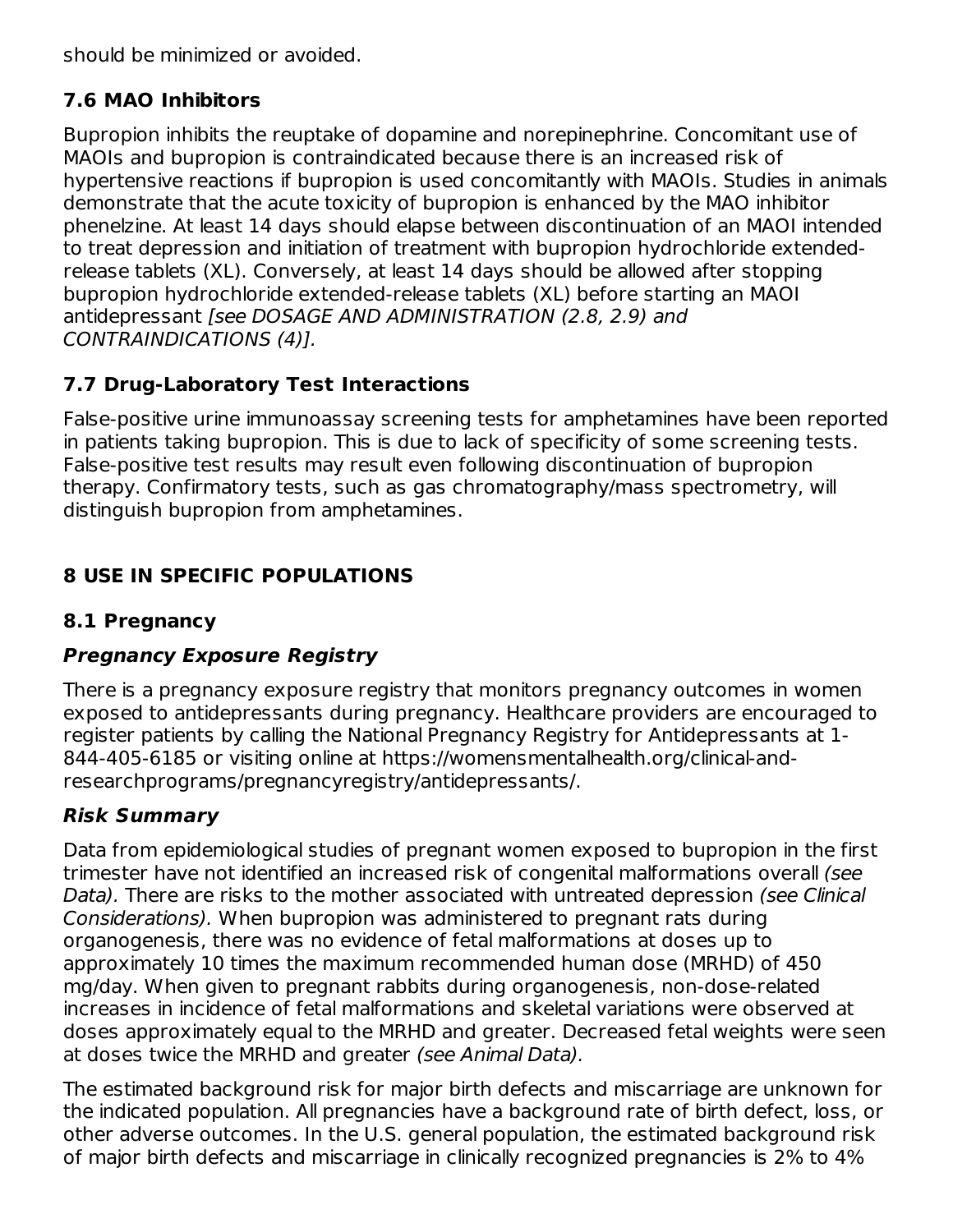and 15% to 20%, respectively.

#### **Clinical Considerations**

#### **Disease- Associated Maternal and/or Embryo/Fetal Risk:**

A prospective, longitudinal study followed 201 pregnant women with a history of major depressive disorder who were euthymic and taking antidepressants during pregnancy at the beginning of pregnancy. The women who discontinued antidepressants during pregnancy were more likely to experience a relapse of major depression than women who continued antidepressants. Consider the risks to the mother of untreated depression and potential effects on the fetus when discontinuing or changing treatment with antidepressant medications during pregnancy and postpartum.

# **Data**

#### **Human Data:**

Data from the international bupropion Pregnancy Registry (675 first trimester exposures) and a retrospective cohort study using the United Healthcare database (1,213 first trimester exposures) did not show an increased risk for malformations overall. The Registry was not designed or powered to evaluate specific defects but suggested a possible increase in cardiac malformations.

No increased risk for cardiovascular malformations overall has been observed after bupropion exposure during the first trimester. The prospectively observed rate of cardiovascular malformations in pregnancies with exposure to bupropion in the first trimester from the international Pregnancy Registry was 1.3% (9 cardiovascular malformations/675 first-trimester maternal bupropion exposures), which is similar to the background rate of cardiovascular malformations (approximately 1%). Data from the United Healthcare database, which has a limited number of exposed cases with cardiovascular malformations, and a case-controlled study (6,853 infants with cardiovascular malformations and 5,753 with non-cardiovascular malformations) from the National Birth Defects Prevention Study (NBDPS) did not show an increased risk for cardiovascular malformations overall after bupropion exposure during the first trimester.

Study findings on bupropion exposure during the first trimester and risk left ventricular outflow tract obstruction (LVOTO) are inconsistent and do not allow conclusions regarding possible association. The United Healthcare database lacked sufficient power to evaluate this association; the NBDPS found increased risk for LVOTO ( $n = 10$ ; adjusted odds ratio (OR) = 2.6; 95% CI 1.2, 5.7), and the Slone Epidemiology case control study did not find increased risk for LVOTO.

Study findings on bupropion exposure during the first trimester and risk for ventricular septal defect (VSD) are inconsistent and do not allow conclusions regarding a possible association. The Slone Epidemiology Study found an increased risk for VSD following first trimester maternal bupropion exposure ( $n = 17$ ; adjusted OR = 2.5; 95% CI: 1.3, 5.0) but did not find an increased risk for any other cardiovascular malformations studied (including LVOTO as above). The NBDPS and United Healthcare database study did not find an association between first trimester maternal bupropion exposure and VSD.

For the findings of LVOTO and VSD, the studies were limited by the small number of exposed cases, inconsistent findings among studies, and the potential for chance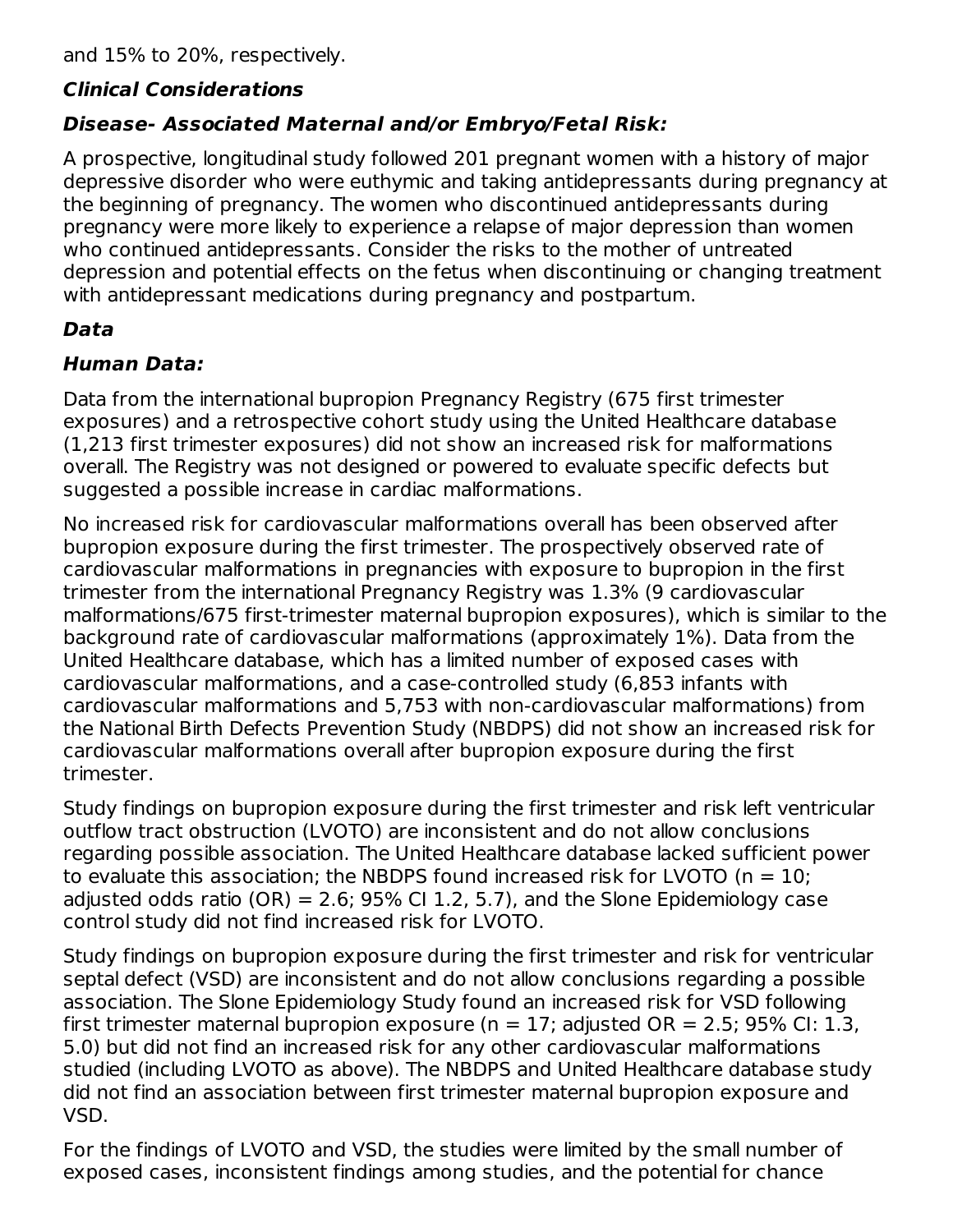findings from multiple comparisons in case control studies.

# **Animal Data**

In studies conducted in pregnant rats and rabbits, bupropion was administered orally during the period of organogenesis at doses of up to 450 and 150 mg/kg/day, respectively (approximately 10 and 6 times the MRHD, respectively, on a mg/m<sup>2</sup> basis). There was no evidence of fetal malformations in rats. When given to pregnant rabbits during organogenesis, nondose-related increases in incidence of fetal malformations and skeletal variations were observed at the lowest dose tested (25 mg/kg/day, approximately equal to the MRHD on a mg/m<sup>2</sup> basis) and greater. Decreased fetal weights were observed at doses of 50 mg/kg/day (approximately 2 times the MRHD on a mg/m<sup>2</sup> basis) and greater. No maternal toxicity was evident at doses of 50 mg/kg/day or less.

In a pre-and postnatal development study, bupropion administered orally to pregnant rats at doses of up to 150 mg/kg/day (approximately 3 times the MRHD on a mg/m<sup>2</sup> basis) from embryonic implantation through lactation had no effect on pup growth or development.

# **8.2 Lactation**

# **Risk Summary**

Data from published literature report the presence of bupropion and its metabolites in human milk (see Data). There are no data on the effects of bupropion or its metabolites on milk production. Limited data from postmarketing reports have not identified a clear association of adverse reactions in the breastfed infant. The developmental and health benefits of breastfeeding should be considered along with the mother's clinical need for bupropion hydrochloride extended-release tablets (XL) and any potential adverse effects on the breastfed child from bupropion hydrochloride extended-release tablets (XL) or from the underlying maternal condition.

## **Data**

In a lactation study of ten women, levels of orally dosed bupropion and its active metabolites were measured in expressed milk. The average daily infant exposure (assuming 150 mL/kg daily consumption) to bupropion and its active metabolites was 2% of the maternal weight-adjusted dose. Postmarketing reports have described seizures in breastfed infants. The relationship of bupropion exposure and these seizures is unclear.

# **8.4 Pediatric Use**

Safety and effectiveness in the pediatric population have not been established. When considering the use of bupropion hydrochloride extended-release tablets (XL) in a child or adolescent, balance the potential risks with the clinical need [see BOXED WARNING] and WARNINGS AND PRECAUTIONS (5.1)].

# **8.5 Geriatric Use**

Of the approximately 6000 patients who participated in clinical trials with bupropion hydrochloride sustained-release tablets (depression and smoking cessation studies), 275 were ≥65 years old and 47 were ≥75 years old. In addition, several hundred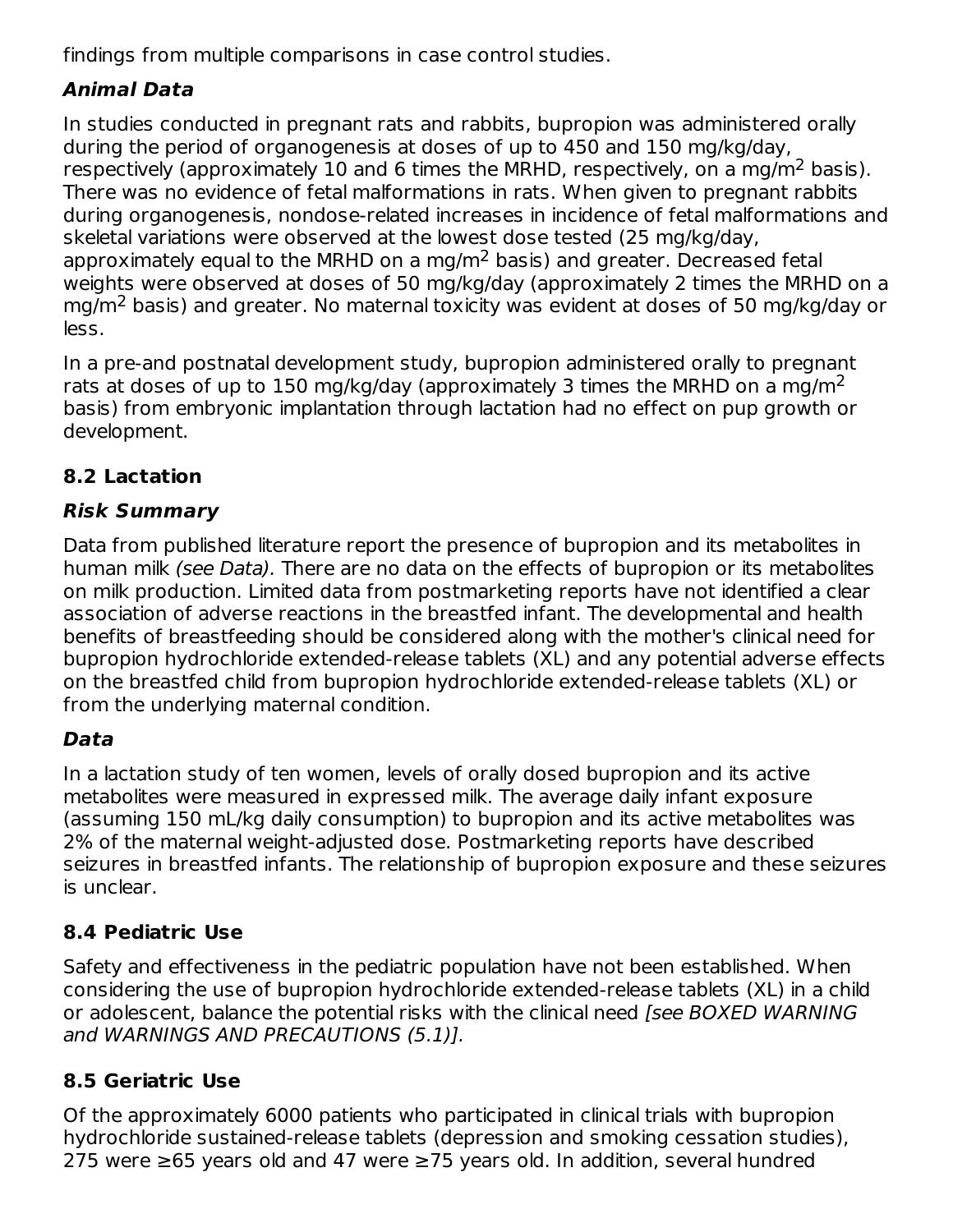patients ≥65 years of age participated in clinical trials using the immediate-release formulation of bupropion hydrochloride (depression studies). No overall differences in safety or effectiveness were observed between these subjects and younger subjects. Reported clinical experience has not identified differences in responses between the elderly and younger patients, but greater sensitivity of some older individuals cannot be ruled out.

Bupropion is extensively metabolized in the liver to active metabolites, which are further metabolized and excreted by the kidneys. The risk of adverse reactions may be greater in patients with impaired renal function. Because elderly patients are more likely to have decreased renal function, it may be necessary to consider this factor in dose selection; it may be useful to monitor renal function *[see DOSAGE AND ADMINISTRATION (2.7), USE* IN SPECIFIC POPULATIONS (8.6), and CLINICAL PHARMACOLOGY (12.3)].

#### **8.6 Renal Impairment**

Consider a reduced dose and/or dosing frequency of bupropion hydrochloride extended-release tablets (XL) in patients with renal impairment (glomerular filtration rate: <90 mL/min). Bupropion and its metabolites are cleared renally and may accumulate in such patients to a greater extent than usual. Monitor closely for adverse reactions that could indicate high bupropion or metabolite exposures [see DOSAGE AND ADMINISTRATION (2.7) and CLINICAL PHARMACOLOGY (12.3)].

#### **8.7 Hepatic Impairment**

In patients with moderate to severe hepatic impairment (Child-Pugh score: 7 to 15), the maximum bupropion hydrochloride extended-release tablets (XL) dose is 150 mg every other day. In patients with mild hepatic impairment (Child-Pugh score: 5 to 6), consider reducing the dose and/or frequency of dosing [see DOSAGE AND ADMINISTRATION (2.6) and CLINICAL PHARMACOLOGY (12.3)].

## **9 DRUG ABUSE AND DEPENDENCE**

## **9.1 Controlled Substance**

Bupropion is not a controlled substance.

## **9.2 Abuse**

#### **Humans**

Controlled clinical studies of bupropion HCl immediate-release conducted in normal volunteers, in subjects with a history of multiple drug abuse, and in depressed patients demonstrated an increase in motor activity and agitation/excitement.

In a population of individuals experienced with drugs of abuse, a single dose of 400 mg bupropion produced mild amphetamine-like activity as compared to placebo on the Morphine-Benzedrine Subscale of the Addiction Research Center Inventories (ARCI), and a score intermediate between placebo and amphetamine on the Liking Scale of the ARCI. These scales measure general feelings of euphoria and drug desirability.

Findings in clinical trials, however, are not known to reliably predict the abuse potential of drugs. Nonetheless, evidence from single-dose studies does suggest that the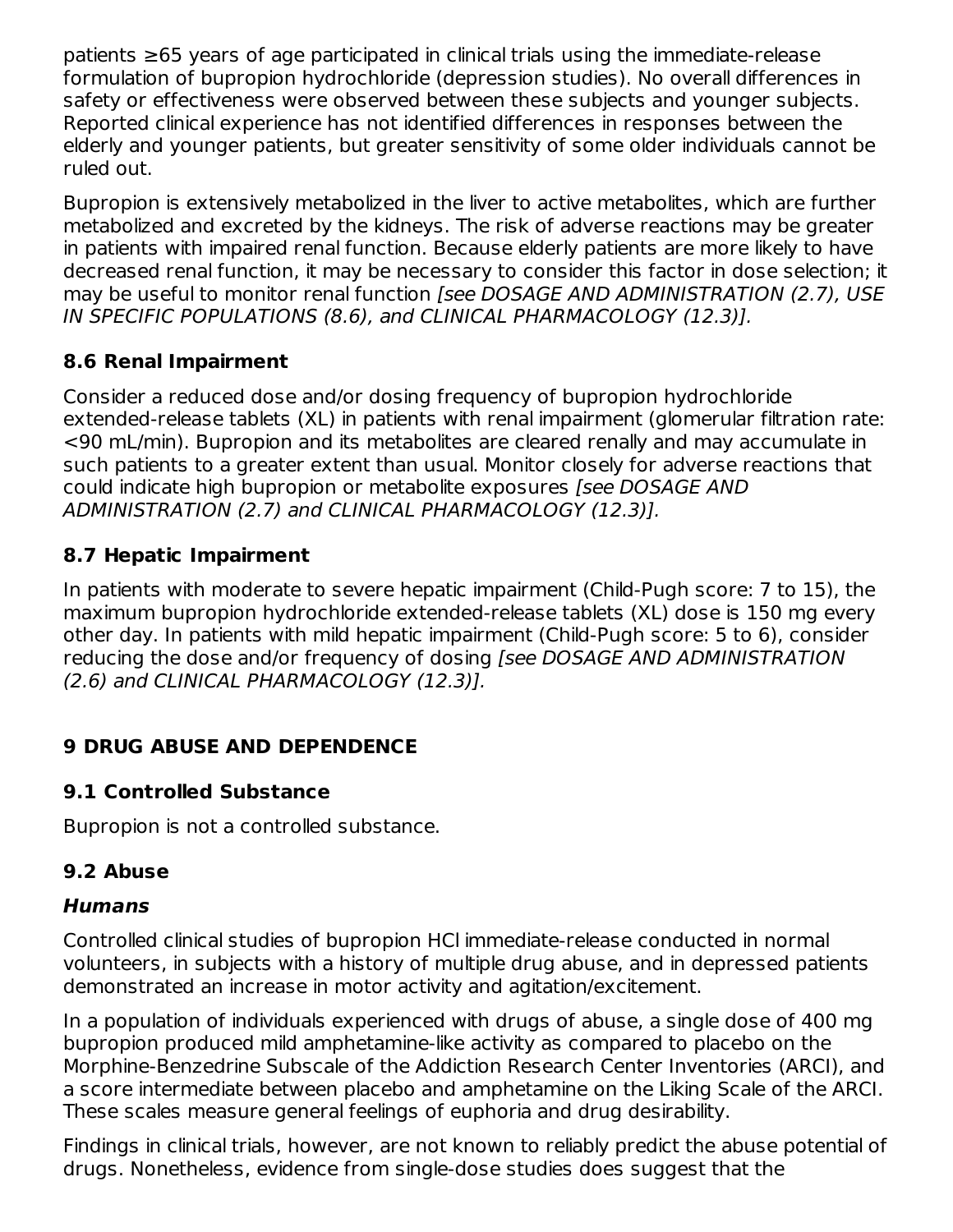recommended daily dosage of bupropion when administered in divided doses is not likely to be significantly reinforcing to amphetamine or CNS stimulant abusers. However, higher doses (that could not be tested because of the risk of seizure) might be modestly attractive to those who abuse CNS stimulant drugs.

Bupropion hydrochloride extended-release tablets are intended for oral use only. The inhalation of crushed tablets or injection of dissolved bupropion has been reported. Seizures and/or cases of death have been reported when bupropion has been administered intranasally or by parenteral injection.

#### **Animals**

Studies in rodents and primates demonstrated that bupropion exhibits some pharmacologic actions common to psychostimulants. In rodents, it has been shown to increase locomotor activity, elicit a mild stereotyped behavioral response, and increase rates of responding in several schedule-controlled behavior paradigms. In primate models assessing the positive reinforcing effects of psychoactive drugs, bupropion was self-administered intravenously. In rats, bupropion produced amphetamine-like and cocaine-like discriminative stimulus effects in drug discrimination paradigms used to characterize the subjective effects of psychoactive drugs.

# **10 OVERDOSAGE**

## **10.1 Human Overdose Experience**

Overdoses of up to 30 grams or more of bupropion have been reported. Seizure was reported in approximately one third of all cases. Other serious reactions reported with overdoses of bupropion alone included hallucinations, loss of consciousness, sinus tachycardia, ECG changes such as conduction disturbances or arrhythmias, mental status changes,clonus, myoclonus, and hyperreflexia. Fever, muscle rigidity, rhabdomyolysis, hypotension, stupor, coma, and respiratory failure have been reported mainly when bupropion was part of multiple drug overdoses.

Although most patients recovered without sequelae, deaths associated with overdoses of bupropion alone have been reported in patients ingesting large doses of the drug. Multiple uncontrolled seizures, bradycardia, cardiac failure, and cardiac arrest prior to death were reported in these patients.

#### **10.2 Overdosage Management**

Consult a Certified Poison Control Center for up-to-date guidance and advice. Call 1-800- 222-1222 or refer to www.poison.org.

There are no known antidotes for bupropion. In case of an overdose, provide supportive care, including close medical supervision and monitoring. Consider the possibility of multiple drug overdose.

## **11 DESCRIPTION**

Bupropion hydrochloride, an antidepressant of the aminoketone class, is chemically unrelated to tricyclic, tetracyclic, selective serotonin reuptake inhibitor, or other known antidepressant agents. Its structure closely resembles that of diethylpropion; it is related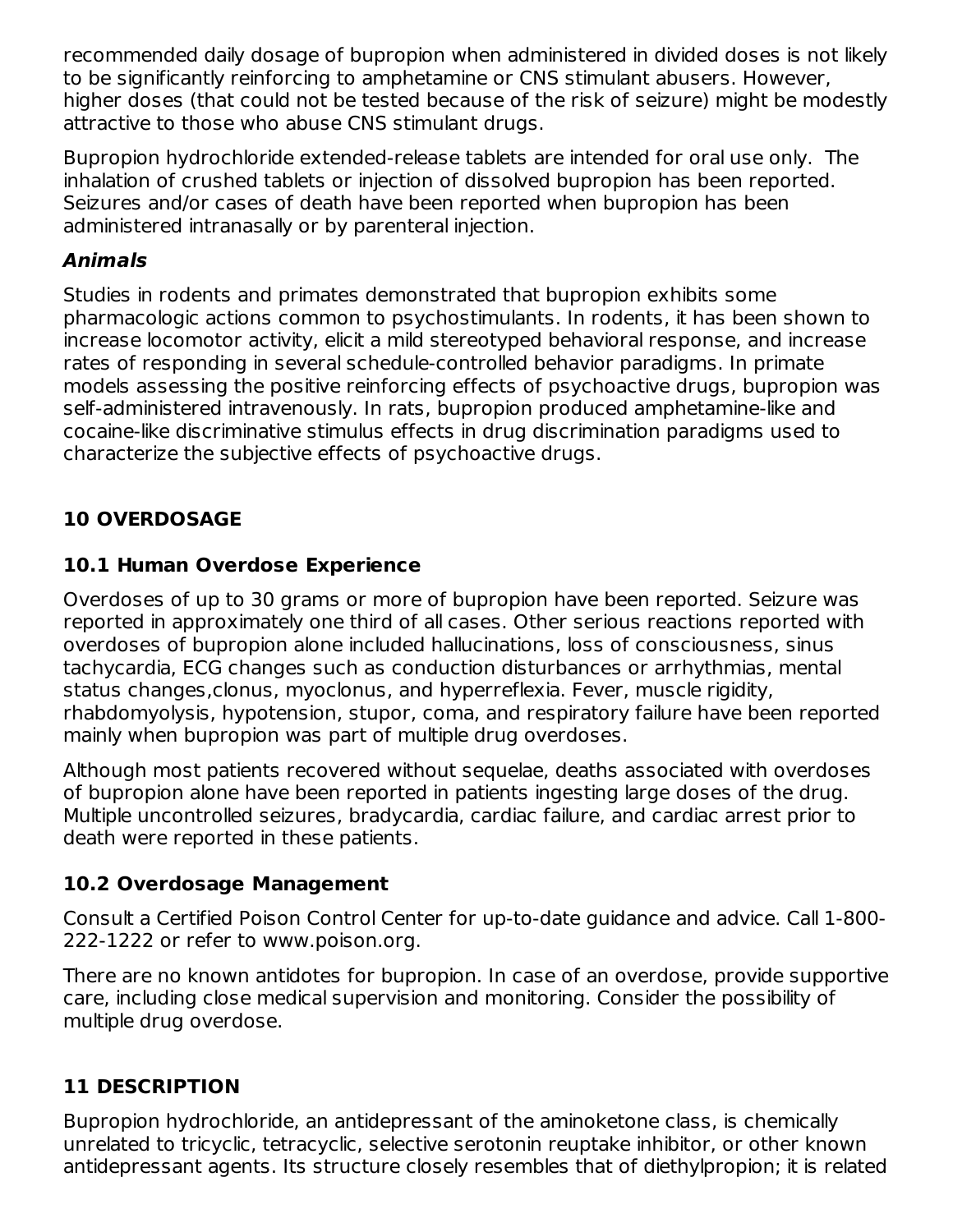to phenylethylamines. It is designated as  $(\pm)$ -1-(3-chorophenyl)-2- $(1,1$ dimethylethyl)amino]-1 propanone hydrochloride. The molecular weight is 276.21. The molecular formula is  $\mathsf{C}_{13}\mathsf{H}_{18}\mathsf{C}$ INO•HCl. Bupropion hydrochloride powder is white and soluble in water. It has a bitter taste and produces the sensation of local anesthesia on the oral mucosa. The structural formula is:



Bupropion hydrochloride extended-release tablet USP (XL) is supplied for oral administration as 150 mg and 300 mg, off-white to pale yellow extended-release tablets. Each tablet contains the labeled amount of bupropion hydrochloride and the inactive ingredients: ammonium hydroxide, colloidal silicon dioxide, dibutyl sebacate, ethylcellulose, glyceryl behenate, hydrophobic colloidal silica, hydroxypropyl cellulose, iron oxide black, L-cysteine hydrochloride monohydrate, methacrylic acid copolymer dispersion, polyvinyl alcohol, povidone, propylene glycol, shellac and triethyl citrate. The tablets are printed with edible black ink.

The insoluble shell of the extended-release tablet may remain intact during gastrointestinal transit and is eliminated in the feces.

The Drug Product Meets USP Dissolution Test 20.

# **12 CLINICAL PHARMACOLOGY**

# **12.1 Mechanism of Action**

The mechanism of action of bupropion is unknown, as is the case with other antidepressants. However, it is presumed that this action is mediated by noradrenergic and/or dopaminergic mechanisms. Bupropion is a relatively weak inhibitor of the neuronal uptake of norepinephrine and dopamine and does not inhibit monoamine oxidase or the reuptake of serotonin.

## **12.3 Pharmacokinetics**

Bupropion is a racemic mixture. The pharmacologic activity and pharmacokinetics of the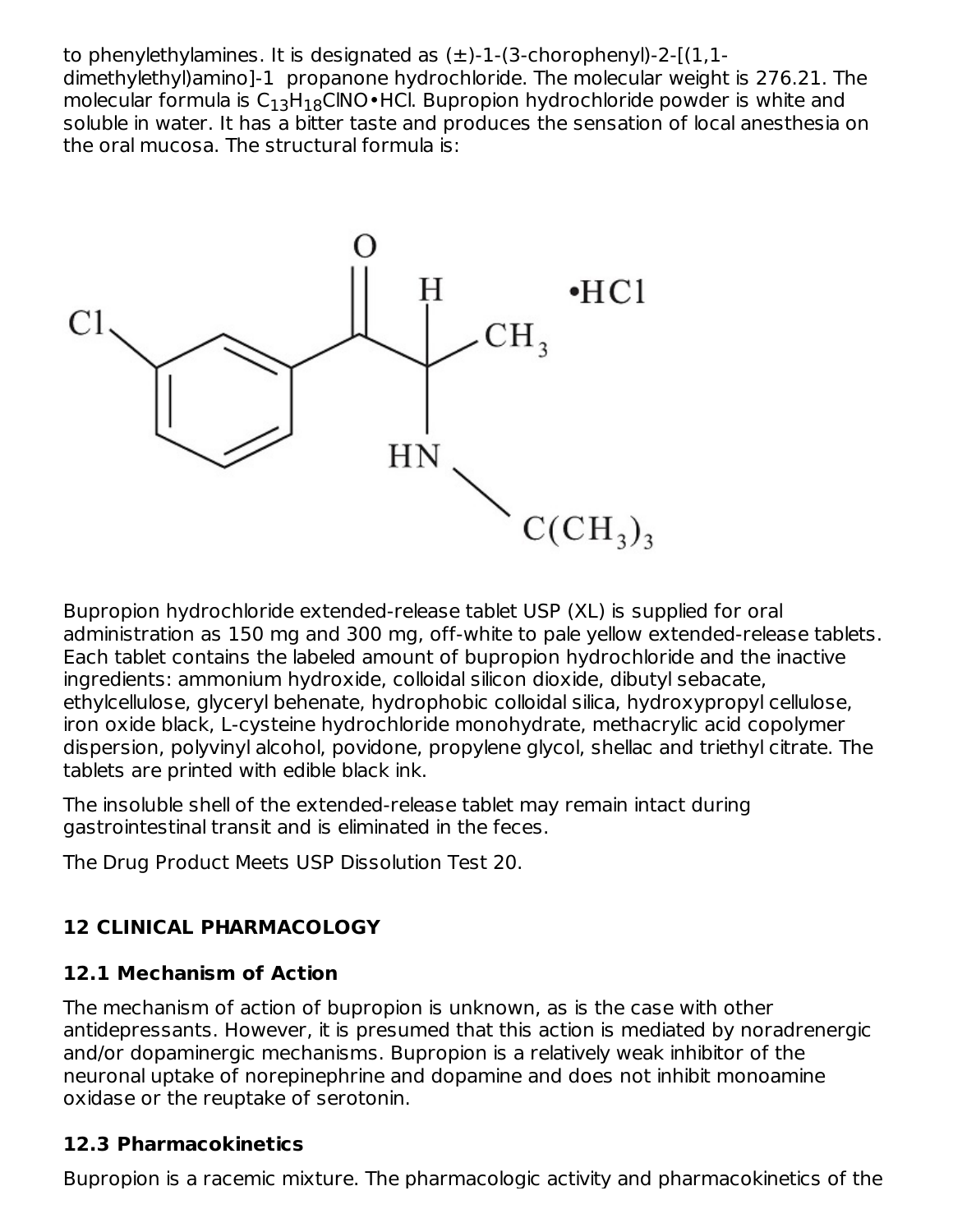$\mathbb{R}$  racemic mixture. The pharmacologic activity and pharmacologic activity and pharmacokinetics of the pharmacokinetics of the pharmacokinetics of the pharmacokinetics of the pharmacokinetics of the pharmacokinetics individual enantiomers have not been studied.

Following chronic dosing, the mean steady-state plasma concentration of bupropion was reached within 8 days. The mean elimination half-life ( $\pm$ SD) of bupropion is 21 ( $\pm$ 9) hours.

In a study comparing 14-day dosing with bupropion hydrochloride extended-release tablets (XL), 300 mg once-daily to the immediate-release formulation of bupropion at 100 mg 3 times daily, equivalence was demonstrated for peak plasma concentration and area under the curve for bupropion and the three metabolites (hydroxybupropion, threohydrobupropion, and erythrohydrobupropion). Additionally, in a study comparing 14-day dosing with bupropion hydrochloride extended-release tablets (XL), 300 mg once daily to the sustained-release formulation of bupropion at 150 mg 2 times daily, equivalence was demonstrated for peak plasma concentration and area under the curve for bupropion and the three metabolites.

# **Absorption**

Following single oral administration of bupropion hydrochloride extended-release tablets (XL) to healthy volunteers, the median time to peak plasma concentrations for bupropion was approximately 5 hours. The presence of food did not affect the peak concentration or area under the curve of bupropion.

#### **Distribution**

In vitro tests show that bupropion is 84% bound to human plasma proteins at concentrations up to 200 mcg/mL. The extent of protein binding of the hydroxybupropion metabolite is similar to that for bupropion, whereas the extent of protein binding of the threohydrobupropion metabolite is about half that of bupropion.

## **Metabolism**

Bupropion is extensively metabolized in humans. Three metabolites are active: hydroxybupropion, which is formed via hydroxylation of the tert-butyl group of bupropion, and the amino-alcohol isomers threohydrobupropion and erythrohydrobupropion, which are formed via reduction of the carbonyl group. In vitro findings suggest that CYP2B6 is the principal isoenzyme involved in the formation of hydroxybupropion, while cytochrome P450 enzymes are not involved in the formation of threohydrobupropion. Oxidation of the bupropion side chain results in the formation of a glycine conjugate of meta-chlorobenzoic acid, which is then excreted as the major urinary metabolite. The potency and toxicity of the metabolites relative to bupropion have not been fully characterized. However, it has been demonstrated in an antidepressant screening test in mice that hydroxybupropion is one half as potent as bupropion, while threohydrobupropion and erythrohydrobupropion are 5-fold less potent than bupropion. This may be of clinical importance, because the plasma concentrations of the metabolites are as high or higher than those of bupropion.

At steady state, peak plasma concentration of hydroxybupropion occurred approximately 7 hours after administration of bupropion hydrochloride extended-release tablets (XL), and it was approximately 7 times the peak level of the parent drug. The elimination half-life of hydroxybupropion is approximately 20  $(\pm 5)$  hours, and its AUC at steady state is about 13 times that of bupropion. The times to peak concentrations for the erythrohydrobupropion and threohydrobupropion metabolites are similar to that of hydroxybupropion. However, the elimination half-lives of erythrohydrobupropion and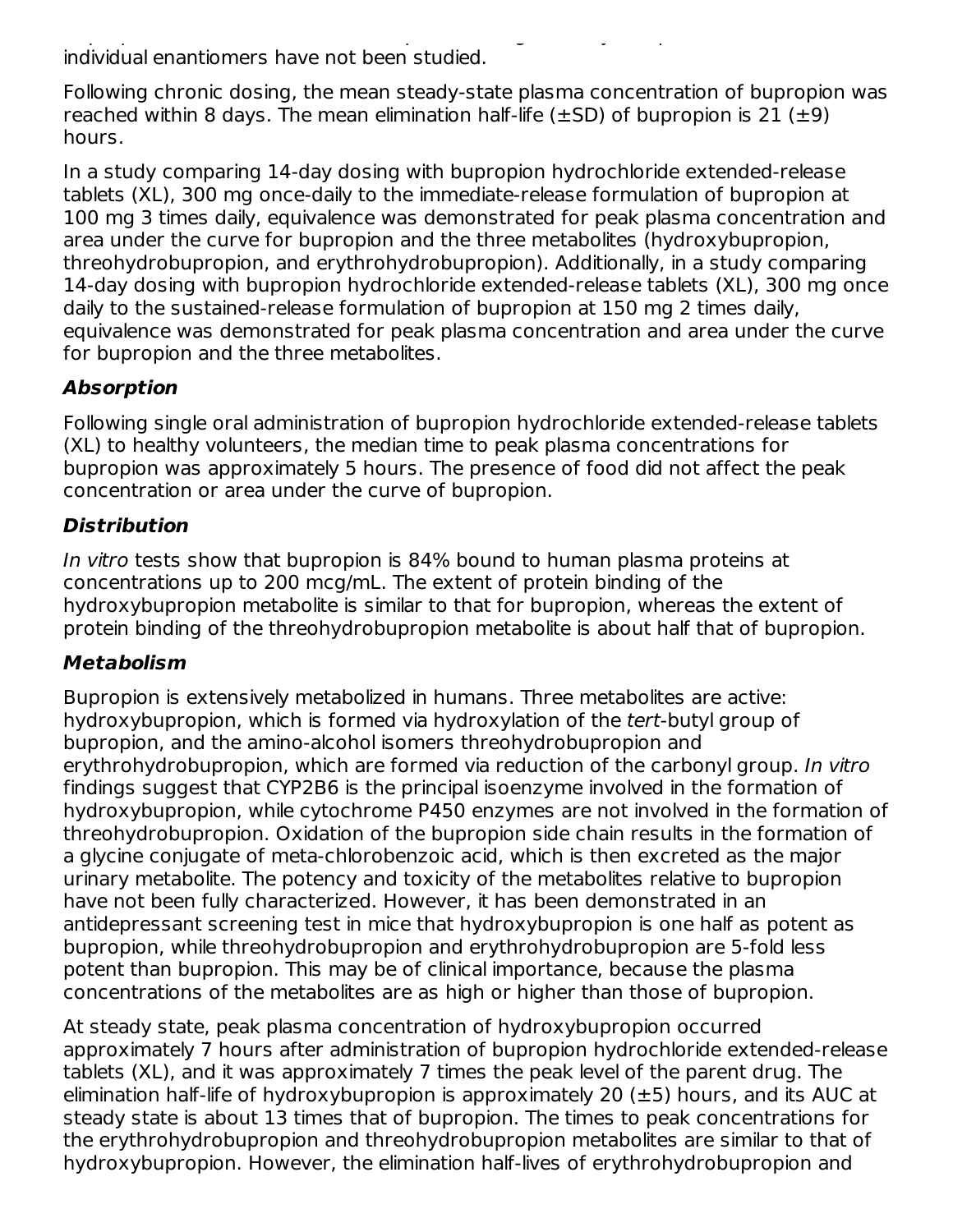threohydrobupropion are longer, approximately 33 ( $\pm$ 10) and 37 ( $\pm$ 13) hours, respectively, and steady-state AUCs were 1.4 and 7 times that of bupropion, respectively.

Bupropion and its metabolites exhibit linear kinetics following chronic administration of 300 to 450 mg/day.

#### **Elimination**

Following oral administration of 200 mg of  $^{14}$ C-bupropion in humans, 87% and 10% of the radioactive dose were recovered in the urine and feces, respectively. Only 0.5% of the oral dose was excreted as unchanged bupropion.

#### **Population Subgroups**

Factors or conditions altering metabolic capacity (e.g., liver disease, congestive heart failure [CHF], age, concomitant medications, etc.) or elimination may be expected to influence the degree and extent of accumulation of the active metabolites of bupropion. The elimination of the major metabolites of bupropion may be affected by reduced renal or hepatic function, because they are moderately polar compounds and are likely to undergo further metabolism or conjugation in the liver prior to urinary excretion.

#### **Renal Impairment:**

There is limited information on the pharmacokinetics of bupropion in patients with renal impairment. An inter-trial comparison between normal subjects and subjects with endstage renal failure demonstrated that the parent drug C<sub>max</sub> and AUC values were comparable in the 2 groups, whereas the hydroxybupropion and threohydrobupropion metabolites had a 2.3- and 2.8-fold increase, respectively, in AUC for subjects with endstage renal failure. A second study, comparing normal subjects and subjects with moderate-to-severe renal impairment (GFR 30.9  $\pm$  10.8 mL/min) showed that after a single 150 mg dose of sustained-release bupropion, exposure to bupropion was approximately 2-fold higher in subjects with impaired renal function, while levels of the hydroxybupropion and threo/erythrohydrobupropion (combined) metabolites were similar in the 2 groups. Bupropion is extensively metabolized in the liver to active metabolites, which are further metabolized and subsequently excreted by the kidneys. The elimination of the major metabolites of bupropion may be reduced by impaired renal function. Bupropion hydrochloride extended-release tablets (XL) should be used with caution in patients with renal impairment, and a reduced frequency and/or dose should be considered [see DOSAGE AND ADMINISTRATION (2.7) and USE IN SPECIFIC POPULATIONS (8.6)].

## **Hepatic Impairment:**

The effect of hepatic impairment on the pharmacokinetics of bupropion was characterized in 2 single-dose trials, one in subjects with alcoholic liver disease and one in subjects with mild to severe cirrhosis. The first trial demonstrated that the half-life of hydroxybupropion was significantly longer in 8 subjects with alcoholic liver disease than in 8 healthy volunteers  $(32\pm14$  hours versus  $21\pm5$  hours, respectively). Although not statistically significant, the AUCs for bupropion and hydroxybupropion were more variable and tended to be greater (by 53% to 57%) in patients with alcoholic liver disease. The differences in half-life for bupropion and the other metabolites in the 2 groups were minimal.

The second trial demonstrated no statistically significant differences in the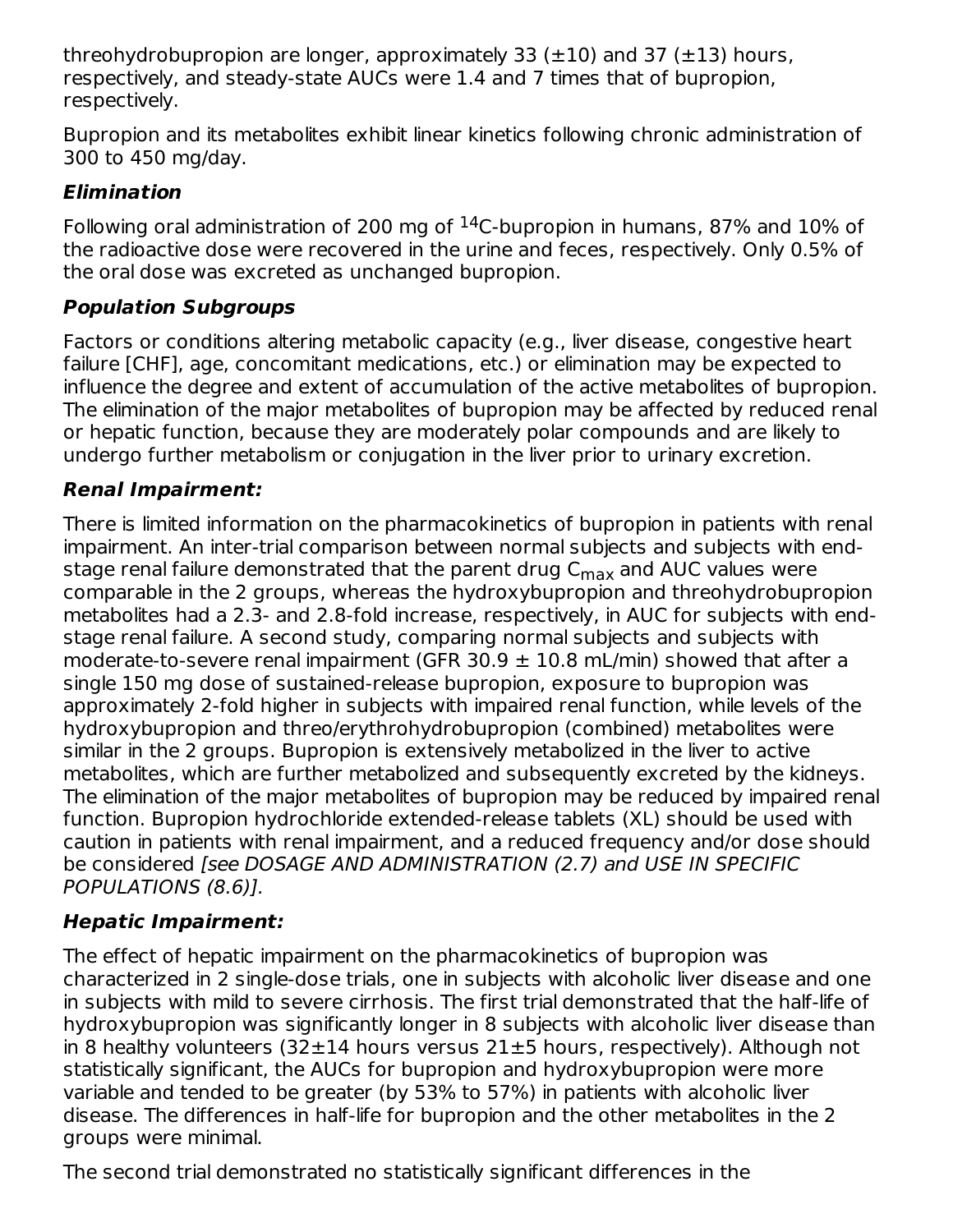pharmacokinetics of bupropion and its active metabolites in 9 subjects with mild to moderate hepatic cirrhosis compared to 8 healthy volunteers. However, more variability was observed in some of the pharmacokinetic parameters for bupropion (AUC, C<sub>max</sub>, and T $_{\sf max}$ ) and its active metabolites (t $_{1/2}$ ) in subjects with mild to moderate hepatic cirrhosis. In addition, in patients with severe hepatic cirrhosis, the bupropion  ${\sf C}_{\sf max}$  and AUC were substantially increased (mean difference: by approximately 70% and 3-fold, respectively) and more variable when compared to values in healthy volunteers; the mean bupropion half-life was also longer (29 hours in subjects with severe hepatic cirrhosis vs. 19 hours in healthy subjects). For the metabolite hydroxybupropion, the mean C $_{\sf max}$  was approximately 69% lower. For the combined amino-alcohol isomers threohydrobupropion and erythrohydrobupropion, the mean C<sub>max</sub> was approximately 31% lower. The mean AUC increased by about  $1\frac{1}{2}$ -fold for hydroxybupropion and about 2½-fold for threo/erythrohydrobupropion. The median  $\mathsf{T}_{\mathsf{max}}$  was observed 19 hours later for hydroxybupropion and 31 hours later for threo/erythrohydrobupropion. The mean half-lives for hydroxybupropion and threo/erythrohydrobupropion were increased 5- and 2-fold, respectively, in patients with severe hepatic cirrhosis compared to healthy volunteers [see DOSAGE AND ADMINISTRATION (2.6) and USE IN SPECIFIC POPULATIONS (8.7)].

## **Left Ventricular Dysfunction:**

During a chronic dosing study with bupropion in 14 depressed patients with left ventricular dysfunction (history of CHF or an enlarged heart on x-ray), there was no apparent effect on the pharmacokinetics of bupropion or its metabolites, compared to healthy volunteers.

#### **Age:**

The effects of age on the pharmacokinetics of bupropion and its metabolites have not been fully characterized, but an exploration of steady-state bupropion concentrations from several depression efficacy studies involving patients dosed in a range of 300 to 750 mg/day, on a 3 times daily schedule, revealed no relationship between age (18 to 83 years) and plasma concentration of bupropion. A single-dose pharmacokinetic study demonstrated that the disposition of bupropion and its metabolites in elderly subjects was similar to that in younger subjects. These data suggest that there is no prominent effect of age on bupropion concentration; however, another single- and multiple-dose pharmacokinetic study suggested that the elderly are at increased risk for accumulation of bupropion and its metabolites [see USE IN SPECIFIC POPULATIONS (8.5)].

#### **Gender:**

A single-dose study involving 12 healthy male and 12 healthy female volunteers revealed no sex-related differences in the pharmacokinetic parameters of bupropion. In addition, pooled analysis of bupropion pharmacokinetic data from 90 healthy male and 90 healthy female volunteers revealed no sex-related differences in the peak plasma concentrations of bupropion. The mean systemic exposure (AUC) was approximately 13% higher in male volunteers compared to female volunteers.

#### **Smokers:**

The effects of cigarette smoking on the pharmacokinetics of bupropion hydrochloride were studied in 34 healthy male and female volunteers; 17 were chronic cigarette smokers and 17 were nonsmokers. Following oral administration of a single 150 mg dose of bupropion, there was no statistically significant difference in C $_{\sf max}$ , half-life, T $_{\sf max}$ ,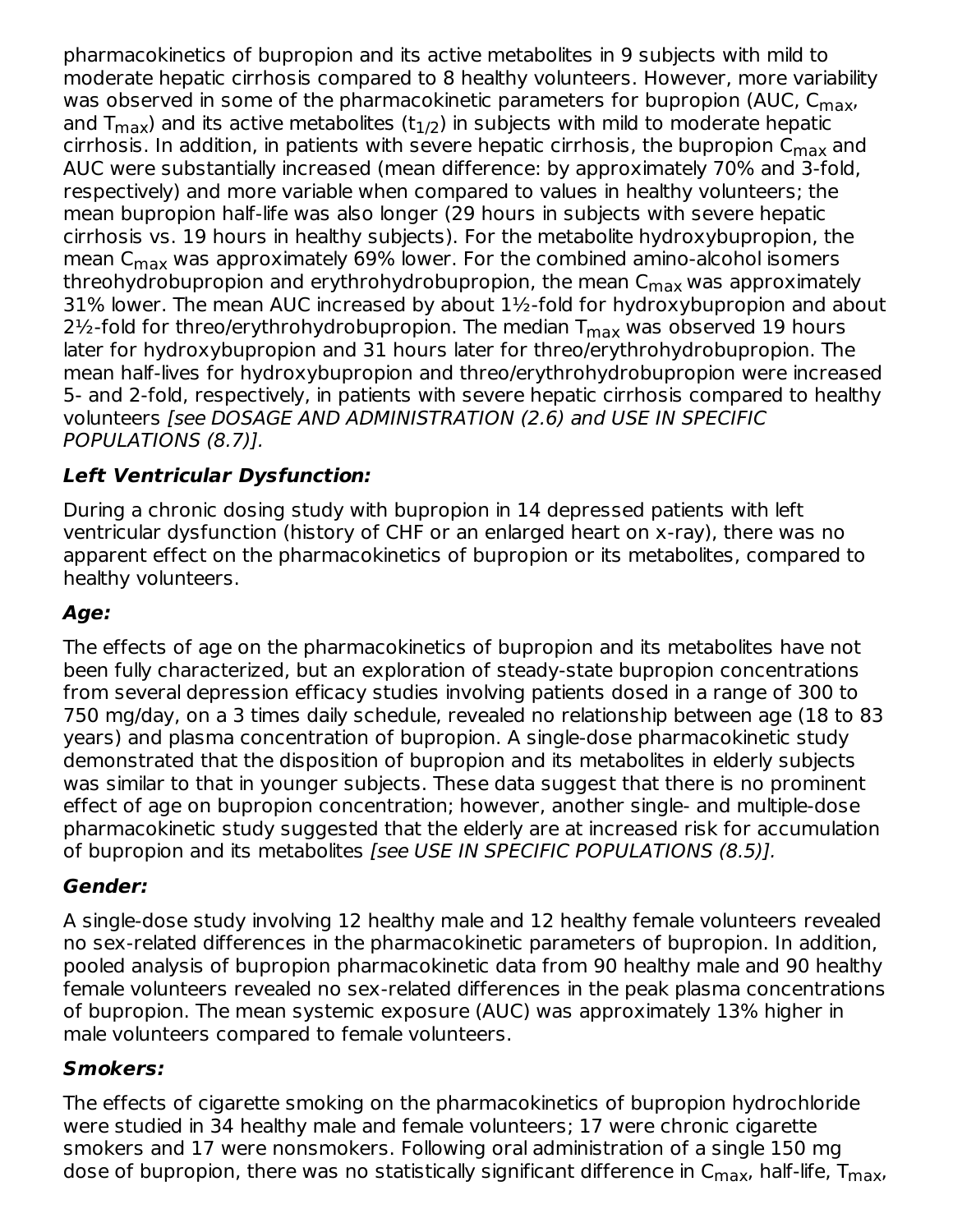AUC, or clearance of bupropion or its active metabolites between smokers and nonsmokers.

# **Drug Interactions**

#### **Potential for Other Drugs to Affect Bupropion Hydrochloride Extendedrelease Tablets (XL)**

In vitro studies indicate that bupropion is primarily metabolized to hydroxybupropion by CYP2B6. Therefore, the potential exists for drug interactions between bupropion hydrochloride extended-release tablets (XL) and drugs that are inhibitors or inducers of CYP2B6. In addition, in vitro studies suggest that paroxetine, sertraline, norfluoxetine, fluvoxamine, and nelfinavir inhibit the hydroxylation of bupropion.

#### **Inhibitors of CYP2B6:**

Ticlopidine and Clopidogrel: In a study in healthy male volunteers, clopidogrel 75 mg once daily or ticlopidine 250 mg twice daily increased exposures (C<sub>max</sub> and AUC) of bupropion by 40% and 60% for clopidogrel, by 38% and 85% for ticlopidine, respectively. The exposures of hydroxybupropion were decreased.

*Prasugrel:* In healthy subjects, prasugrel increased bupropion C<sub>max</sub> and AUC values by 14% and 18%, respectively, and decreased C $_{\sf max}$  and AUC values of hydroxybupropion by 32% and 24%, respectively.

Cimetidine: Following oral administration of bupropion 300 mg with and without cimetidine 800 mg in 24 healthy young male volunteers, the pharmacokinetics of bupropion and hydroxybupropion were unaffected. However, there were 16% and 32% increases in the AUC and C<sub>max</sub>, respectively, of the combined moieties of threohydrobupropion and erythrohydrobupropion.

Citalopram: Citalopram did not affect the pharmacokinetics of bupropion and its three metabolites.

## **Inducers of CYP2B6:**

Ritonavir and Lopinavir: In a healthy volunteer study, ritonavir 100 mg twice daily reduced the AUC and C<sub>max</sub> of bupropion by 22% and 21%, respectively. The exposure of the hydroxybupropion metabolite was decreased by 23%, the threohydrobupropion decreased by 38%, and the erythrohydrobupropion decreased by 48%. In a second healthy volunteer study, ritonavir 600 mg twice daily decreased the AUC and C<sub>max</sub> of bupropion by 66% and 62%, respectively. The exposure of the hydroxybupropion metabolite was decreased by 78%, the threohydrobupropion decreased by 50%, and the erythrohydrobupropion decreased by 68%.

In another healthy volunteer study, lopinavir 400 mg/ritonavir 100 mg twice daily decreased bupropion AUC and C<sub>max</sub> by 57%. The AUC and C<sub>max</sub> of hydroxybupropion metabolite were decreased by 50% and 31%, respectively.

Efavirenz: In a study of healthy volunteers, efavirenz 600 mg once daily for 2 weeks reduced the AUC and C<sub>max</sub> of bupropion by approximately 55% and 34%, respectively. The AUC of hydroxybupropion was unchanged, whereas C<sub>max</sub> of hydroxybupropion was increased by 50%.

Carbamazepine, Phenobarbital, Phenytoin: While not systematically studied, these drugs may induce the metabolism of bupropion.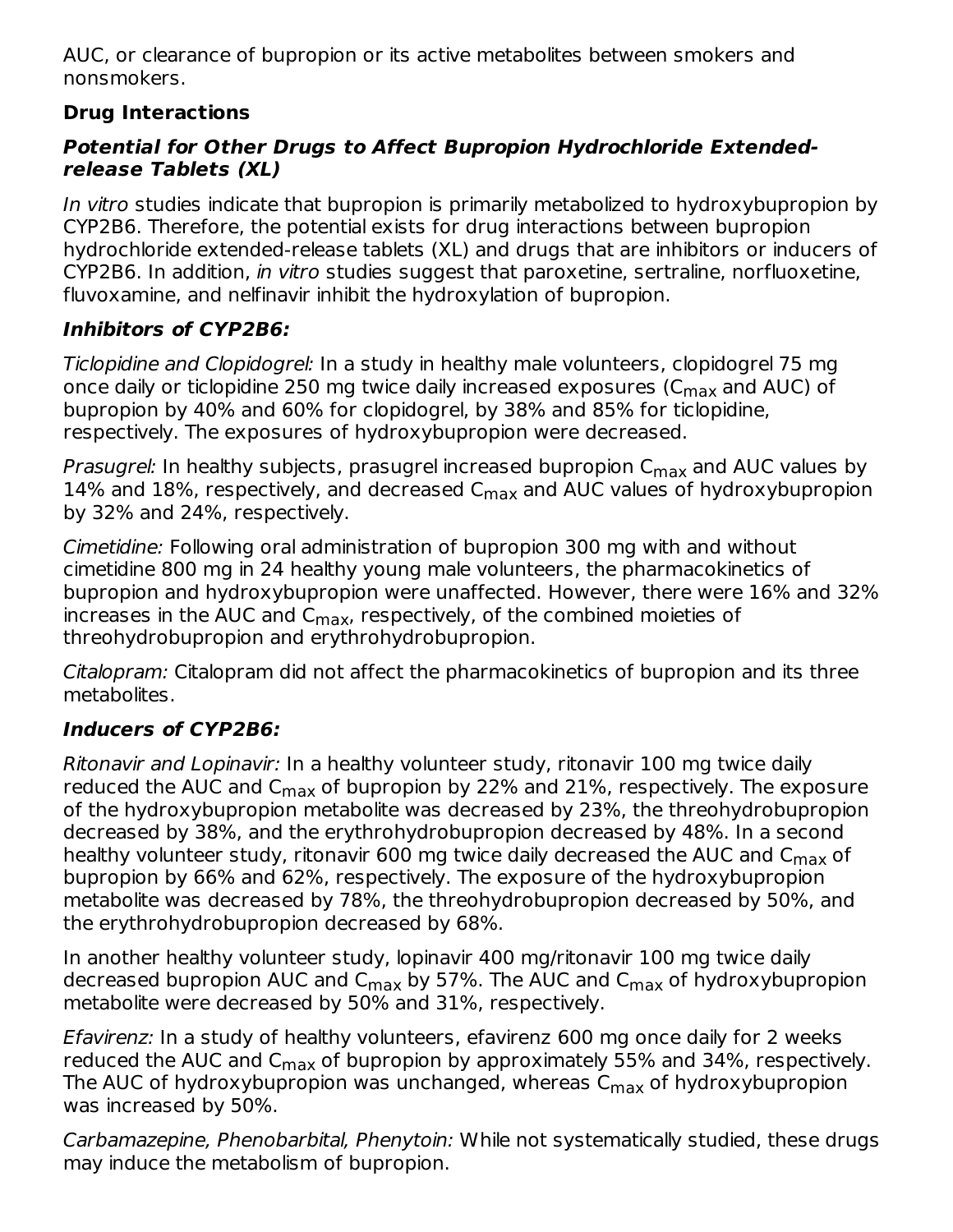#### **Potential for Bupropion Hydrochloride Extended-release Tablets (XL) to Affect Other Drugs**

Animal data indicated that bupropion may be an inducer of drug-metabolizing enzymes in humans. In a study of 8 healthy male volunteers, following a 14-day administration of bupropion 100 mg three times per day, there was no evidence of induction of its own metabolism. Nevertheless, there may be the potential for clinically important alterations of blood levels of coadministered drugs.

# **Drugs Metabolized by CYP2D6:**

In vitro, bupropion and hydroxybupropion are CYP2D6 inhibitors. In a clinical study of 15 male subjects (ages 19 to 35 years) who were extensive metabolizers of CYP2D6, bupropion given as 150 mg twice daily followed by a single dose of 50 mg desipramine increased the C<sub>max</sub>, AUC, and T $_{\rm 1\!}/_{\rm 2}$  of desipramine by an average of approximately 2-, 5-, and 2-fold, respectively. The effect was present for at least 7 days after the last dose of bupropion. Concomitant use of bupropion with other drugs metabolized by CYP2D6 has not been formally studied.

Citalopram: Although citalopram is not primarily metabolized by CYP2D6, in one study bupropion increased the  $\mathsf{C}_{\mathsf{max}}$  and AUC of citalopram by 30% and 40%, respectively.

Lamotrigine: Multiple oral doses of bupropion had no statistically significant effects on the single-dose pharmacokinetics of lamotrigine in 12 healthy volunteers.

# **13 NONCLINICAL TOXICOLOGY**

## **13.1 Carcinogenesis, Mutagenesis, Impairment of Fertility**

Lifetime carcinogenicity studies were performed in rats and mice at doses up to 300 and 150 mg/kg/day bupropion hydrochloride, respectively. These doses are approximately 7 and 2 times the maximum recommended human dose (MRHD), respectively, on a mg/m<sup>2</sup> basis. In the rat study there was an increase in nodular proliferative lesions of the liver at doses of 100 to 300 mg/kg/day of bupropion hydrochloride (approximately 2 to 7 times the MRHD on a mg/m<sup>2</sup> basis); lower doses were not tested. The question of whether or not such lesions may be precursors of neoplasms of the liver is currently unresolved. Similar liver lesions were not seen in the mouse study, and no increase in malignant tumors of the liver and other organs was seen in either study.

Bupropion produced a positive response (2 to 3 times control mutation rate) in 2 of 5 strains in one Ames bacterial mutagenicity assay, but was negative in another. Bupropion produced an increase in chromosomal aberrations in 1 of 3 in vivo rat bone marrow cytogenetic studies.

A fertility study in rats at doses up to 300 mg/kg/day revealed no evidence of impaired fertility.

## **14 CLINICAL STUDIES**

# **14.1 Major Depressive Disorder**

The efficacy of bupropion in the treatment of major depressive disorder was established with the immediate-release formulation of bupropion hydrochloride in two 4-week,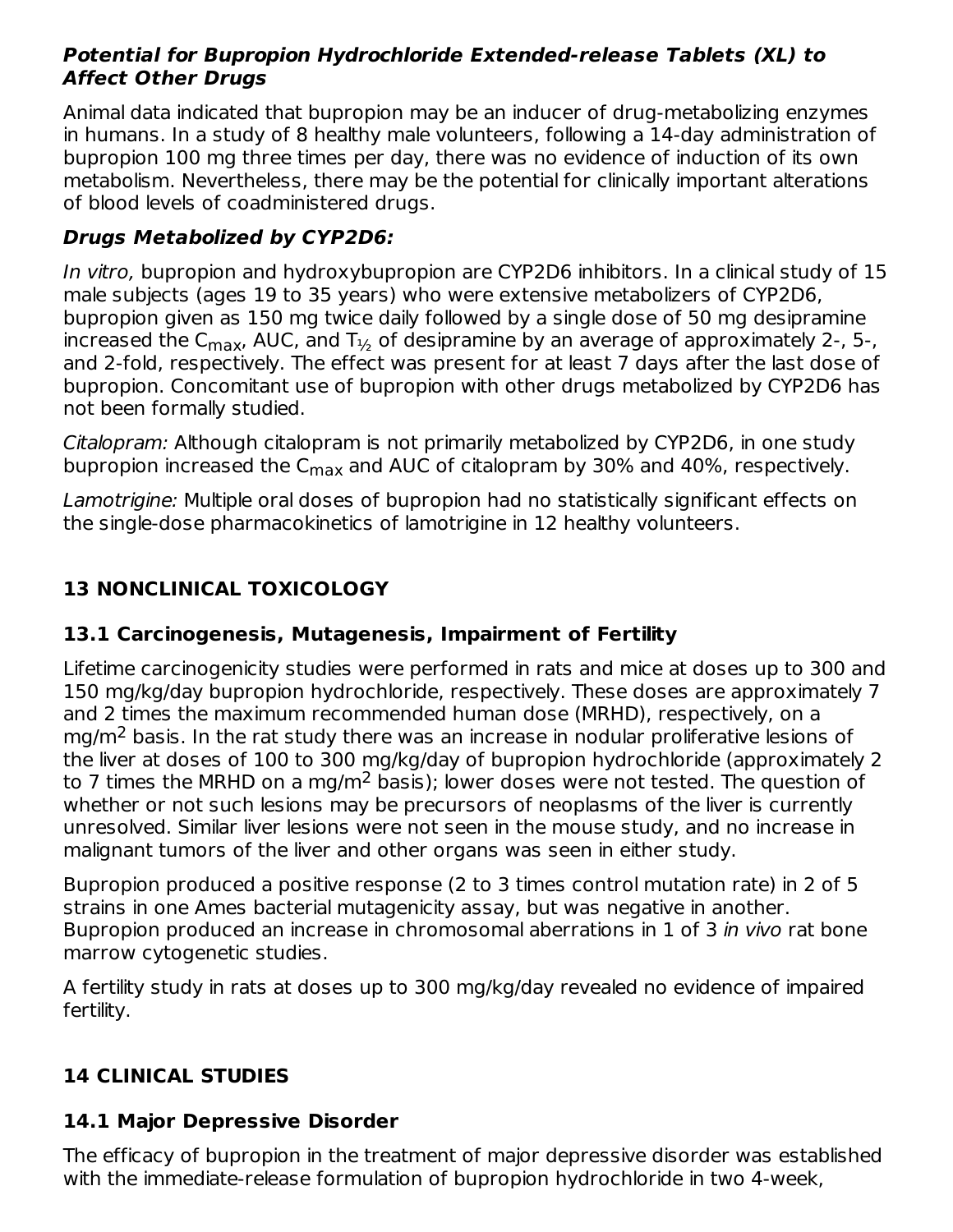with the immediate-release formulation of bupropion hydrochloride in two 4-week, with two 4-week, with two 4-w placebo-controlled trials in adult inpatients with MDD and in one 6-week, placebocontrolled trial in adult outpatients with MDD. In the first study, the bupropion dose range was 300 mg to 600 mg per day administered in 3 divided doses; 78% of patients were treated with doses of 300 mg to 450 mg per day. The trial demonstrated the efficacy of bupropion as measured by the Hamilton Depression Rating Scale (HAMD) total score, the HAMD depressed mood item (item 1), and the Clinical Global Impressions-Severity Scale (CGI-S). The second study included 2 fixed doses of bupropion (300 mg and 450 mg per day) and placebo. This trial demonstrated the efficacy of bupropion for only the 450 mg dose. The efficacy results were significant for the HAMD total score and the CGI-S severity score, but not for HAMD item 1. In the third study, outpatients were treated with bupropion 300 mg per day. This study demonstrated the efficacy of bupropion as measured by the HAMD total score, the HAMD item 1, the Montgomery-Asberg Depression Rating Scale (MADRS), the CGI-S score, and the CGI-Improvement Scale (CGI-I) score.

A longer-term, placebo-controlled, randomized withdrawal trial demonstrated the efficacy of bupropion HCl sustained-release in the maintenance treatment of MDD. The trial included adult outpatients meeting DSM-IV criteria for MDD, recurrent type, who had responded during an 8-week open-label trial of bupropion 300 mg per day. Responders were randomized to continuation of bupropion 300 mg per day or placebo for up to 44 weeks of observation for relapse. Response during the open-label phase was defined as a CGI-Improvement Scale score of 1 (very much improved) or 2 (much improved) for each of the final 3 weeks. Relapse during the double-blind phase was defined as the investigator's judgment that drug treatment was needed for worsening depressive symptoms. Patients in the bupropion group experienced significantly lower relapse rates over the subsequent 44 weeks compared to those in the placebo group.

Although there are no independent trials demonstrating the efficacy of bupropion hydrochloride extended-release tablets (XL) in the acute treatment of MDD, studies have demonstrated similar bioavailability between the immediate-, sustained-, and extendedrelease formulations of bupropion HCl under steady-state conditions (i.e., the exposures [C $_{\sf max}$  and AUC] for bupropion and its metabolites are similar among the 3 formulations).

#### **14.2 Seasonal Affective Disorder**

The efficacy of bupropion hydrochloride extended-release tablets (XL) in the prevention of seasonal major depressive episodes associated with SAD was established in 3 randomized, double-blind, placebo-controlled trials in adult outpatients with a history of MDD with an autumn-winter seasonal pattern (as defined by DSM-IV criteria). Bupropion treatment was initiated prior to the onset of symptoms in the autumn (September to November). Treatment was discontinued following a 2 week taper that began during the first week of spring (fourth week of March), resulting in a treatment duration of approximately 4 to 6 months for the majority of patients. Patients were randomized to treatment with bupropion hydrochloride extended-release tablets (XL) or placebo. The initial bupropion dose was 150 mg once daily for 1 week, followed by up-titration to 300 mg once daily. Patients who were deemed by the investigator to be unlikely or unable to tolerate 300 mg once daily were allowed to remain on, or had their dose reduced to, 150 mg once daily. The mean bupropion doses in the 3 trials ranged from 257 mg to 280 mg per day. Approximately 59% of patients continued in the study for 3 to 6 months; 26% continued for <3 months, 15% continued for >6 months.

To enter the trials, patients must have had a low level of depressive symptoms, as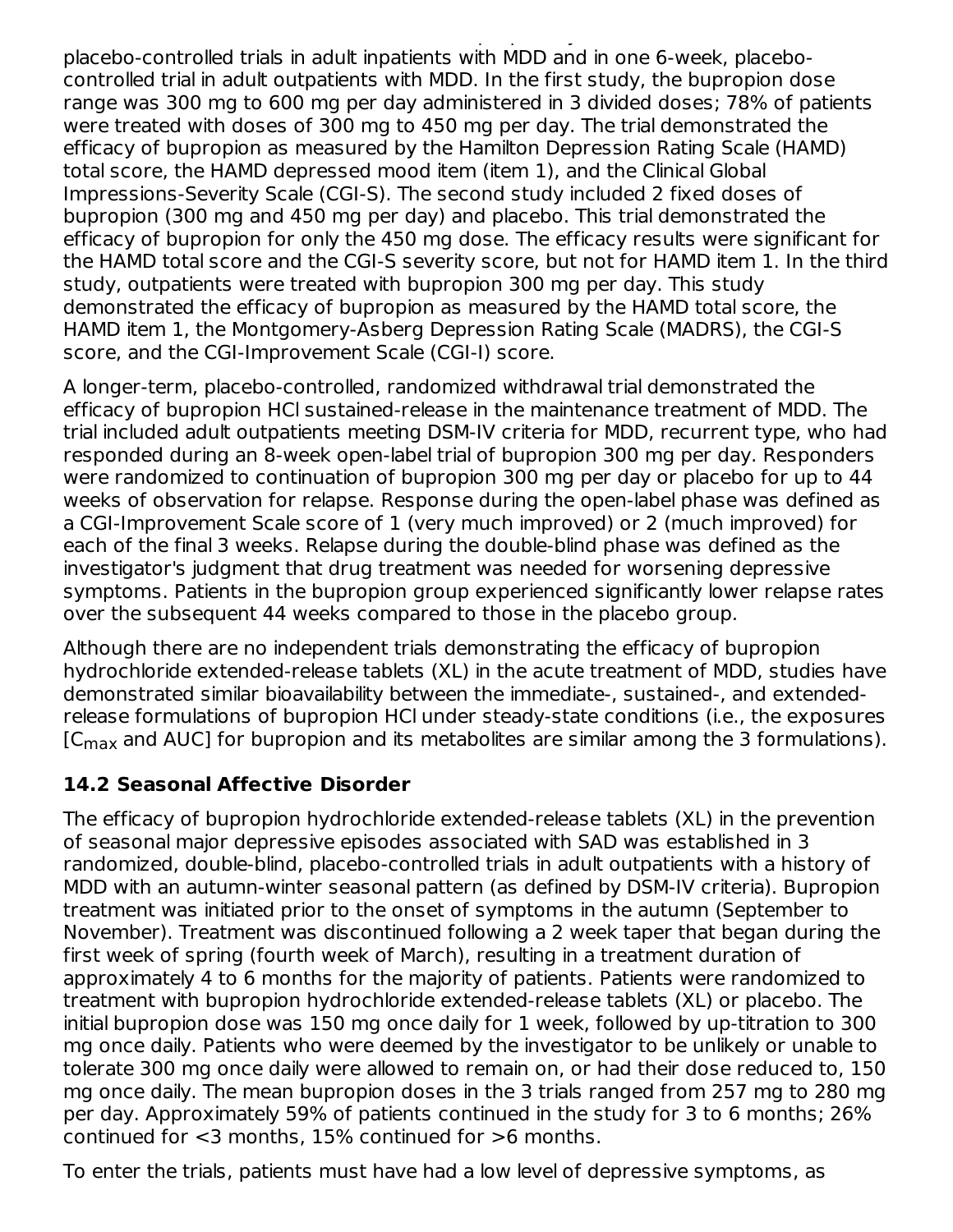demonstrated by a score of <7 on the Hamilton Depression Rating Scale-17 (HAMD17) and a HAMD24 score of <14. The primary efficacy measure was the Structured Interview Guide for the Hamilton Depression Rating Scale, Seasonal Affective Disorders (SIGH-SAD), which is identical to the HAMD24. The SIGH-SAD consists of the HAMD17 plus 7 items specifically assessing core symptoms of seasonal affective disorder: social withdrawal, weight gain, increased appetite, increased eating, carbohydrate craving, hypersomnia, and fatigability. The primary efficacy endpoint was the onset of a seasonal major depressive episode. The criteria for defining an episode included: 1) the investigator's judgment that a major depressive episode had occurred or that the patient required intervention for depressive symptoms, or 2) a SIGH-SAD score of >20 on 2 consecutive weeks. The primary analysis was a comparison of depression-free rates between the bupropion and placebo groups.

In these 3 trials, the percentage of patients who were depression-free (did not have an episode of MDD) at the end of treatment was significantly higher in the bupropion group than in the placebo group: 81.4% vs. 69.7%, 87.2% vs. 78.7%, and 84.0% vs. 69.0% for Trials 1, 2 and 3, respectively. For the 3 trials combined, the depression-free rate was 84.3% versus 72.0% in the bupropion and placebo group, respectively.

| <b>NDC</b>       |        | Caption: Strength   Quantity | <b>Description</b>                                                                                                                                  |
|------------------|--------|------------------------------|-----------------------------------------------------------------------------------------------------------------------------------------------------|
| 68180-<br>319-06 | 150 mg | Bottles of<br>30's           | off-white to pale yellow,<br>round, biconvex, coated<br>tablets imprinted with<br>"L015" in black ink on one<br>side and plain on the other<br>side |
| 68180-<br>319-09 | 150 mg | Bottles of<br>90's           | off-white to pale yellow,<br>round, biconvex, coated<br>tablets imprinted with<br>"L015" in black ink on one<br>side and plain on the other<br>side |
| 68180-<br>319-02 | 150 mg | Bottles of<br>500's          | off-white to pale yellow,<br>round, biconvex, coated<br>tablets imprinted with<br>"L015" in black ink on one<br>side and plain on the other<br>side |
| 68180-<br>320-06 | 300 mg | Bottles of<br>30's           | off-white to pale yellow,<br>round, biconvex, coated<br>tablets imprinted with<br>"L016" in black ink on one<br>side and plain on the other<br>side |
| 68180-<br>320-09 | 300 mg | Bottles of<br>90's           | off-white to pale yellow,<br>round, biconvex, coated                                                                                                |

#### **16 HOW SUPPLIED/STORAGE AND HANDLING**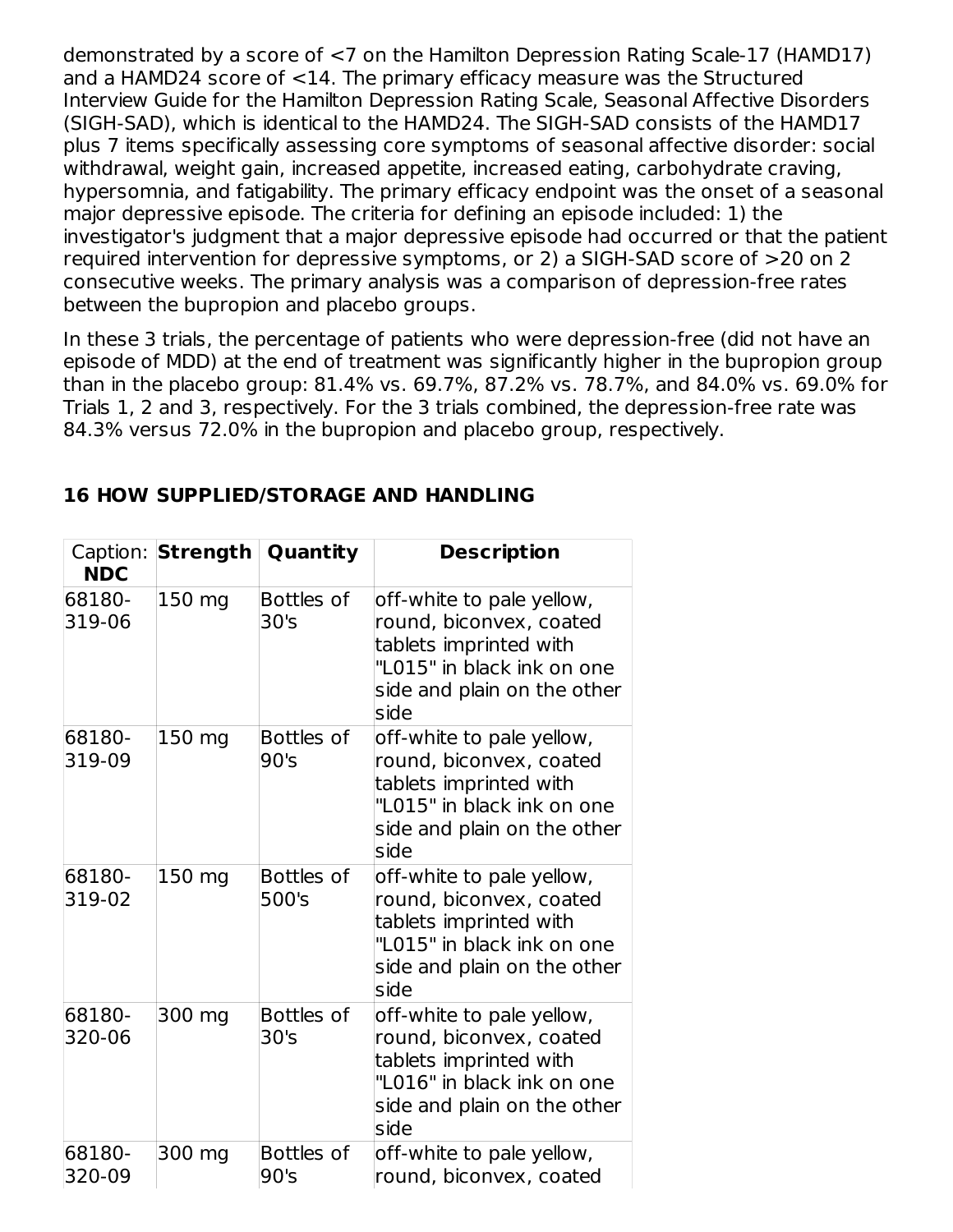|                  |        |                     | tablets imprinted with<br>"L016" in black ink on one<br>side and plain on the other<br>side                                                         |
|------------------|--------|---------------------|-----------------------------------------------------------------------------------------------------------------------------------------------------|
| 68180-<br>320-02 | 300 mg | Bottles of<br>500's | off-white to pale yellow,<br>round, biconvex, coated<br>tablets imprinted with<br>"L016" in black ink on one<br>side and plain on the other<br>side |

#### **Store at 25°C (77°F); excursions permitted to 15° to 30°C (59° to 86°F) [see USP Controlled Room Temperature].**

Bupropion hydrochloride extended-release tablets USP (XL) may have an odor.

# **17 PATIENT COUNSELING INFORMATION**

Advise the patient to read the FDA-approved patient labeling (Medication Guide).

Inform patients, their families, and their caregivers about the benefits and risks associated with treatment with bupropion hydrochloride extended-release tablets (XL) and counsel them in its appropriate use.

A patient Medication Guide about "Antidepressant Medicines, Depression and Other Serious Mental Illnesses, and Suicidal Thoughts or Actions," "Quitting Smoking, Quit-Smoking Medications, Changes in Thinking and Behavior, Depression, and Suicidal Thoughts or Actions," and "What Other Important Information Should I Know About bupropion hydrochloride extended-release tablets (XL)?" are available for bupropion hydrochloride extended-release tablets (XL). Instruct patients, their families, and their caregivers to read the Medication Guide and assist them in understanding its contents. Patients should be given the opportunity to discuss the contents of the Medication Guide and to obtain answers to any questions they may have. The complete text of the Medication Guide is reprinted at the end of this document.

Advise patients regarding the following issues and to alert their prescriber if these occur while taking bupropion hydrochloride extended-release tablets (XL).

#### **Suicidal Thoughts and Behaviors**

Instruct patients, their families, and/or their caregivers to be alert to the emergence of anxiety, agitation, panic attacks, insomnia, irritability, hostility, aggressiveness, impulsivity, akathisia (psychomotor restlessness), hypomania, mania, other unusual changes in behavior, worsening of depression, and suicidal ideation, especially early during antidepressant treatment and when the dose is adjusted up or down. Advise families and caregivers of patients to observe for the emergence of such symptoms on a day-to-day basis, since changes may be abrupt. Such symptoms should be reported to the patient's prescriber or health professional, especially if they are severe, abrupt in onset, or were not part of the patient's presenting symptoms. Symptoms such as these may be associated with an increased risk for suicidal thinking and behavior and indicate a need for very close monitoring and possibly changes in the medication.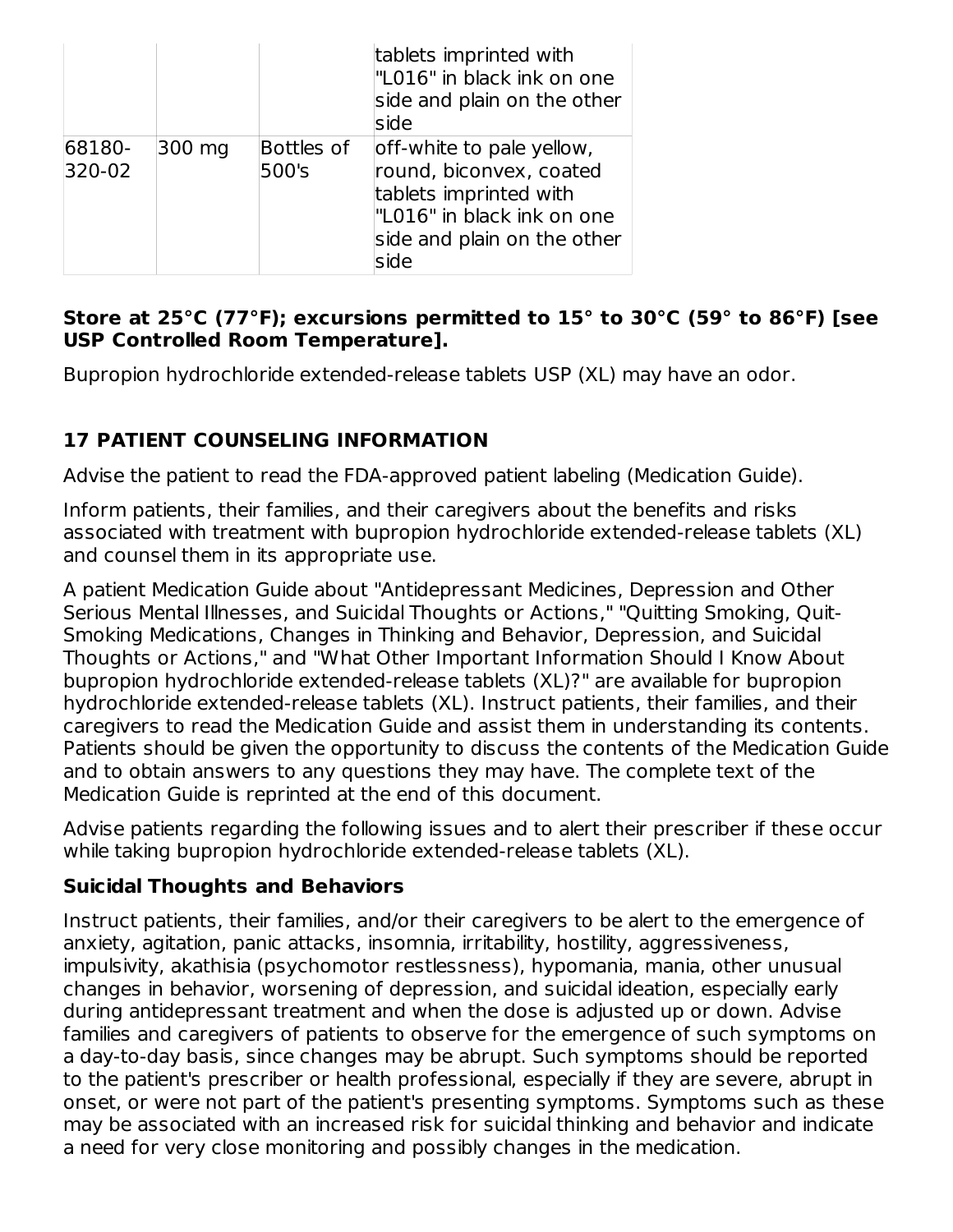#### **Neuropsychiatric Adverse Events and Suicide Risk in Smoking Cessation Treatment**

Although bupropion hydrochloride extended-release tablets (XL) are not indicated for smoking cessation treatment, it contains the same active ingredient as  $\mathsf{ZYBAN}^{\circledR}$  which is approved for this use. Inform patients that some patients have experienced changes in mood (including depression and mania), psychosis, hallucinations, paranoia, delusions, homicidal ideation, aggression, hostility, agitation, anxiety, and panic, as well as suicidal ideation and suicide when attempting to quit smoking while taking bupropion. Instruct patients to discontinue bupropion hydrochloride extended-release tablets (XL) and contact a healthcare professional if they experience such symptoms [see WARNINGS AND PRECAUTIONS (5.2) and ADVERSE REACTIONS (6.2)].

#### **Severe Allergic Reactions**

Educate patients on the symptoms of hypersensitivity and to discontinue bupropion hydrochloride extended-release tablets (XL) if they have a severe allergic reaction.

## **Seizure**

Instruct patients to discontinue and not restart bupropion hydrochloride extendedrelease tablets (XL) if they experience a seizure while on treatment. Advise patients that the excessive use or the abrupt discontinuation of alcohol, benzodiazepines, antiepileptic drugs, or sedatives/hypnotics can increase the risk of seizure. Advise patients to minimize or avoid the use of alcohol.

#### **Angle-Closure Glaucoma**

Patients should be advised that taking bupropion hydrochloride extended-release tablets (XL) can cause mild pupillary dilation, which in susceptible individuals, can lead to an episode of angle-closure glaucoma. Pre-existing glaucoma is almost always open-angle glaucoma because angle-closure glaucoma, when diagnosed, can be treated definitively with iridectomy. Open-angle glaucoma is not a risk factor for angle-closure glaucoma. Patients may wish to be examined to determine whether they are susceptible to angle closure, and have a prophylactic procedure (e.g., iridectomy), if they are susceptible [see WARNINGS AND PRECAUTIONS (5.7)].

## **Bupropion-Containing Products**

Educate patients that bupropion hydrochloride extended-release tablets (XL) contains the same active ingredient (bupropion) found in ZYBAN, which is used as an aid to smoking cessation treatment, and that bupropion hydrochloride extended-release tablets (XL) should not be used in combination with ZYBAN or any other medications that contain bupropion hydrochloride (such as WELLBUTRIN SR, the sustained-release formulation, WELLBUTRIN, the immediate-release formulation, and <code>APLENZIN®</code> , a bupropion hydrobromide formulation). In addition, there are a number of generic bupropion HCl products for the immediate, sustained, and extended-release formulations.

## **Potential for Cognitive and Motor Impairment**

Advise patients that any CNS-active drug like bupropion hydrochloride extended-release tablets (XL) may impair their ability to perform tasks requiring judgment or motor and cognitive skills. Advise patients that until they are reasonably certain that Bupropion hydrochloride extended-release tablets (XL) do not adversely affect their performance,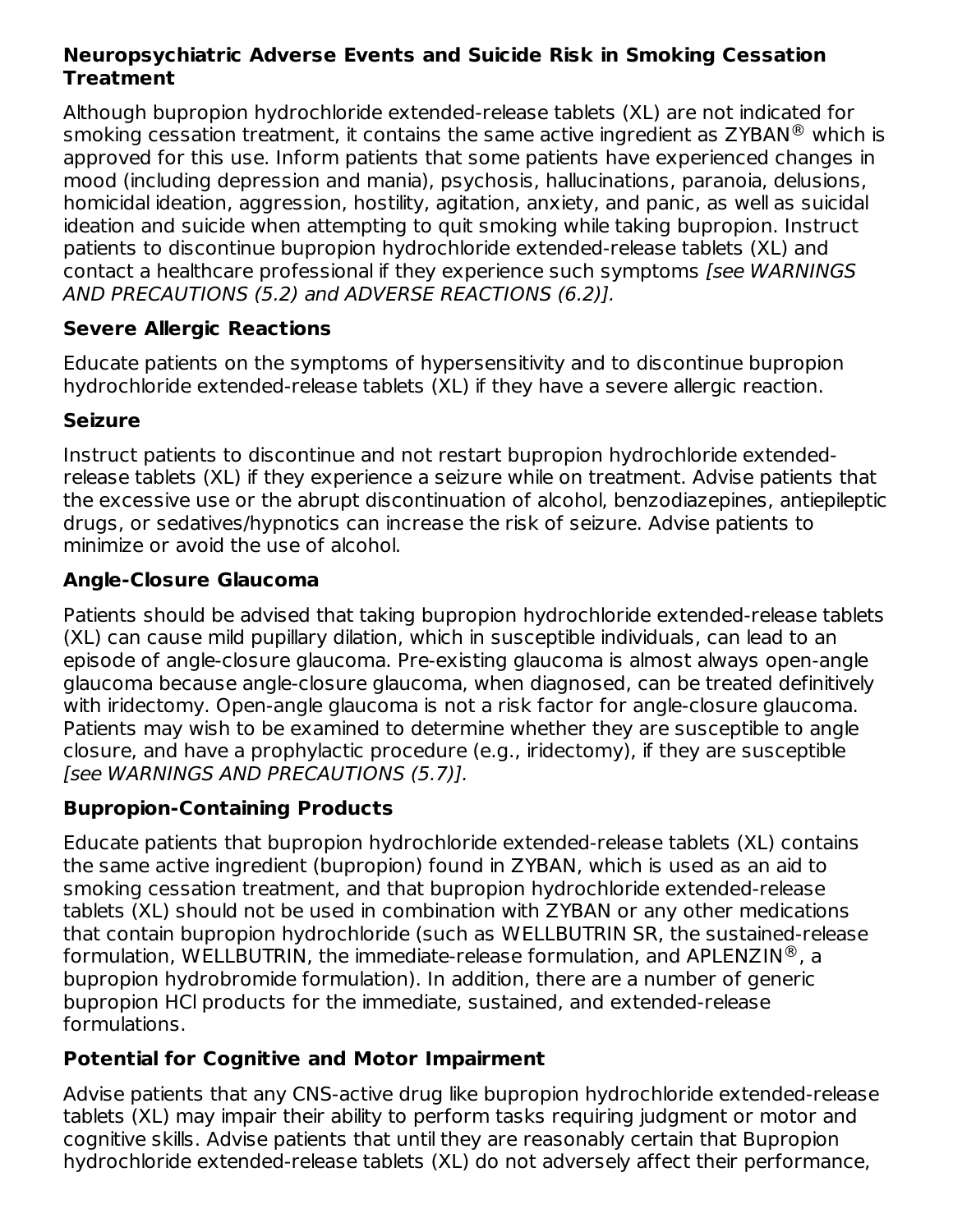they should refrain from driving an automobile or operating complex, hazardous machinery. Bupropion hydrochloride extended-release tablets (XL) treatment may lead to decreased alcohol tolerance.

#### **Concomitant Medications**

Counsel patients to notify their healthcare provider if they are taking or plan to take any prescription or over-the-counter drugs, because bupropion hydrochloride extendedrelease tablets (XL) and other drugs may affect each other's metabolism.

#### **Pregnancy**

Advise patients to notify their healthcare provider if they become pregnant or intend to become pregnant during therapy with bupropion hydrochloride extended-release tablets (XL). Advise patients that there is a pregnancy exposure registry that monitors pregnancy outcomes in women exposed to bupropion hydrochloride extended-release tablets (XL) during pregnancy [see USE IN SPECIFIC POPULATIONS (8.1)].

#### **Administration Information**

Instruct patients to swallow bupropion hydrochloride extended-release tablets (XL) whole so that the release rate is not altered. Instruct patients if they miss a dose, not to take an extra tablet to make up for the missed dose and to take the next tablet at the regular time because of the dose-related risk of seizure. Instruct patients that bupropion hydrochloride extended-release tablets (XL) should be swallowed whole and not crushed, divided, or chewed. Bupropion hydrochloride extended-release tablets (XL) should be administered in the morning and may be taken with or without food.

#### **Residual Inert Matrix Tablet**

Patients receiving bupropion hydrochloride extended-release tablets (XL) may notice an inert matrix passing in the stool. Patients should be informed that the active medication has already been absorbed by the time the patient sees the inert matrix tablet.

The brands listed are trademarks of their respective owners and are not trademarks of Lupin Pharmaceuticals, Inc. The makers of these brands are not affiliated with and do not endorse Lupin Pharmaceuticals, Inc. or its products.

Manufactured for:

## **Lupin Pharmaceuticals, Inc.**

Baltimore, Maryland 21202

United States.

Manufactured by:

#### **Lupin Limited**

Goa 403 722

INDIA.

Revised: April 2022 **ID#: 270244** 

#### **MEDICATION GUIDE**

**Bupropion Hydrochloride (bue proe' pee on hye" droe klor' ide)**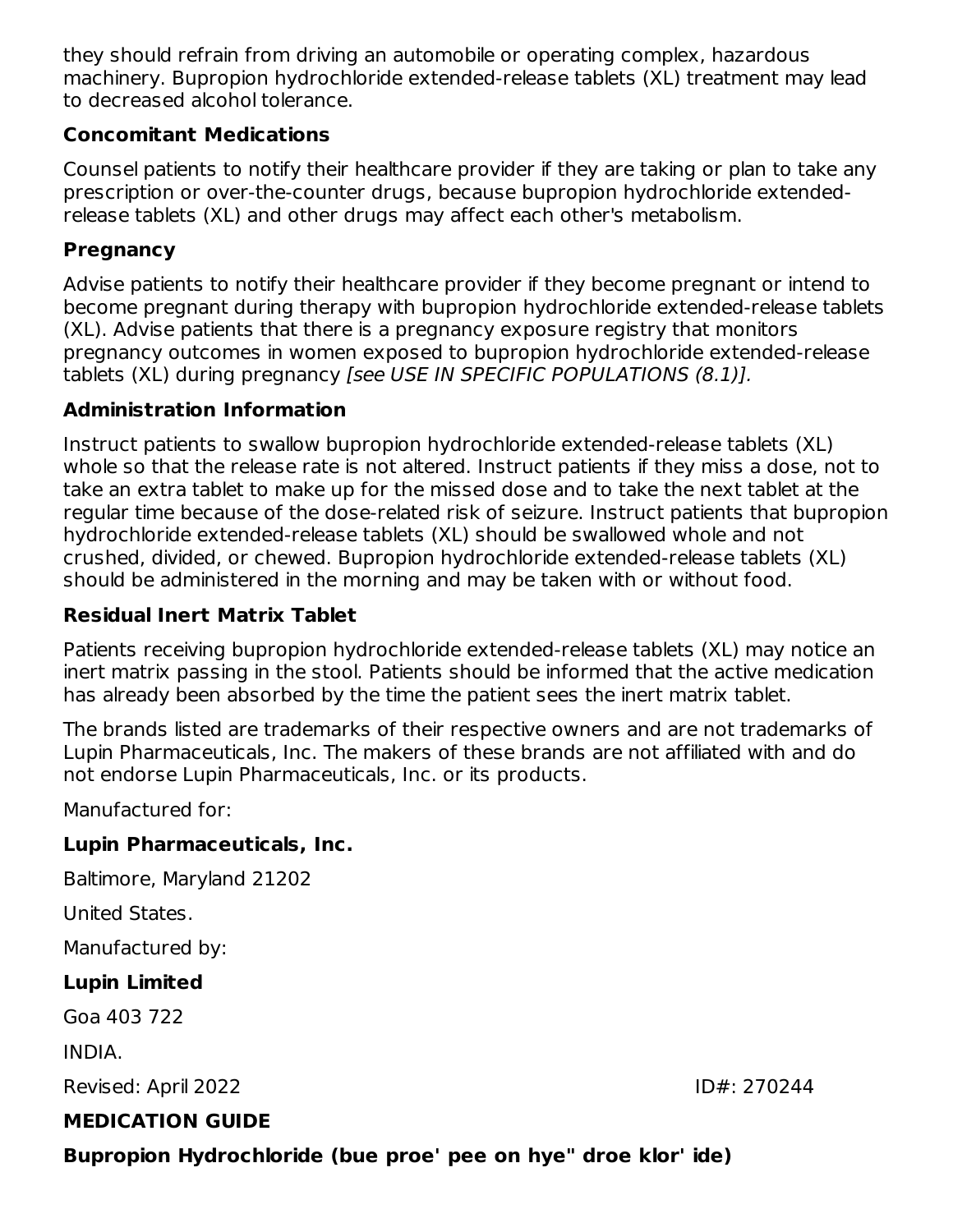**Extended-release Tablets USP (XL)**

**IMPORTANT: Be sure to read the three sections of this Medication Guide. The first section is about the risk of suicidal thoughts and actions with antidepressant medicines; the second section is about the risk of changes in thinking and behavior, depression and suicidal thoughts or actions with medicines used to quit smoking; and the third section is entitled "What Other Important Information Should I Know About Bupropion Hydrochloride Extended-release Tablets (XL)?"**

#### **Antidepressant Medicines, Depression and Other Serious Mental Illnesses, and Suicidal Thoughts or Actions**

This section of the Medication Guide is only about the risk of suicidal thoughts and actions with antidepressant medicines.

**What is the most important information I should know about antidepressant medicines, depression and other serious mental illnesses, and suicidal thoughts or actions?**

- 1. **Antidepressant medicines may increase the risk of suicidal thoughts or actions in some children, teenagers, or young adults within the first few months of treatment.**
- 2. **Depression or other serious mental illnesses are the most important causes of suicidal thoughts and actions. Some people may have a particularly high risk of having suicidal thoughts or actions.** These include people who have (or have a family history of) bipolar illness (also called manicdepressive illness) or suicidal thoughts or actions.
- 3. **How can I watch for and try to prevent suicidal thoughts and actions in myself or a family member?**
	- Pay close attention to any changes, especially sudden changes, in mood, behaviors, thoughts, or feelings. This is very important when an antidepressant medicine is started or when the dose is changed.
	- Call your healthcare provider right away to report new or sudden changes in mood, behavior, thoughts, or feelings.
	- $\circ$  Keep all follow up visits with your healthcare provider as scheduled. Call the healthcare provider between visits as needed, especially if you have concerns about symptoms.

#### **Call your healthcare provider right away if you or your family member has any of the following symptoms, especially if they are new, worse, or worry you:**

- thoughts about suicide or dying
- attempts to commit suicide
- new or worse depression
- new or worse anxiety
- feeling very agitated or restless
- panic attacks
- trouble sleeping (insomnia)
- new or worse irritability
- acting aggressive, being angry, or violent
- acting on dangerous impulses
- an extreme increase in activity and talking (mania)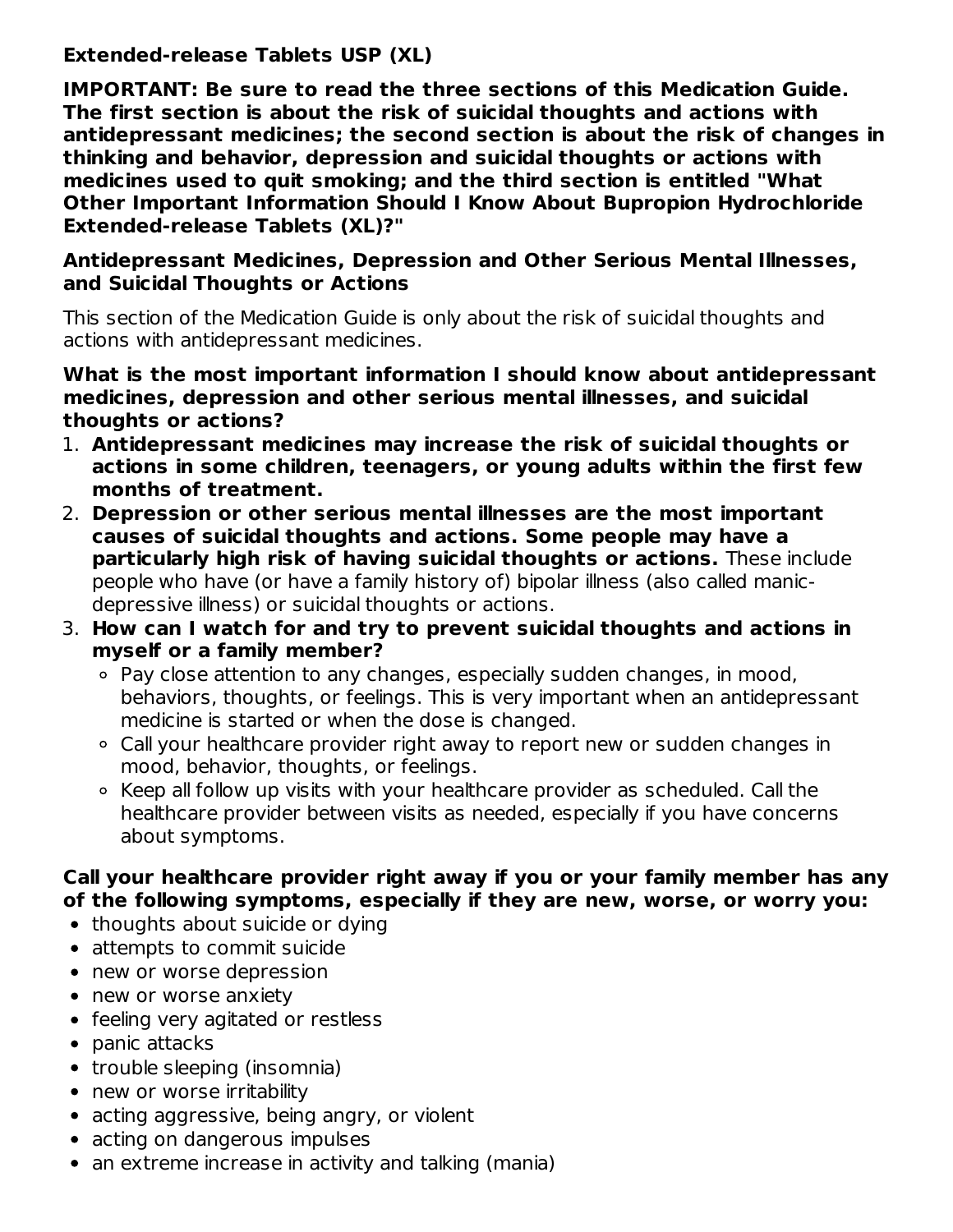• other unusual changes in behavior or mood

# **What else do I need to know about antidepressant medicines?**

- **Never stop an antidepressant medicine without first talking to a healthcare provider.** Stopping an antidepressant medicine suddenly can cause other symptoms.
- **Antidepressants are medicines used to treat depression and other illnesses.** It is important to discuss all the risks of treating depression and also the risks of not treating it. Patients and their families or other caregivers should discuss all treatment choices with the healthcare provider, not just the use of antidepressants.
- **Antidepressant medicines have other side effects.** Talk to the healthcare provider about the side effects of the medicine prescribed for you or your family member.
- **Antidepressant medicines can interact with other medicines.** Know all of the medicines that you or your family member takes. Keep a list of all medicines to show the healthcare provider. Do not start new medicines without first checking with your healthcare provider.

It is not known if bupropion hydrochloride extended-release tablets (XL) are safe and effective in children under the age of 18.

#### **Quitting Smoking, Quit-Smoking Medications, Changes in Thinking and Behavior, Depression, and Suicidal Thoughts or Actions**

This section of the Medication Guide is only about the risk of changes in thinking and behavior, depression and suicidal thoughts or actions with drugs used to quit smoking. Although bupropion hydrochloride extended-release tablets (XL) are not a treatment for quitting smoking, it contains the same active ingredient (bupropion hydrochloride) as ZYBAN which is used to help patients quit smoking.

#### **Talk to your healthcare provider or your family member's healthcare provider about:**

- all risks and benefits of quit-smoking medicines.
- all treatment choices for quitting smoking.

When you try to quit smoking, with or without bupropion you may have symptoms that may be due to nicotine withdrawal, including:

- urge to smoke
- depressed mood
- trouble sleeping
- irritability
- frustration
- anger
- $\bullet$  feeling anxious
- difficulty concentrating
- restlessness
- decreased heart rate
- increased appetite
- weight gain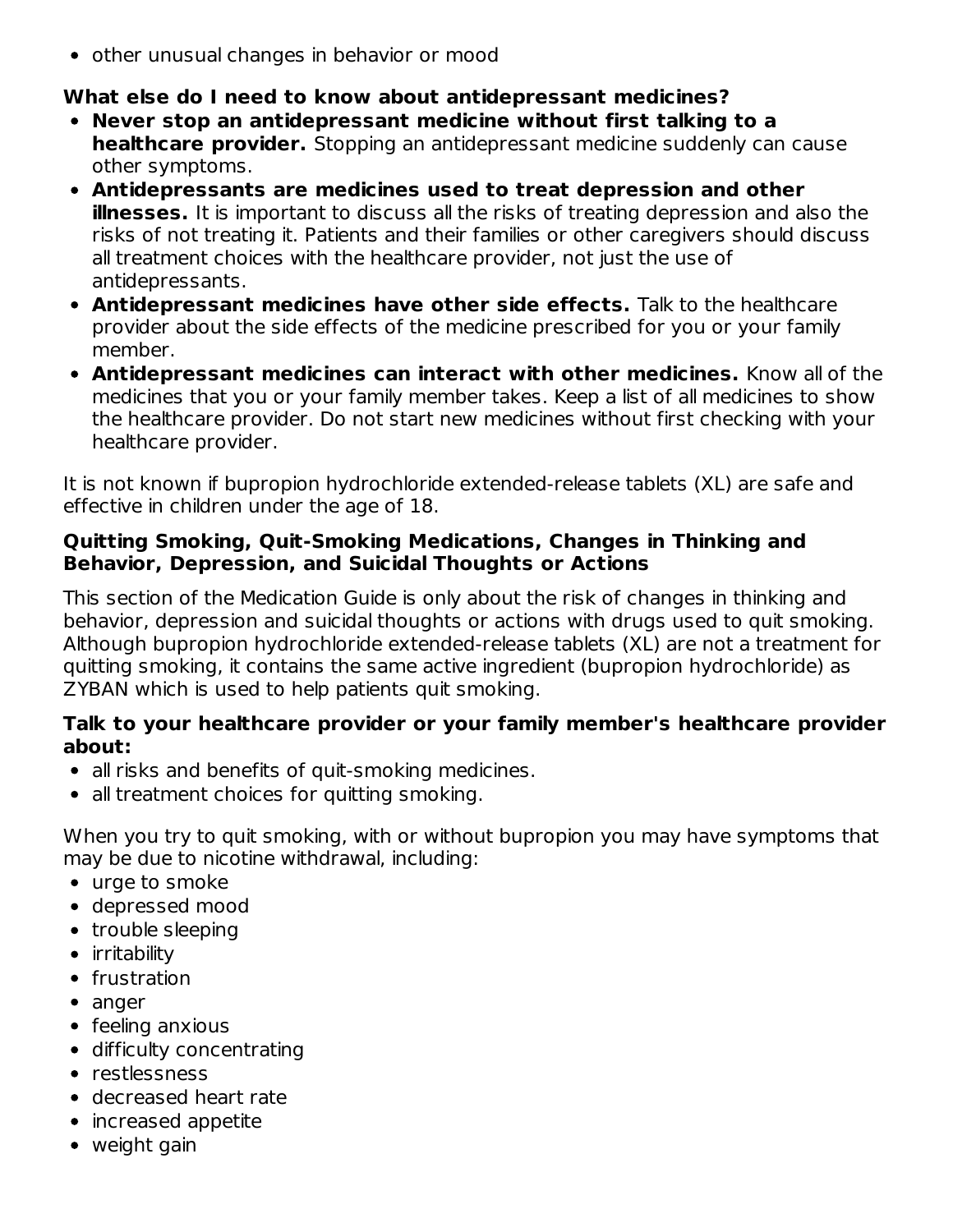Some people have even experienced suicidal thoughts when trying to quit smoking without medication. Sometimes quitting smoking can lead to worsening of mental health problems that you already have, such as depression.

Some people have had serious side effects while taking bupropion to help them quit smoking, including:

**New or worse mental health problems**, **such as changes in behavior or thinking, aggression, hostility, agitation, depression, or suicidal thoughts or actions.** Some people had these symptoms when they began taking bupropion, and others developed them after several weeks of treatment, or after stopping bupropion. These symptoms happened more often in people who had a history of mental health problems before taking bupropion than in people without a history of mental health problems.

**Stop taking bupropion hydrochloride extended-release tablets (XL) and call your healthcare provider right away if you, your family, or caregiver notice any of these symptoms.** Work with your healthcare provider to decide whether you should continue to take bupropion hydrochloride extended-release tablets (XL). In many people, these symptoms went away after stopping bupropion hydrochloride extendedrelease tablets (XL), but in some people symptoms continued after stopping bupropion hydrochloride extended-release tablets (XL). It is important for you to follow-up with your healthcare provider until your symptoms go away. **Before taking bupropion hydrochloride extended-release tablets (XL),** tell your healthcare provider if you have ever had depression or other mental health problems. You should also tell your healthcare provider about any symptoms you had during other times you tried to quit smoking, with or without bupropion.

#### **What Other Important Information Should I Know About Bupropion Hydrochloride Extended-release Tablets (XL)?**

- **Seizures: There is a chance of having a seizure (convulsion, fit) with bupropion hydrochloride extended-release tablets (XL), especially in people:**
	- with certain medical problems
	- who take certain medicines

The chance of having seizures increases with higher doses of bupropion hydrochloride extended-release tablets (XL). For more information, see the sections "Who should not take bupropion hydrochloride extended-release tablets (XL)?" and "What should I tell my healthcare provider before taking bupropion hydrochloride extended-release tablets (XL)?" Tell your healthcare provider about all of your medical conditions and all the medicines you take. **Do not take any other medicines while you are taking bupropion hydrochloride extended-release tablets (XL) unless your healthcare provider has said it is okay to take them.**

**If you have a seizure while taking bupropion hydrochloride extended-release tablets (XL), stop taking the tablets and call your healthcare provider right away.** Do not take bupropion hydrochloride extended-release tablets (XL) again if you have a seizure.

**High blood pressure (hypertension). Some people get high blood pressure that can be severe, while taking bupropion hydrochloride extendedrelease tablets (XL).** The chance of high blood pressure may be higher if you also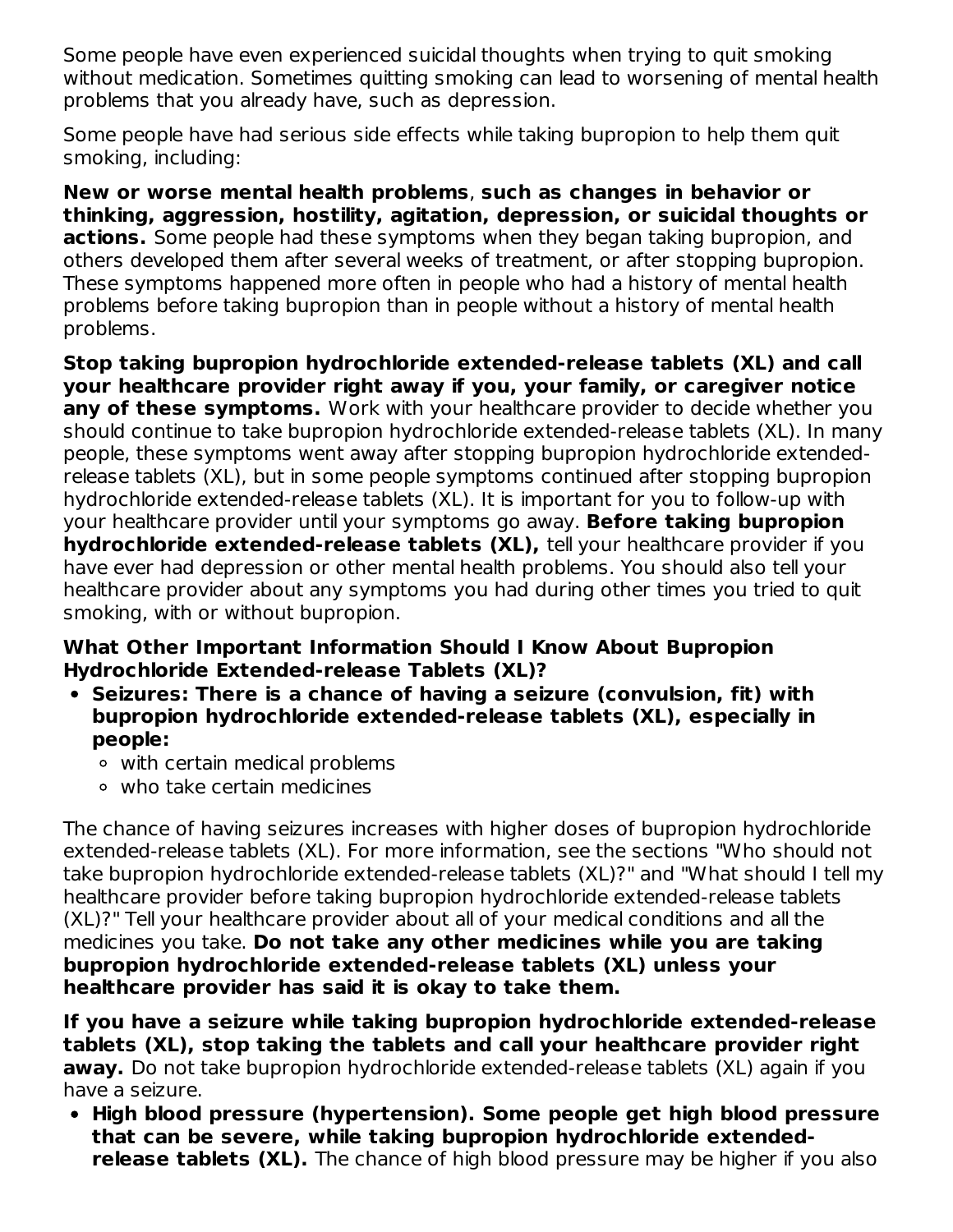use nicotine replacement therapy (such as a nicotine patch) to help you stop smoking (see the section of this Medication Guide called "How should I take bupropion hydrochloride extended-release tablets (XL)

- **Manic episodes.** Some people may have periods of mania while taking bupropion hydrochloride extended-release tablets (XL), including:
	- Greatly increased energy
	- Severe trouble sleeping
	- Racing thoughts
	- Reckless behavior
	- Unusually grand ideas
	- Excessive happiness or irritability
	- Talking more or faster than usual

If you have any of the above symptoms of mania, call your healthcare provider.

- **Unusual thoughts or behaviors.** Some patients have unusual thoughts or behaviors while taking bupropion hydrochloride extended-release tablets (XL), including delusions (believe you are someone else), hallucinations (seeing or hearing things that are not there), paranoia (feeling that people are against you), or feeling confused. If this happens to you, call your healthcare provider.
- **Visual problems**
	- $\circ$  eye pain
	- $\circ$  changes in vision
	- swelling or redness in or around the eye

Only some people are at risk for these problems. You may want to undergo an eye examination to see if you are at risk and receive preventative treatment if you are.

**Severe allergic reactions. Some people can have severe allergic reactions to bupropion hydrochloride extended-release tablets (XL). Stop taking bupropion hydrochloride extended-release tablets (XL) and call your healthcare provider right away** if you get a rash, itching, hives, fever, swollen lymph glands, painful sores in the mouth or around the eyes, swelling of the lips or tongue, chest pain, or have trouble breathing. These could be signs of a serious allergic reaction.

# **What is bupropion hydrochloride extended-release tablet (XL)?**

Bupropion hydrochloride extended-release tablet (XL) is a prescription medicine used to treat adults with a certain type of depression called major depressive disorder and for the prevention of autumn-winter seasonal depression (seasonal affective disorder).

# **Who should not take bupropion hydrochloride extended-release tablets (XL)?**

# **Do not take bupropion hydrochloride extended-release tablets (XL) if you:**

- have or had a seizure disorder or epilepsy.
- have or had an eating disorder such as anorexia nervosa or bulimia.
- **are taking any other medicines that contain bupropion, including WELLBUTRIN or WELLBUTRIN SR, APLENZIN, ZYBAN or FORFIVO XL.** Bupropion is the same active ingredient that is in bupropion hydrochloride extendedrelease tablets (XL).
- drink a lot of alcohol and abruptly stop drinking, or take medicines called sedatives (these make you sleepy), benzodiazepines, or anti-seizure medicines, and you stop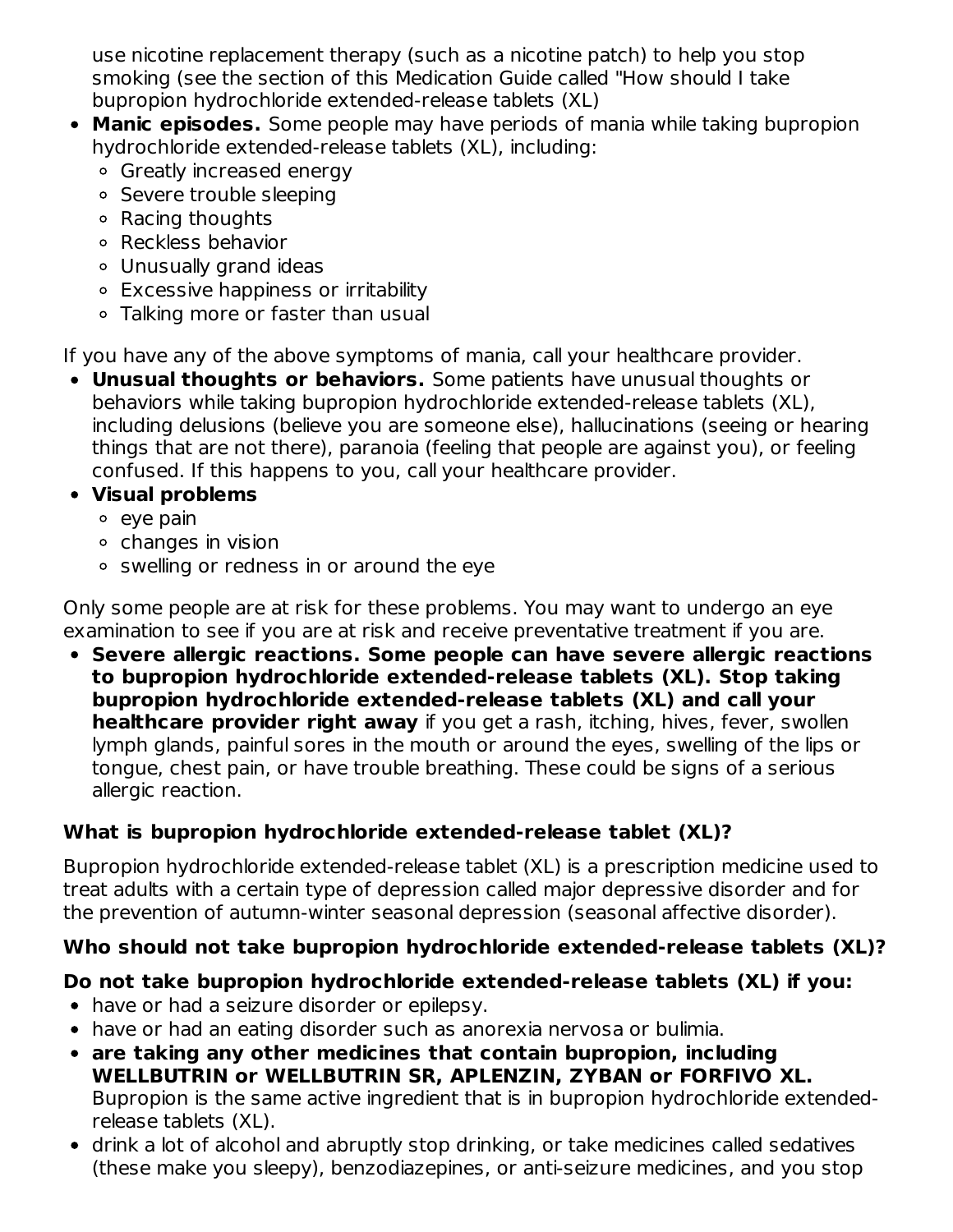taking them all of a sudden.

- take a monoamine oxidase inhibitor (MAOI). Ask your healthcare provider or pharmacist if you are not sure if you take an MAOI, including the antibiotic linezolid.
	- **do not take an MAOI within 2 weeks of stopping bupropion hydrochloride extended-release tablets (XL) unless directed to do so by your healthcare provider.**
	- **do not start bupropion hydrochloride extended-release tablets (XL) if you stopped taking an MAOI in the last 2 weeks unless directed to do so by your healthcare provider.**
- are allergic to the active ingredient in bupropion hydrochloride extended-release tablets (XL), bupropion, or to any of the inactive ingredients. See the end of this Medication Guide for a complete list of ingredients in bupropion hydrochloride extended-release tablets (XL).

#### **What should I tell my healthcare provider before taking bupropion hydrochloride extended-release tablets (XL)?**

Tell your healthcare provider if you have ever had depression, suicidal thoughts or actions, or other mental health problems. You should also tell your healthcare provider about any symptoms you had during other times you tried to quit smoking, with or without bupropion hydrochloride extended-release tablets (XL). See "Quitting Smoking, Quit-Smoking Medications, Changes in Thinking and Behavior, Depression, and Suicidal Thoughts or Actions."

- **Tell your healthcare provider about your other medical conditions, including if you:**
	- have liver problems, especially cirrhosis of the liver.
	- have kidney problems.
	- have, or have had, an eating disorder such as anorexia nervosa or bulimia.
	- have had a head injury.
	- $\circ$  have had a seizure (convulsion, fit).
	- have a tumor in your nervous system (brain or spine).
	- have had a heart attack, heart problems, or high blood pressure.
	- are a diabetic taking insulin or other medicines to control your blood sugar.
	- drink alcohol.
	- abuse prescription medicines or street drugs.
	- are pregnant or plan to become pregnant. Talk to your healthcare provider about the risk to your unborn baby if you take bupropion hydrochloride extendedrelease tablets (XL) during pregnancy.
		- Tell your healthcare provider if you become pregnant or think you are pregnant during treatment with bupropion hydrochloride extended-release tablets (XL).
		- If you become pregnant during treatment with bupropion hydrochloride extended-release tablets (XL), talk to your healthcare provider about registering with the National Pregnancy Registry for Antidepressants. You can register by calling 1-844-405-6185.
	- are breastfeeding or plan to breastfeed during treatment with bupropion hydrochloride extended-release tablets (XL). Bupropion hydrochloride passes into your milk. Talk to your healthcare provider about the best way to feed your baby during treatment with bupropion hydrochloride extended-release tablets (XL).

# **Tell your healthcare provider about all the medicines you take,** including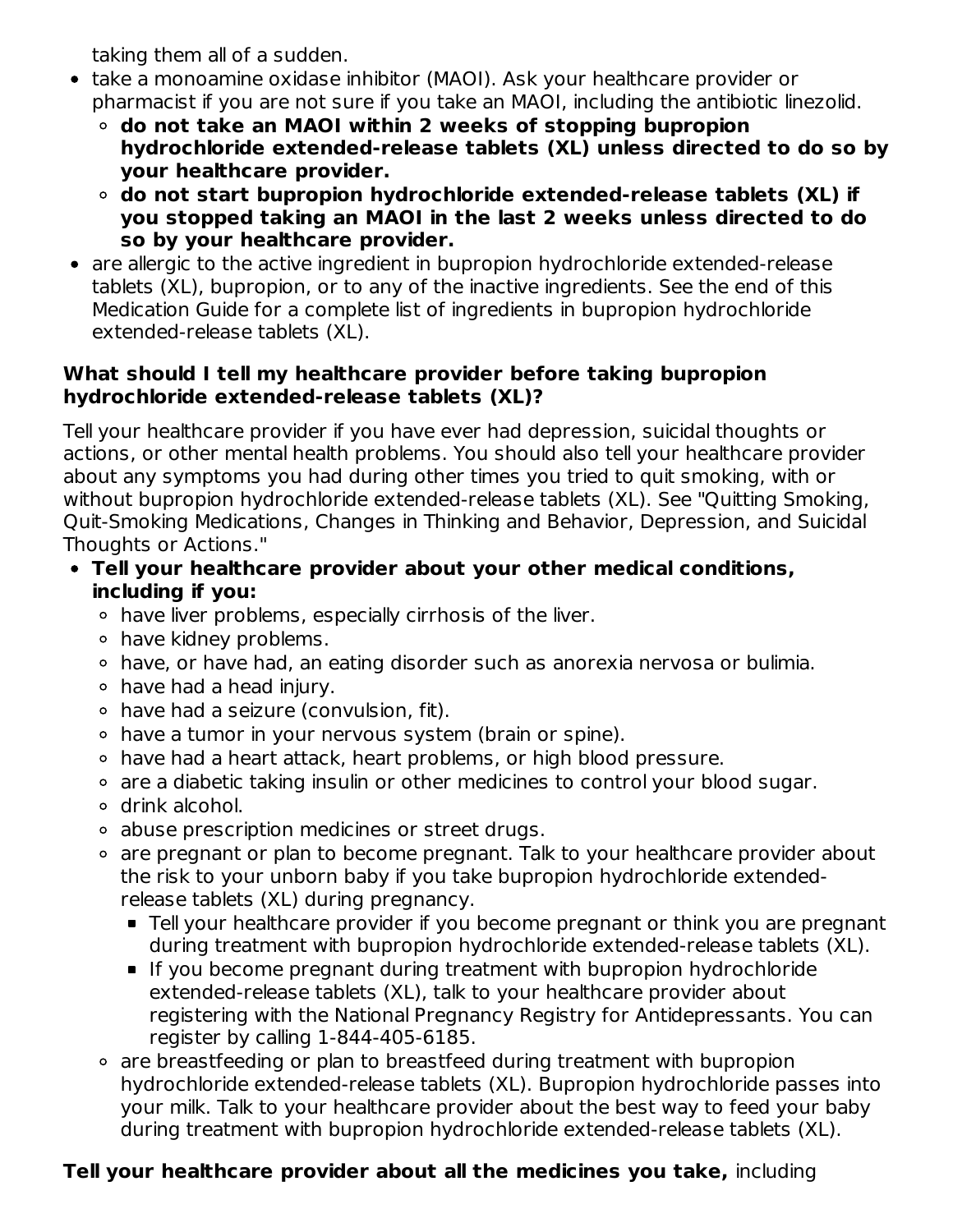prescription, over-the-counter medicines, vitamins, and herbal supplements. Many medicines increase your chances of having seizures or other serious side effects if you take them while you are taking bupropion hydrochloride extended-release tablets (XL).

# **How should I take bupropion hydrochloride extended-release tablets (XL)?**

- Take bupropion hydrochloride extended-release tablets (XL) exactly as prescribed by your healthcare provider. Do not change your dose or stop taking bupropion hydrochloride extended-release tablets (XL) without talking with your healthcare provider first.
- **Swallow bupropion hydrochloride extended-release tablets (XL) whole. Do not chew, cut, or crush bupropion hydrochloride extended-release tablets (XL).** If you do, the medicine will be released into your body too quickly. If this happens you may be more likely to get side effects including seizures. **Tell your healthcare provider if you cannot swallow tablets.**
- Bupropion hydrochloride extended-release tablets (XL) may have an odor. This is normal.
- Take your doses of bupropion hydrochloride extended-release tablets (XL) at least 24 hours apart.
- You may take bupropion hydrochloride extended-release tablets (XL) with or without food.
- If you miss a dose, do not take an extra dose to make up for the dose you missed. Wait and take your next dose at the regular time. **This is very important.** Too much bupropion hydrochloride extended-release tablets (XL) can increase your chance of having a seizure.
- If you take too much bupropion hydrochloride extended-release tablets (XL), or overdose, call your local emergency room or poison control center right away.
- **Do not take any other medicines while taking bupropion hydrochloride extended-release tablets (XL) unless your healthcare provider has told you it is okay**
- If you are taking bupropion hydrochloride extended-release tablets (XL) for the treatment of major depressive disorder, it may take several weeks for you to feel that bupropion hydrochloride extended-release tablets (XL) are working. Once you feel better, it is important to keep taking bupropion hydrochloride extended-release tablets (XL) exactly as directed by your healthcare provider. Call your healthcare provider if you do not feel bupropion hydrochloride extended-release tablets (XL) are working for you.
- When you take bupropion hydrochloride extended-release tablets (XL), you may see something in your stool that looks like a tablet. This is the empty shell from the tablet after the medicine has been absorbed by your body.

#### **What should I avoid while taking bupropion hydrochloride extended-release tablets (XL)?**

- Limit or avoid using alcohol during treatment with bupropion hydrochloride extendedrelease tablets (XL). If you usually drink a lot of alcohol, talk with your healthcare provider before suddenly stopping. If you suddenly stop drinking alcohol, you may increase your chance of having seizures.
- Do not drive a car or use heavy machinery until you know how bupropion hydrochloride extended-release tablet (XL) affects you. Bupropion hydrochloride extended-release tablets (XL) can affect your ability to do these things safely.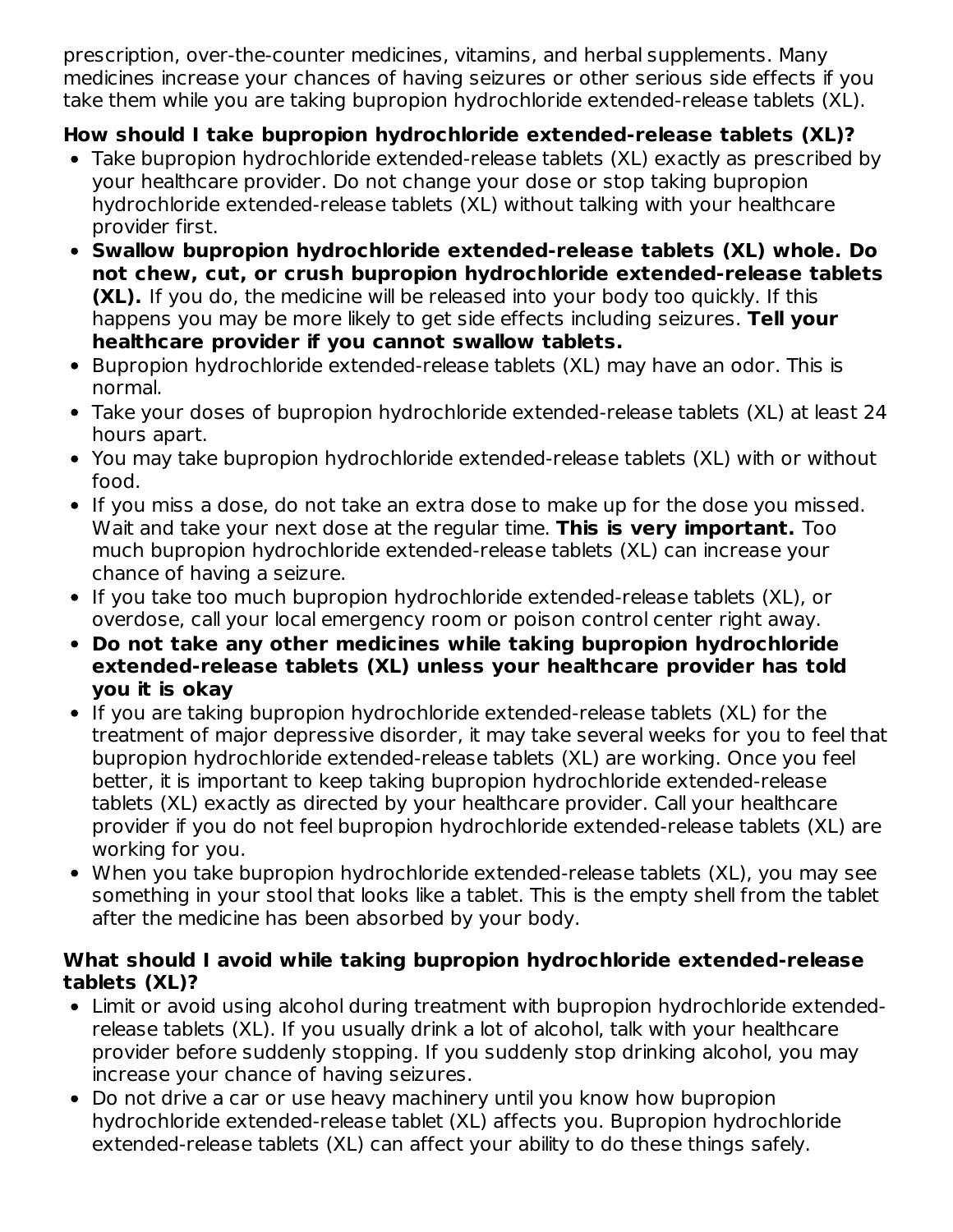#### **What are the possible side effects of bupropion hydrochloride extendedrelease tablets (XL)?**

Bupropion hydrochloride extended-release tablets (XL) can cause serious side effects.See the sections at the beginning of this Medication Guide for information about serious side effects of bupropion hydrochloride extended-release tablets (XL)

The most common side effects of bupropion hydrochloride extended-release tablets (XL) include:

- trouble sleeping
- stuffy nose
- dry mouth
- dizziness
- $\bullet$  feeling anxious
- nausea
- constipation
- $\bullet$  joint aches

If you have trouble sleeping, do not take bupropion hydrochloride extended-release tablets (XL) too close to bedtime.

Tell your healthcare provider right away about any side effects that bother you.

These are not all the possible side effects of bupropion hydrochloride extended-release tablets (XL). For more information, ask your healthcare provider or pharmacist.

Call your doctor for medical advice about side effects. You may report side effects to FDA at 1-800-FDA-1088 or Lupin Pharmaceuticals, Inc. at 1-800-399-2561 or visit at www.lupinpharmaceuticals.com.

#### **How should I store bupropion hydrochloride extended-release tablets (XL)?**

• Store bupropion hydrochloride extended-release tablets (XL) at room temperature 77°F (25°C)

#### **Keep bupropion hydrochloride extended-release tablets (XL) and all medicines out of the reach of children.**

#### **General information about the safe and effective use of bupropion hydrochloride extended-release tablets (XL)**

Medicines are sometimes prescribed for purposes other than those listed in a Medication Guide. Do not use bupropion hydrochloride extended-release tablets (XL) for a condition for which it was not prescribed. Do not give bupropion hydrochloride extended-release tablets (XL) to other people, even if they have the same symptoms you have. It may harm them.

If you take a urine drug screening test, bupropion hydrochloride extended-release tablets (XL), may make the test result positive for amphetamines. If you tell the person giving you the drug screening test that you are taking bupropion hydrochloride extended-release tablets (XL), they can do a more specific drug screening test that should not have this problem.

This Medication Guide summarizes the most important information about bupropion hydrochloride extended-release tablets (XL). If you would like more information, talk with your healthcare provider. You can ask your healthcare provider or pharmacist for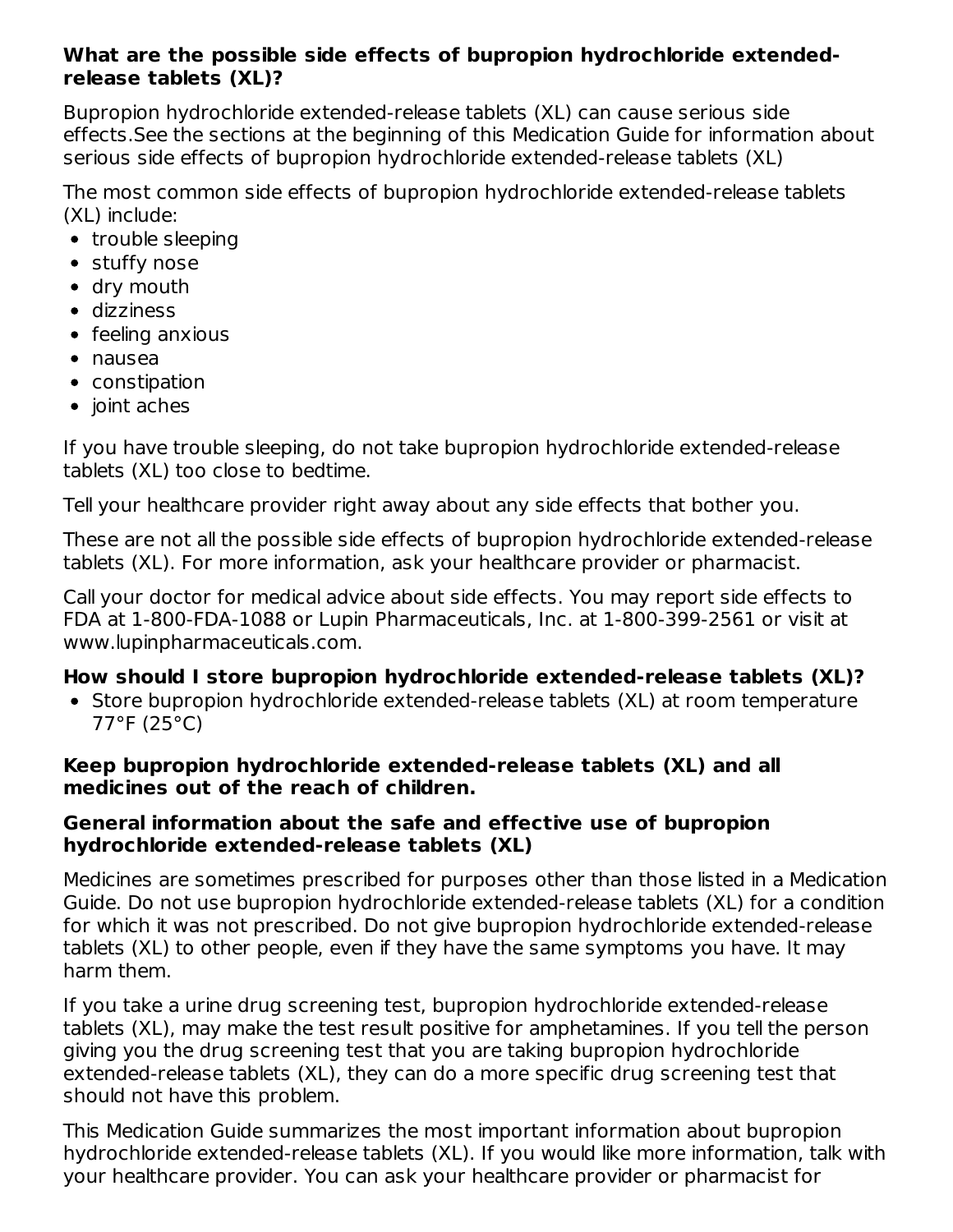information about bupropion hydrochloride extended-release tablets (XL) that is written for healthcare professionals.

#### **What are the ingredients in bupropion hydrochloride extended-release tablets (XL)?**

Active ingredient: bupropion hydrochloride.

Inactive ingredients: ammonium hydroxide, colloidal silicon dioxide, dibutyl sebacate, ethylcellulose, glyceryl behenate, hydrophobic colloidal silica, hydroxypropyl cellulose, iron oxide black, L-cysteine hydrochloride monohydrate, methacrylic acid copolymer dispersion, polyvinyl alcohol, povidone, propylene glycol, shellac and triethyl citrate. The tablets are printed with edible black ink.

The brands listed are trademarks of their respective owners and are not trademarks of Lupin Pharmaceuticals, Inc. The makers of these brands are not affiliated with and do not endorse Lupin Pharmaceuticals, Inc. or its products.

#### **This Medication Guide has been approved by the U.S. Food and Drug Administration.**

Manufactured for:

#### **Lupin Pharmaceuticals, Inc.**

Baltimore, Maryland 21202

United States.

Manufactured by:

#### **Lupin Limited**

Goa 403 722

INDIA.

Revised: November 2021 **ID#:** ID#: 268672

## **PACKAGE LABEL.PRINCIPAL DISPLAY PANEL**

NDC 68180-319-06 Bupropion Hydrochloride Extended-release Tablets USP (XL) 150 mg Rx only Bottle of 30 Tablets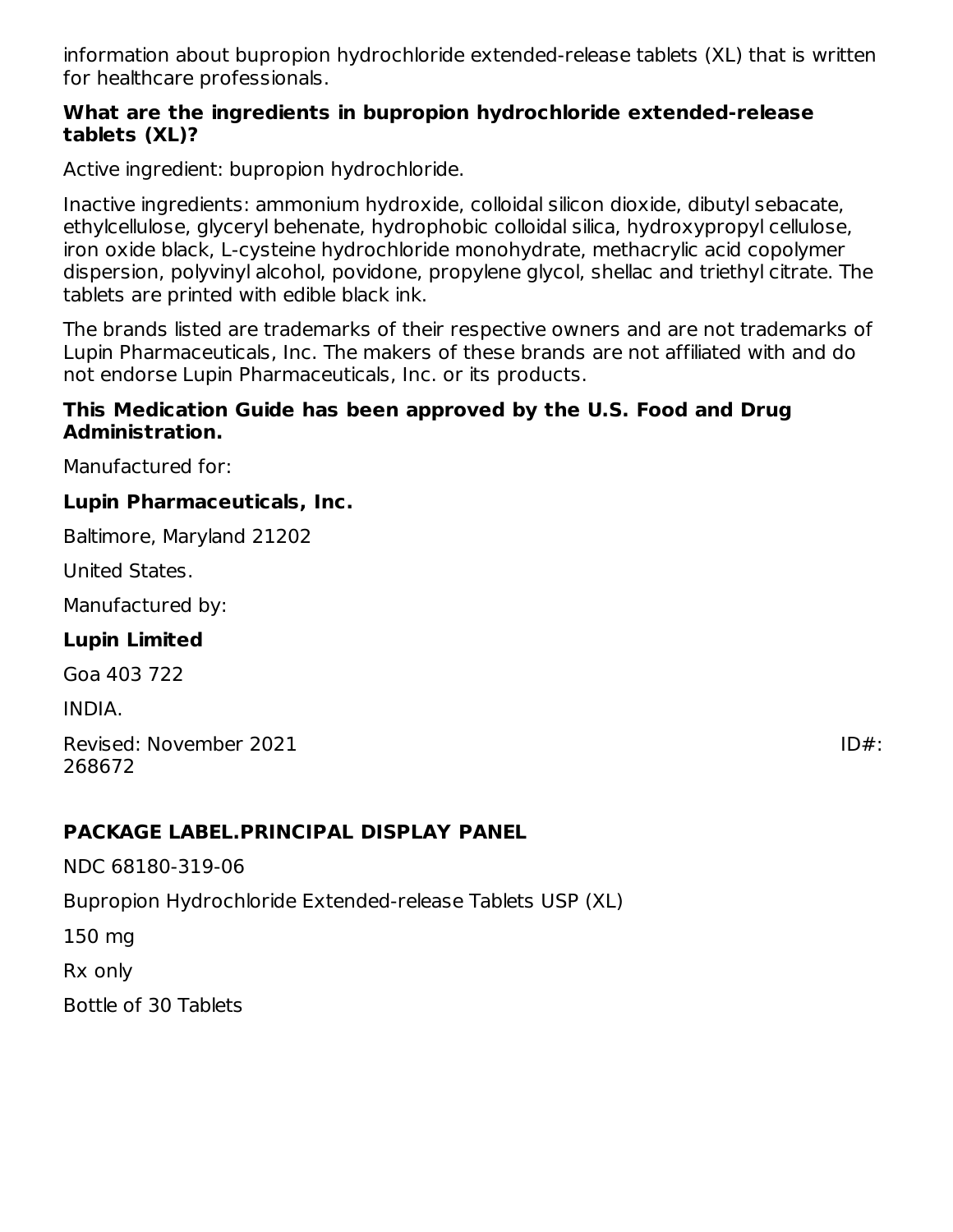

NDC 68180-320-06

Bupropion Hydrochloride Extended-release Tablets USP (XL)

300 mg

Rx only

Bottle of 30 Tablets



## **BUPROPION HYDROCHLORIDE**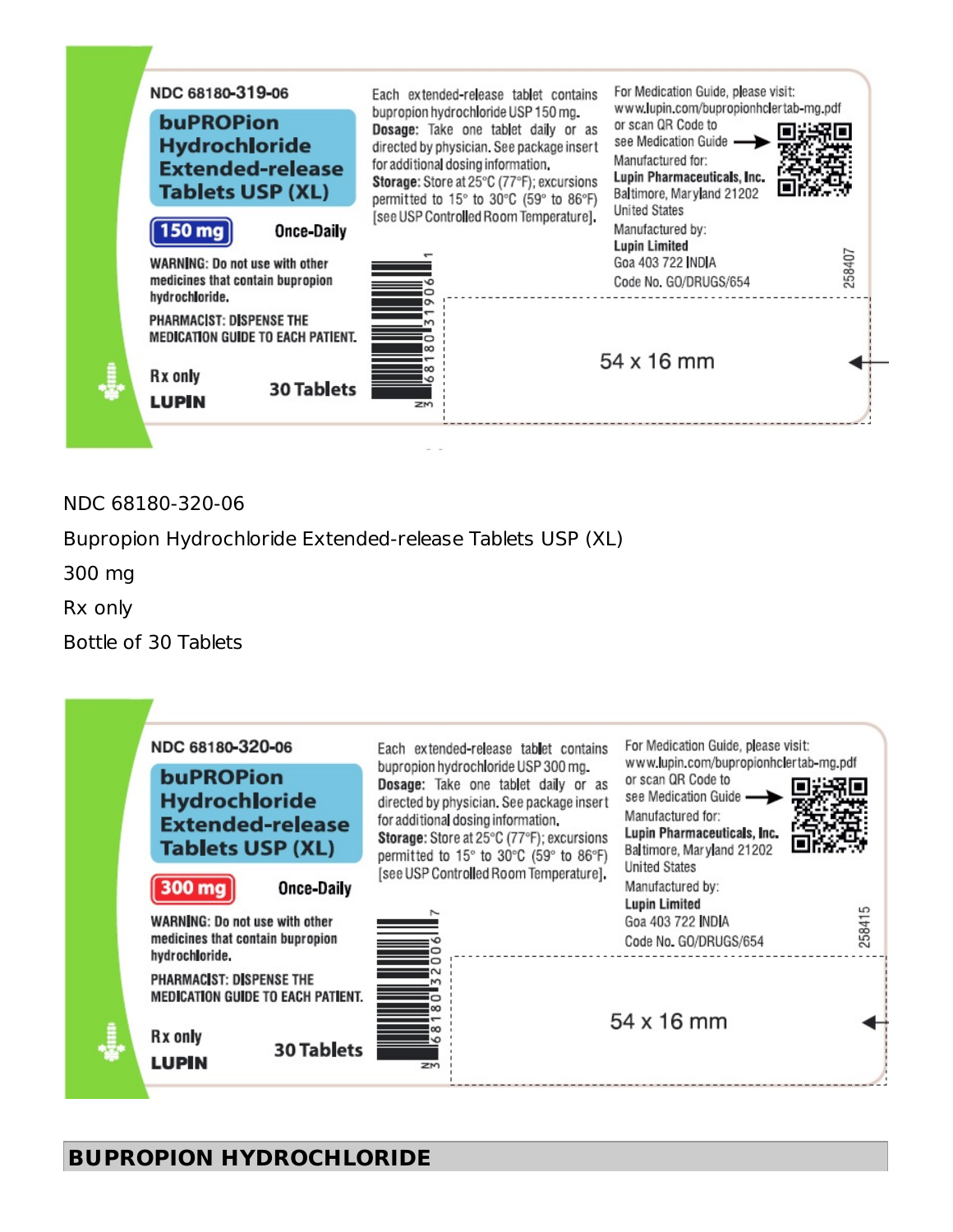| bupropion hydrochloride tablet, extended release                                                |                                                                                 |                                                                     |                                                                           |  |                           |                        |                 |                      |  |
|-------------------------------------------------------------------------------------------------|---------------------------------------------------------------------------------|---------------------------------------------------------------------|---------------------------------------------------------------------------|--|---------------------------|------------------------|-----------------|----------------------|--|
|                                                                                                 |                                                                                 |                                                                     |                                                                           |  |                           |                        |                 |                      |  |
| <b>Product Information</b>                                                                      |                                                                                 |                                                                     |                                                                           |  |                           |                        |                 |                      |  |
| <b>Product Type</b>                                                                             |                                                                                 |                                                                     | <b>HUMAN PRESCRIPTION DRUG</b>                                            |  | <b>Item Code (Source)</b> |                        |                 | NDC:68180-319        |  |
|                                                                                                 | ORAL<br><b>Route of Administration</b>                                          |                                                                     |                                                                           |  |                           |                        |                 |                      |  |
|                                                                                                 |                                                                                 |                                                                     |                                                                           |  |                           |                        |                 |                      |  |
|                                                                                                 |                                                                                 |                                                                     |                                                                           |  |                           |                        |                 |                      |  |
|                                                                                                 | <b>Active Ingredient/Active Moiety</b>                                          |                                                                     |                                                                           |  |                           |                        |                 |                      |  |
| <b>Ingredient Name</b>                                                                          |                                                                                 |                                                                     |                                                                           |  | <b>Basis of Strength</b>  |                        | <b>Strength</b> |                      |  |
|                                                                                                 |                                                                                 |                                                                     | <b>BUPROPION HYDROCHLORIDE (UNII: ZG7E5POY80) (BUPROPION -</b>            |  |                           | <b>BUPROPION</b>       |                 | 150 mg               |  |
|                                                                                                 | UNII:01ZG3TPX31)                                                                |                                                                     |                                                                           |  |                           | <b>HYDROCHLORIDE</b>   |                 |                      |  |
|                                                                                                 |                                                                                 |                                                                     |                                                                           |  |                           |                        |                 |                      |  |
|                                                                                                 | <b>Inactive Ingredients</b>                                                     |                                                                     |                                                                           |  |                           |                        |                 |                      |  |
|                                                                                                 |                                                                                 |                                                                     | <b>Ingredient Name</b>                                                    |  |                           |                        |                 | <b>Strength</b>      |  |
|                                                                                                 | AMMONIA (UNII: 5138Q19F1X)                                                      |                                                                     |                                                                           |  |                           |                        |                 |                      |  |
|                                                                                                 | <b>CYSTEINE HYDROCHLORIDE (UNII: ZT934N0X4W)</b>                                |                                                                     |                                                                           |  |                           |                        |                 |                      |  |
|                                                                                                 | <b>DIBUTYL SEBACATE (UNII: 4W5IH7FLNY)</b>                                      |                                                                     |                                                                           |  |                           |                        |                 |                      |  |
|                                                                                                 | <b>ETHYLCELLULOSES (UNII: 7Z8S9VYZ4B)</b>                                       |                                                                     |                                                                           |  |                           |                        |                 |                      |  |
|                                                                                                 | <b>FERROSOFERRIC OXIDE (UNII: XM0M87F357)</b>                                   |                                                                     |                                                                           |  |                           |                        |                 |                      |  |
|                                                                                                 |                                                                                 |                                                                     | <b>GLYCERYL BEHENATE/EICOSADIOATE (UNII: 73CJJ317SR)</b>                  |  |                           |                        |                 |                      |  |
|                                                                                                 |                                                                                 |                                                                     | HYDROXYPROPYL CELLULOSE, LOW SUBSTITUTED (UNII: 2165RE0K14)               |  |                           |                        |                 |                      |  |
|                                                                                                 |                                                                                 |                                                                     | METHACRYLIC ACID-ETHYL ACRYLATE COPOLYMER (1:1) TYPE A (UNII: NX76LV5T8J) |  |                           |                        |                 |                      |  |
| POLYVINYL ALCOHOL, UNSPECIFIED (UNII: 532B59J990)                                               |                                                                                 |                                                                     |                                                                           |  |                           |                        |                 |                      |  |
|                                                                                                 | <b>POVIDONE</b> (UNII: FZ989GH94E)                                              |                                                                     |                                                                           |  |                           |                        |                 |                      |  |
|                                                                                                 | <b>PROPYLENE GLYCOL (UNII: 6DC9Q167V3)</b><br><b>SHELLAC (UNII: 46N107B710)</b> |                                                                     |                                                                           |  |                           |                        |                 |                      |  |
|                                                                                                 |                                                                                 |                                                                     |                                                                           |  |                           |                        |                 |                      |  |
| <b>SILICA DIMETHYL SILYLATE (UNII: EU2PSP0G0W)</b><br><b>SILICON DIOXIDE (UNII: ETJ7Z6XBU4)</b> |                                                                                 |                                                                     |                                                                           |  |                           |                        |                 |                      |  |
| TRIETHYL CITRATE (UNII: 8Z96QXD6UM)                                                             |                                                                                 |                                                                     |                                                                           |  |                           |                        |                 |                      |  |
|                                                                                                 |                                                                                 |                                                                     |                                                                           |  |                           |                        |                 |                      |  |
|                                                                                                 |                                                                                 |                                                                     |                                                                           |  |                           |                        |                 |                      |  |
| <b>Product Characteristics</b>                                                                  |                                                                                 |                                                                     |                                                                           |  |                           |                        |                 |                      |  |
|                                                                                                 | Color                                                                           | WHITE (off-white to pale yellow)                                    |                                                                           |  | <b>Score</b>              |                        |                 | no score             |  |
|                                                                                                 | <b>Shape</b>                                                                    | <b>ROUND</b>                                                        |                                                                           |  | <b>Size</b>               |                        | 7 <sub>mm</sub> |                      |  |
| Flavor                                                                                          |                                                                                 |                                                                     |                                                                           |  | <b>Imprint Code</b>       |                        | L015            |                      |  |
|                                                                                                 | <b>Contains</b>                                                                 |                                                                     |                                                                           |  |                           |                        |                 |                      |  |
|                                                                                                 |                                                                                 |                                                                     |                                                                           |  |                           |                        |                 |                      |  |
| <b>Packaging</b>                                                                                |                                                                                 |                                                                     |                                                                           |  |                           |                        |                 |                      |  |
|                                                                                                 |                                                                                 |                                                                     |                                                                           |  |                           | <b>Marketing Start</b> |                 | <b>Marketing End</b> |  |
| #                                                                                               | <b>Item Code</b>                                                                |                                                                     | <b>Package Description</b>                                                |  |                           | <b>Date</b>            |                 | <b>Date</b>          |  |
| 1                                                                                               | NDC:68180-319-<br>06                                                            | Product                                                             | 30 in 1 BOTTLE; Type 0: Not a Combination                                 |  | 06/14/2017                |                        |                 |                      |  |
| 2                                                                                               | NDC:68180-319-<br>09                                                            | 90 in 1 BOTTLE; Type 0: Not a Combination<br>06/14/2017<br>Product  |                                                                           |  |                           |                        |                 |                      |  |
| 3                                                                                               | NDC:68180-319-<br>02                                                            | 500 in 1 BOTTLE; Type 0: Not a Combination<br>06/14/2017<br>Product |                                                                           |  |                           |                        |                 |                      |  |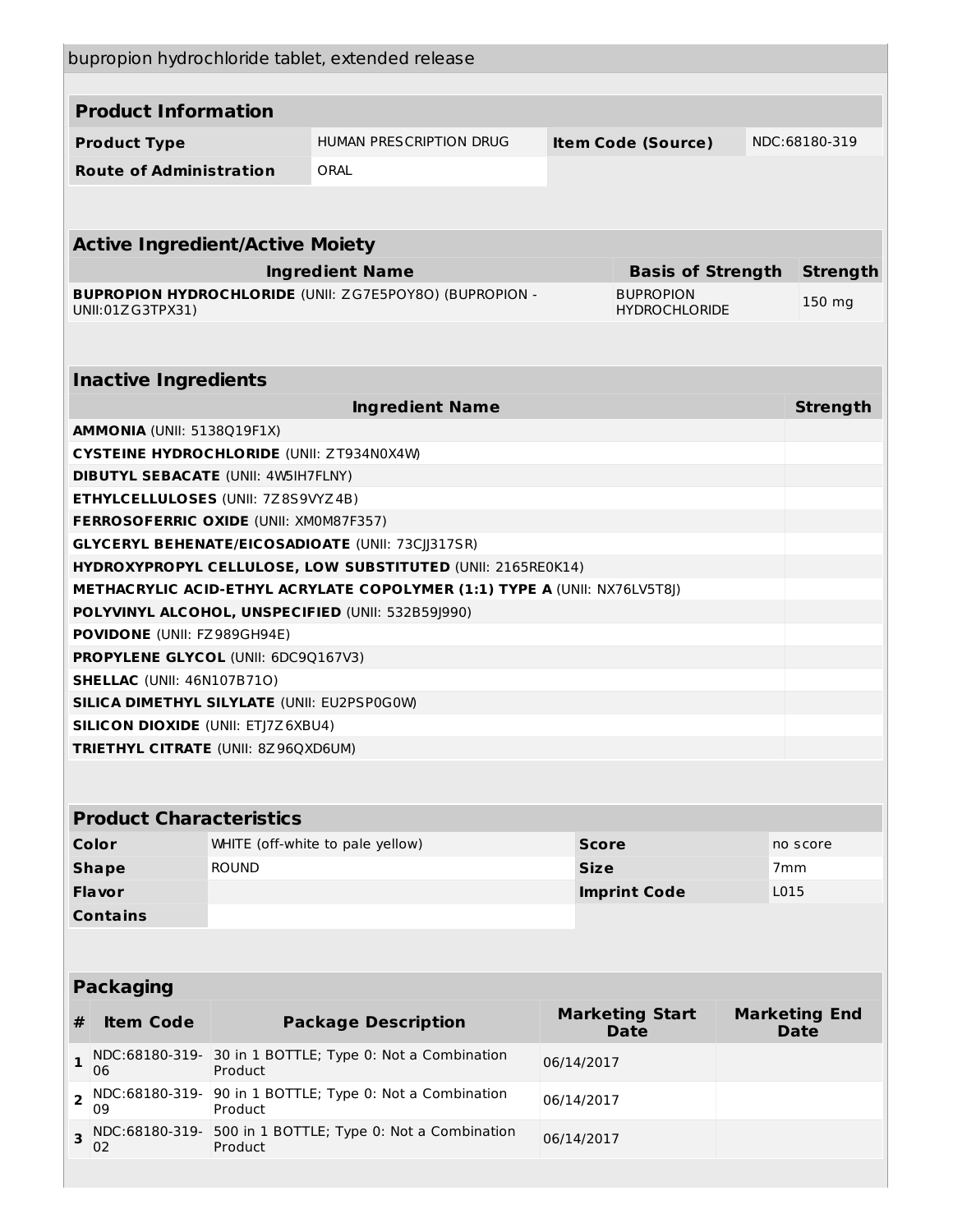| <b>Marketing Information</b> |                                                           |                                       |                                     |  |  |
|------------------------------|-----------------------------------------------------------|---------------------------------------|-------------------------------------|--|--|
| <b>Marketing</b><br>Category | <b>Application Number or Monograph</b><br><b>Citation</b> | <b>Marketing Start</b><br><b>Date</b> | <b>Marketing End</b><br><b>Date</b> |  |  |
| ANDA                         | ANDA090693                                                | 06/14/2017                            |                                     |  |  |
|                              |                                                           |                                       |                                     |  |  |

| <b>BUPROPION HYDROCHLORIDE</b><br>bupropion hydrochloride tablet, extended release |                                                      |                                                                           |  |                                          |          |                 |  |  |
|------------------------------------------------------------------------------------|------------------------------------------------------|---------------------------------------------------------------------------|--|------------------------------------------|----------|-----------------|--|--|
|                                                                                    |                                                      |                                                                           |  |                                          |          |                 |  |  |
|                                                                                    | <b>Product Information</b>                           |                                                                           |  |                                          |          |                 |  |  |
| <b>Product Type</b>                                                                | HUMAN PRESCRIPTION DRUG<br><b>Item Code (Source)</b> |                                                                           |  |                                          |          | NDC:68180-320   |  |  |
| <b>Route of Administration</b>                                                     |                                                      | ORAL                                                                      |  |                                          |          |                 |  |  |
|                                                                                    |                                                      |                                                                           |  |                                          |          |                 |  |  |
| <b>Active Ingredient/Active Moiety</b>                                             |                                                      |                                                                           |  |                                          |          |                 |  |  |
|                                                                                    |                                                      |                                                                           |  |                                          |          |                 |  |  |
|                                                                                    |                                                      | <b>Ingredient Name</b>                                                    |  | <b>Basis of Strength</b>                 |          | <b>Strength</b> |  |  |
| UNII:01ZG3TPX31)                                                                   |                                                      | <b>BUPROPION HYDROCHLORIDE (UNII: ZG7E5POY8O) (BUPROPION -</b>            |  | <b>BUPROPION</b><br><b>HYDROCHLORIDE</b> |          | 300 mg          |  |  |
|                                                                                    |                                                      |                                                                           |  |                                          |          |                 |  |  |
| <b>Inactive Ingredients</b>                                                        |                                                      |                                                                           |  |                                          |          |                 |  |  |
|                                                                                    |                                                      | <b>Ingredient Name</b>                                                    |  |                                          |          | <b>Strength</b> |  |  |
| <b>AMMONIA (UNII: 5138Q19F1X)</b>                                                  |                                                      |                                                                           |  |                                          |          |                 |  |  |
| <b>CYSTEINE HYDROCHLORIDE (UNII: ZT934N0X4W)</b>                                   |                                                      |                                                                           |  |                                          |          |                 |  |  |
| <b>DIBUTYL SEBACATE (UNII: 4W5IH7FLNY)</b>                                         |                                                      |                                                                           |  |                                          |          |                 |  |  |
| ETHYLCELLULOSES (UNII: 7Z8S9VYZ4B)                                                 |                                                      |                                                                           |  |                                          |          |                 |  |  |
| FERROSOFERRIC OXIDE (UNII: XM0M87F357)                                             |                                                      |                                                                           |  |                                          |          |                 |  |  |
| <b>GLYCERYL BEHENATE/EICOSADIOATE (UNII: 73CJJ317SR)</b>                           |                                                      |                                                                           |  |                                          |          |                 |  |  |
| HYDROXYPROPYL CELLULOSE, LOW SUBSTITUTED (UNII: 2165RE0K14)                        |                                                      |                                                                           |  |                                          |          |                 |  |  |
|                                                                                    |                                                      | METHACRYLIC ACID-ETHYL ACRYLATE COPOLYMER (1:1) TYPE A (UNII: NX76LV5T8J) |  |                                          |          |                 |  |  |
|                                                                                    | POLYVINYL ALCOHOL, UNSPECIFIED (UNII: 532B59J990)    |                                                                           |  |                                          |          |                 |  |  |
| POVIDONE (UNII: FZ989GH94E)                                                        |                                                      |                                                                           |  |                                          |          |                 |  |  |
| PROPYLENE GLYCOL (UNII: 6DC9Q167V3)                                                |                                                      |                                                                           |  |                                          |          |                 |  |  |
| <b>SHELLAC (UNII: 46N107B71O)</b>                                                  |                                                      |                                                                           |  |                                          |          |                 |  |  |
| SILICA DIMETHYL SILYLATE (UNII: EU2PSP0G0W)                                        |                                                      |                                                                           |  |                                          |          |                 |  |  |
| <b>SILICON DIOXIDE (UNII: ETJ7Z6XBU4)</b>                                          |                                                      |                                                                           |  |                                          |          |                 |  |  |
| TRIETHYL CITRATE (UNII: 8Z96QXD6UM)                                                |                                                      |                                                                           |  |                                          |          |                 |  |  |
|                                                                                    |                                                      |                                                                           |  |                                          |          |                 |  |  |
| <b>Product Characteristics</b>                                                     |                                                      |                                                                           |  |                                          |          |                 |  |  |
| Color                                                                              | WHITE (off-white to pale yellow)<br><b>Score</b>     |                                                                           |  |                                          | no score |                 |  |  |
| <b>Shape</b>                                                                       | <b>ROUND</b><br><b>Size</b>                          |                                                                           |  |                                          | 9mm      |                 |  |  |
| L016<br><b>Flavor</b><br><b>Imprint Code</b>                                       |                                                      |                                                                           |  |                                          |          |                 |  |  |
| <b>Contains</b>                                                                    |                                                      |                                                                           |  |                                          |          |                 |  |  |
|                                                                                    |                                                      |                                                                           |  |                                          |          |                 |  |  |